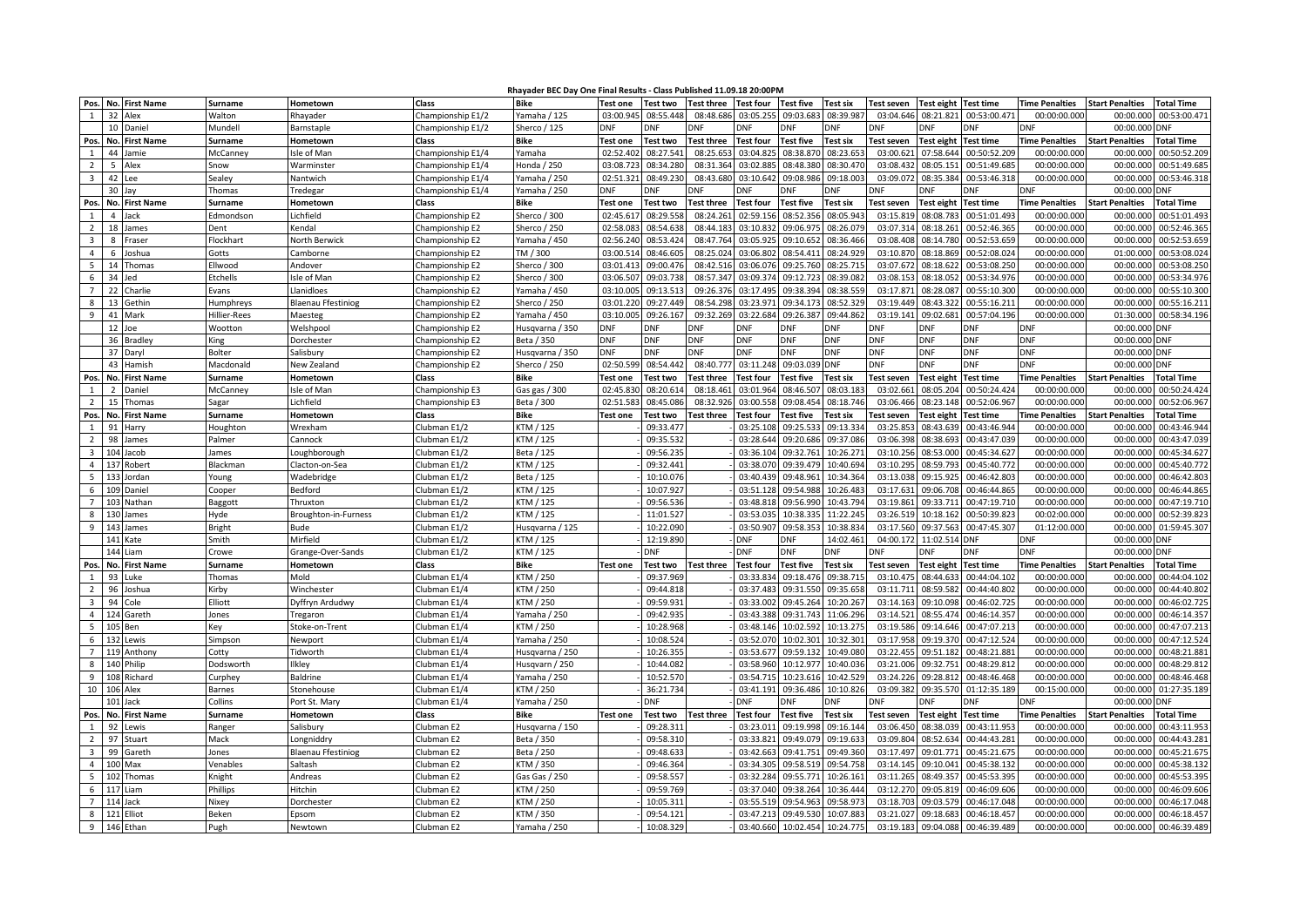|                      |          | 10 115 Ryan       | <b>Borthwick</b>      | Seahouses                 | Clubman E2             | KTM / 250                   |                        | 10:11.490                     | 03:37.879              | 09:45.868              | 10:23.881               | 03:17.677              | 09:25.157              | 00:46:41.952                 | 00:00:00.000                 | 00:46:41.952<br>00:00.000                          |
|----------------------|----------|-------------------|-----------------------|---------------------------|------------------------|-----------------------------|------------------------|-------------------------------|------------------------|------------------------|-------------------------|------------------------|------------------------|------------------------------|------------------------------|----------------------------------------------------|
|                      |          | 11 112 Martin     | Williams              | Capel Bangor              | Clubman E2             | KTM / 250                   |                        | 10:12.205                     | 03:45.314              | 09:54.277              | 10:24.510               | 03:23.218              | 09:22.652              | 00:47:02.176                 | 00:00:00.000                 | 00:00.000<br>00:47:02.176                          |
| 12 110               |          | Thomas            | Sargent               | Stowmarket                | Clubman E2             | KTM / 350                   |                        | 10:07.210                     | 03:58.756              | 09:58.989              | 10:57.985               | 03:21.518              | 09:11.346              | 00:47:35.804                 | 00:00:00.00                  | 00:00.000<br>00:47:35.804                          |
| 13 122               |          | Harry             | Neal                  | Waterlooville             | Clubman E2             | KTM / 250                   |                        | 10:26.997                     | 03:46.888              | 10:06.564              | 10:23.052               | 03:17.420              | 09:42.628              | 00:47:43.549                 | 00:00:00.000                 | 00:00.000<br>00:47:43.549                          |
| 14 145               |          | David             | Tayler                | Newport                   | Clubman E2             | KTM / 350                   |                        | 10:27.83                      | 03:47.659              | 10:00.467              | 10:33.096               | 03:43.705              | 09:47.035              | 00:48:19.798                 | 00:00:00.000                 | 00:00.000<br>00:48:19.798                          |
|                      |          | 15 125 Michael    | Evans                 | Oswestry                  | Clubman E2             | KTM / 250                   |                        | 10:49.43                      | 04:04.841              | 10:17.629              | 10:38.307               | 03:33.233              | 09:36.724              | 00:49:00.165                 | 00:00:00.000                 | 00:00.000<br>00:49:00.16                           |
| 16 139               |          | Joe               | Sullivan              | <b>Shepton Mallet</b>     | Clubman E2             | KTM / 350                   |                        | 11:06.640                     | 03:52.748              | 10:20.226              | 10:53.918               | 03:26.69               | 09:50.582              | 00:49:30.810                 | 00:00:00.000                 | 00:00.000<br>00:49:30.81                           |
|                      |          | 17 135 Nathan     | Cooke                 | Harrogate                 | Clubman E2             | KTM / 150                   |                        | 10:32.619                     | 04:06.240              | 10:32.224              | 12:01.334               | 03:31.406              | 10:08.299              | 00:50:52.122                 | 00:00:00.000                 | 00:00.000<br>00:50:52.122                          |
| 18                   |          | 129 Matt          | Baldwin               | Keighley                  | Clubman E2             | Husqvarna / 250             |                        | 11:18.254                     | 04:04.599              | 11:46.281              | 11:55.286               | 03:34.07               | 10:29.052              | 00:53:07.547                 | 00:04:00.00                  | 00:00.000<br>00:57:07.54                           |
|                      |          | 19 126 Stephen    | Carroll               | Sturminster Newton        | Clubman E2             | KTM / 350                   |                        | 11:31.267                     | 04:34.898              | 11:21.594              | 12:36.879               | 03:45.770              | 10:56.701              | 00:54:47.109                 | 00:15:00.000                 | 00:00.000<br>01:09:47.109                          |
|                      |          | 107 Jack          | Nicolaou              | <b>Bures</b>              | Clubman E2             | KTM / 250                   |                        | <b>DNF</b>                    | <b>DNF</b>             | <b>DNF</b>             | DNF                     | DNF                    | DNF                    | <b>DNF</b>                   | <b>DNF</b>                   | 00:00.000<br><b>DNF</b>                            |
|                      |          | 116 Jason         | Zembrzuski            | Llandrindod Wells         | Clubman E2             | KTM / 250                   |                        | <b>DNF</b>                    | <b>DNF</b>             | DNF                    | <b>DNF</b>              | <b>DNF</b>             | <b>DNF</b>             | <b>DNF</b>                   | <b>DNF</b>                   | 00:00.000 DNF                                      |
|                      | 123      | Daniel            |                       | Epsom                     | Clubman E2             | KTM / 250                   |                        | 11:04.628                     | 04:19.19               | 11:59.526              | <b>DNF</b>              | <b>DNF</b>             | DNF                    | <b>DNF</b>                   | <b>DNF</b>                   | 00:00.000<br><b>DNF</b>                            |
|                      | 127      | Daniel            | Ferguson              |                           | Clubman E2             |                             |                        | 11:20.908                     | 04:04.469              | 22:12.926              | <b>DNF</b>              | <b>DNF</b>             | <b>DNF</b>             | <b>DNF</b>                   | <b>DNF</b>                   | 00:00.000 DNF                                      |
|                      |          |                   | Parker                | Stockport                 |                        | Yamaha / 250                |                        |                               |                        |                        |                         |                        |                        |                              |                              |                                                    |
| Pos                  | No.      | <b>First Name</b> | Surname               | Hometown                  | Class                  | <b>Bike</b>                 | Test one               | Test two<br><b>Fest three</b> | Test four              | Test five              | <b>Test six</b>         | <b>Test seven</b>      | <b>Test eight</b>      | <b>Test time</b>             | <b>Time Penalties</b>        | <b>Start Penalties</b><br><b>Total Time</b>        |
| $\mathbf{1}$         | 95       | Darren            | Kiff                  | South Molton              | Clubman E3             | KTM / 300                   |                        | 09:38.75                      | 03:40.31               | 09:36.982              | 09:42.948               | 03:12.213              | 09:10.170              | 00:45:01.385                 | 00:00:00.000                 | 00:45:01.38<br>00:00.000                           |
| $\overline{2}$       | 142      | Ben               | Mitchell              | Ryton                     | Clubman E3             | KTM / 300                   |                        | 09:45.94                      | 03:31.206              | 09:48.146              | 10:13.446               | 03:11.36               | 09:02.425              | 00:45:32.525                 | 00:00:00.00                  | 00:45:32.52<br>00:00.000                           |
| $\overline{3}$       | 111      | Rhodri            | Gardener              | Llanwrda                  | Clubman E3             | Gas gas / 300               |                        | 09:50.527                     | 03:39.492              | 09:29.649              | 10:11.118               | 03:27.496              | 09:08.824              | 00:45:47.106                 | 00:00:00.000                 | 00:00.000<br>00:45:47.10                           |
| $\overline{4}$       | 113      | John              | Williams              | Llandrindod Wells         | Clubman E3             | KTM / 300                   |                        | 09:52.06                      | 03:43.654              | 09:50.125              | 10:23.802               | 03:21.28               | 09:11.605              | 00:46:22.534                 | 00:00:00.00                  | 00:00.000<br>00:46:22.53                           |
| 5 <sup>7</sup>       | 134      | Rory              | Sherlock              | Winchester                | Clubman E3             | KTM / 300                   |                        | 10:17.466                     | 03:47.108              | 10:04.273              | 10:29.421               | 03:18.996              | 09:21.394              | 00:47:18.658                 | 00:00:00.000                 | 00:00.000<br>00:47:18.658                          |
| 6                    | 138 Jack |                   | Kitching              | Bedale                    | Clubman E3             | Husquvarna / 300            |                        | 10:23.58                      | 03:57.361              | 10:16.729              | 10:39.823               | 03:16.476              | 09:37.795              | 00:48:11.769                 | 00:00:00.000                 | 00:00.000<br>00:48:11.769                          |
| $\overline{7}$       |          | 128 Adam          | Keil                  | Hereford                  | Clubman E3             | KTM / 300                   |                        | 10:34.713                     | 03:53.926              | 10:24.345              | 10:58.794               | 03:25.286              | 09:55.679              | 00:49:12.743                 | 00:00:00.000                 | 00:00.000<br>00:49:12.743                          |
| 8                    | 120      | Aled              | Griffiths             | Aberystwyth               | Clubman E3             | Husqvarna / 300             |                        | 10:19.00                      | 03:49.003              | 10:01.548              | 11:03.897               | 03:27.33               | 09:49.848              | 00:48:30.63:                 | 00:01:00.000                 | 00:00.000<br>00:49:30.63                           |
| 9                    |          | 131 Mark          | Robson                | Burnham-on-Sea            | Clubman E3             | Gas Gas / 300               |                        | 10:44.226                     | 03:46.473              | 10:26.279              | 11:03.193               | 03:20.704              | 09:27.224              | 00:48:48.099                 | 00:01:00.000                 | 00:00.000<br>00:49:48.099                          |
| 10                   | 118      | Dean              | Hughes                | <b>Blaenau Ffestiniog</b> | Clubman E3             | KTM / 300                   |                        | 10:30.70                      | 03:53.23               | 10:15.761              | 11:13.377               | 03:32.389              | 10:29.140              | 00:49:54.609                 | 00:00:00.000                 | 00:00.000<br>00:49:54.609                          |
|                      | 136      | William           | Wvnn                  | Telford                   | Clubman E3             | KTM / 300                   |                        | 11:33.111                     | 04:12.160              | <b>DNF</b>             | <b>ONF</b>              | <b>DNF</b>             | <b>NF</b>              | DNF                          | ONF                          | 00:00.000<br><b>NF</b>                             |
| Pos. No.             |          | <b>First Name</b> | Surname               | Hometown                  | Class                  | <b>Bike</b>                 | Test one               | Test two<br><b>Test three</b> | Test four              | Test five              | <b>Test six</b>         | <b>Test seven</b>      | Test eight             | <b>Test time</b>             | <b>Time Penalties</b>        | <b>Start Penalties</b><br><b>Total Time</b>        |
| $\mathbf{1}$         | 71       | Jack              | Cadwallader           | Oswestry                  | Expert E2              | KTM / 250                   | 03:12.084              | 09:02.51                      | 03:20.141              | 09:09.595              | 09:08.836               | 03:09.025              | 08:34.587              | 00:45:36.779                 | 00:00:00.000                 | 00:00.000<br>00:45:36.779                          |
| $\overline{2}$       | 59       | Alun              | Jones                 | Blaenau                   | Expert E2              | Beta / 250                  | 03:13.943              | 09:26.17                      | 03:16.341              | 09:14.291              | 09:11.017               | 03:08.965              | 08:33.601              | 00:46:04.328                 | 00:00:00.000                 | 00:00.000<br>00:46:04.328                          |
| $\overline{3}$       | 62       | Kalem             | Hicks                 | Cwmbran                   | Expert E2              | KTM / 250                   | 03:26.557              | 09:13.767                     | 03:18.310              | 09:18.811              | 09:36.584               | 03:12.145              | 08:34.529              | 00:46:40.703                 | 00:00:00.000                 | 00:00.000<br>00:46:40.70                           |
| $\overline{4}$       | 57       | Jack              | Ditchfield            | Ormskirk                  | Expert E2              | Yamaha / 250                | 03:29.773              | 09:20.97                      | 03:22.071              | 09:27.666              | 09:10.548               | 03:13.879              | 08:38.599              | 00:46:43.509                 | 00:00:00.000                 | 00:00.000<br>00:46:43.509                          |
| 5                    |          |                   |                       |                           |                        |                             |                        |                               |                        |                        |                         |                        |                        |                              |                              |                                                    |
|                      | 69       | Aaron             | Coupland              | Chesterfield              | <b>Expert E2</b>       | KTM / 250                   | 03:20.57               | 09:22.88                      | 03:45.258              | 09:24.579              | 09:20.625               | 03:14.529              | 08:36.058              | 00:47:04.505                 | 00:00:00.000                 | 00:00.000<br>00:47:04.50                           |
| 6                    | 63       | Ben               | Thomsor               | Kelso                     | Expert E2              | KTM / 250                   | 03:26.446              | 09:48.41                      | 03:26.687              | 09:24.020              | 09:08.516               | 03:15.255              | 08:48.718              | 00:47:18.055                 | 00:00:00.000                 | 00:00.000<br>00:47:18.05                           |
| $\overline{7}$       | 73       | William           | Hughes                | <b>Braintree</b>          | <b>Expert E2</b>       | KTM / 350                   | 03:18.350              | 09:37.49                      | 03:41.300              | 09:24.532              | 09:28.693               | 03:16.772              | 08:40.730              | 00:47:27.871                 | 00:00:00.000                 | 00:47:27.871<br>00:00.000                          |
| 8                    | 75       | Richard           | Roper                 | Halstead                  | Expert E2              | Husqvarna / 250             | 03:25.649              | 09:22.78                      | 03:23.132              | 09:23.044              | 10:00.294               | 03:16.379              | 08:40.875              | 00:47:32.156                 | 00:00:00.000                 | 00:00.000<br>00:47:32.156                          |
| 9                    | 70       | Jack              | Heath                 | Newport                   | Expert E2              | Husqvarna / 450             | 03:12.510              | 09:28.71                      | 03:22.273              | 09:43.143              | 09:11.061               | 03:10.404              | 08:41.683              | 00:46:49.784                 | 00:01:00.000                 | 00:00.000<br>00:47:49.784                          |
| 10                   | 80       | Craig             | Reynolds              | Manchester                | <b>Expert E2</b>       | Yamaha / 450                | 03:33.955              | 09:30.238                     | 03:29.862              | 09:33.281              | 09:49.748               | 03:18.405              | 08:40.635              | 00:47:56.124                 |                              | 00:00.000<br>00:47:56.124                          |
| 11                   | 66       | onathan           |                       |                           |                        |                             | 03:43.901              | 09:41.20                      | 03:22.992              | 09:34.402              |                         | 03:14.33               |                        | 00:48:53.825                 | 00:00:00.000                 | 00:00.000<br>00:48:53.82                           |
|                      | 56       | Harry             | Evans<br>Hillier-Rees | Rhayader                  | Expert E2<br>Expert E2 | Sherco / 300                | 03:34.805              | 09:41.31                      | <b>DNF</b>             | DNF                    | 10:19.080<br><b>ONF</b> | )NF                    | 08:57.913<br>DNF       | <b>DNF</b>                   | 00:00:00.000<br>ЭNF          | 00:00.000<br>DNF                                   |
|                      |          |                   |                       | Maesteg                   |                        |                             |                        |                               |                        |                        |                         |                        |                        |                              |                              |                                                    |
|                      | 61       | Dylan             | Baynton               | Martock                   | Expert E2              | KTM / 250                   | 03:24.03               | 09:27.37                      | 03:26.401              | <b>DNF</b>             | DNF                     | DNF                    | DNF                    | <b>DNF</b>                   | <b>DNF</b>                   | 00:00.000<br><b>ONF</b>                            |
|                      | 82       | Clive             | Gammage               | Sevenoaks                 | Expert E2              | KTM / 250                   | DNF                    | DNF                           | <b>DNF</b>             | DNF                    | DNF                     | DNF                    | <b>ONF</b>             | <b>DNF</b>                   | <b>DNF</b>                   | 00:00.000<br>DNF                                   |
| Pos.<br>$\mathbf{1}$ | No.      | <b>First Name</b> | Surname               | Hometown                  | Class                  | <b>Bike</b>                 | Test one               | <b>Test two</b><br>Test three | Test four              | <b>Test five</b>       | <b>Test six</b>         | <b>Test seven</b>      | <b>Test eight</b>      | <b>Test time</b>             | <b>Time Penalties</b>        | <b>Start Penalties</b><br>Total Time               |
|                      | 58       | Henry             | Yardley               | Droitwich                 | Expert E1/2            | KTM / 125                   | 03:11.281              | 09:04.548                     | 03:14.759              | 09:21.618              | 09:05.847               | 03:10.22               | 08:32.736              | 00:45:41.009                 | 00:00:00.000                 | 00:00.000<br>00:45:41.00                           |
| $\overline{2}$       | 64       | Harry             | Edmondson             | .ichfield                 | Expert E1/2            | Beta / 125                  | 03:08.01               | 09:25.18                      | 03:18.69               | 09:10.656              | 09:05.690               | 03:07.83               | 08:31.700              | 00:45:47.767                 | 00:00:00.00                  | 00:00.00<br>00:45:47.76                            |
| $\overline{3}$       | 53       | Aaron             | Gordon                | areham                    | Expert E1/2            | Sherco / 125                | 03:18.403              | 09:31.41                      | 03:17.725              | 09:14.550              | 09:01.344               | 03:09.536              | 08:36.071              | 00:46:09.040                 | 00:00:00.000                 | 00:00.000<br>00:46:09.040                          |
| $\overline{4}$       | 77       | Cameron           | Young                 | Wadebridge                | Expert E1/2            | Husqvarna / 125             | 03:17.360              | 09:44.00                      | 03:24.60               | 09:30.227              | 09:42.628               | 03:13.04               | 08:50.449              | 00:47:42.321                 | 00:00:00.00                  | 00:47:42.32<br>00:00.00                            |
| 5                    | 74       | Bradley           | Lilburn               | Newark                    | Expert E1/2            | Husqvarna / 125             | 03:44.147              | 09:50.605                     | 03:40.909              | 09:52.379              | 10:30.607               | 03:29.015              | 09:02.051              | 00:50:09.713                 | 00:00:00.000                 | 00:00.000<br>00:50:09.713                          |
|                      | 52       | Max               | Ditchfield            | Ormskirk                  | Expert E1/2            | KTM / 125                   | 03:10.257              | 09:12.90                      | 03:12.36               | 09:14.125              | 09:17.838               | <b>NF</b>              | <b>ONF</b>             | DNF                          | ONF                          | 00:00.000<br><b>ONF</b>                            |
| Pos.                 | No.      | <b>First Name</b> | Surname               | Hometown                  | Class                  | <b>Bike</b>                 | Test one               | <b>Test three</b><br>Test two | <b>Test four</b>       | Test five              | Test six                | <b>Test seven</b>      | Test eight             | <b>Test time</b>             | <b>Time Penalties</b>        | <b>Start Penalties</b><br><b>Total Time</b>        |
| $\overline{1}$       | 68       | John              | Ridgway               | Bristol                   | Expert E1/4            | Husqvarna / 250             | 03:07.447              | 09:14.52                      | 03:14.96               | 09:16.168              | 09:31.599               | 03:08.64               | 08:34.359              | 00:46:07.700                 | 00:00:00.00                  | 00:00.00<br>00:46:07.70                            |
| $\overline{2}$       | 84       | Ted               | Bailey                | Uttoxeter                 | Expert E1/4            | Husqvarna / 250             | 03:21.557              | 09:19.794                     | 03:17.942              | 09:18.303              | 09:23.062               | 03:09.401              | 08:28.645              | 00:46:18.704                 | 00:00:00.000                 | 00:00.000<br>00:46:18.704                          |
| $\overline{3}$       | 54       | Richard           | Tucker                | Barnstaple                | Expert E1/4            | Sherco / 250                | 03:27.869              | 09:29.40                      | 03:19.63               | 09:28.681              | 09:00.431               | 03:12.15               | 08:38.135              | 00:46:36.312                 | 00:00:00.00                  | 00:00.00<br>00:46:36.31                            |
| $\overline{4}$       | 72       | Jane              | Daniels               | Wigan                     | Expert E1/4            | Husqvarna / 250             | 03:17.709              | 09:30.547                     | 03:28.259              | 09:38.983              | 09:27.094               | 03:17.944              | 08:53.891              | 00:47:34.427                 | 00:00:00.000                 | 00:00.000<br>00:47:34.42                           |
| Pos.                 | No.      | <b>First Name</b> | Surname               | Hometown                  | Class                  | <b>Bike</b>                 | <b>Test one</b>        | Test two<br><b>Test three</b> | <b>Test four</b>       | Test five              | Test six                | Test seven             | Test eight             | <b>Test time</b>             | <b>Time Penalties</b>        | <b>Start Penalties</b><br><b>Total Time</b>        |
| $\mathbf{1}$         | 51       | Luke              | Flack                 | Driffield                 | Expert E3              | Beta / 300                  | 02:55.689              | 08:55.427                     | 03:18.023              | 08:59.790              | 08:52.423               | 03:09.507              | 08:19.796              | 00:44:30.655                 | 00:00:00.000                 | 00:00.000<br>00:44:30.65                           |
| $\overline{2}$       | 67       | Brad              | Williams              | Newport                   | Expert E3              | KTM / 300                   | 03:03.193              | 09:21.556                     | 03:24.863              | 09:12.465              | 09:13.775               | 03:13.31               | 08:39.762              | 00:46:08.930                 | 00:00:00.00                  | 00:00.000<br>00:46:08.930                          |
| $\overline{3}$       | 55       | Ricky             | Wiggins               | Yeovil                    | Expert E3              | KTM / 300                   | 03:14.065              | 09:30.01:                     | 03:21.096              | 09:22.777              | 09:07.025               | 03:11.206              | 08:33.619              | 00:46:19.799                 | 00:00:00.000                 | 00:00.000<br>00:46:19.799                          |
| $\overline{4}$       | 60       | Michae            | Gilby                 | Bedale                    | Expert E3              | Beta / 300                  | 03:15.938              | 09:39.01                      | 03:28.784              | 09:25.528              | 09:05.947               | 03:17.366              | 08:48.769              | 00:47:01.348                 | 00:00:00.00                  | 00:00.000<br>00:47:01.348                          |
| 5 <sub>1</sub><br>6  | 78       | Paul<br>65 Craig  | Herbert<br>Norrey     | Stroud<br>Isle of Man     | Expert E3<br>Expert E3 | Beta / 300<br>Gas Gas / 300 | 03:15.051<br>03:18.271 | 09:43.981<br>09:50.318        | 03:24.142<br>03:29.033 | 09:38.737<br>09:53.468 | 09:28.841<br>09:33.303  | 03:18.396<br>03:16.820 | 09:01.179<br>09:02.881 | 00:47:50.327<br>00:48:24.094 | 00:01:00.000<br>00:01:00.000 | 00:00.000<br>00:48:50.32<br>00:00.000 00:49:24.094 |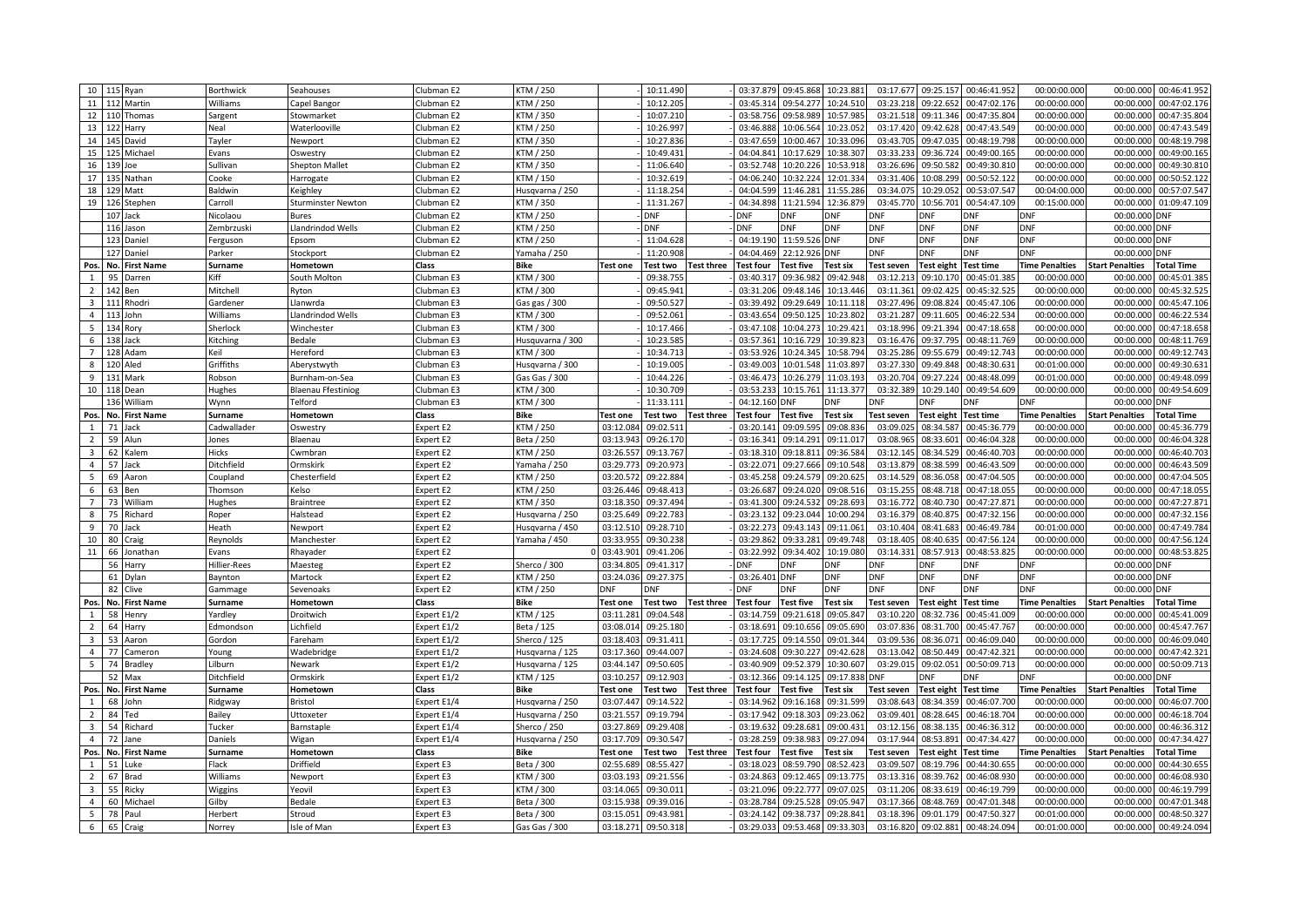| Beta / 300<br>09:40.272<br>79<br>Tidd<br>Hatfield<br>Expert E3<br>03:23.626<br>10:33.392<br>03:49.332<br>10:35.409<br>10:37.049<br>03:24.009<br>00:52:03.089<br>00:03:00.000<br>00:00.000<br>00:55:03.08<br>8<br>Leonard<br>83<br>KTM / 350<br>03:27.73<br>09:43.391<br>00:52:02.11<br>00:29:00.000<br>$\mathbf{q}$<br>03:21.129<br>10:06.172<br>03:42.947<br>10:24.064<br>11:16.677<br>00:00.00<br>01:21:02.115<br>Paul<br>Simons<br>Pontypool<br>Expert E3<br>Charlie<br><b>CTM / 300</b><br>03:15.334<br>09:52.088<br>03:40.726<br>09:47.604<br>81<br>Nichols<br>Stockport<br>Expert E3<br>DNF<br>DNF<br>00:00.00<br><b>ONF</b><br>)NF<br>DNF<br><b>DNF</b><br>No. First Name<br>Bike<br>Test four<br>Test five<br><b>Test eight</b><br>Test time<br><b>Time Penalties</b><br><b>Start Penalties</b><br>otal Time<br>Pos<br>Hometown<br>Class<br><b>Test one</b><br>Test two<br>est three<br><b>Test six</b><br>Test seven<br>Surname<br>09:07.321<br>09:27.561<br>08:34.305<br>151 Andrew<br>Edwards<br>Wrexham<br>Beta / 125<br>09:23.118<br>03:30.724<br>03:09.283<br>00:43:12.312<br>00:00:00.000<br>00:00.000<br>00:43:12.312<br>$\mathbf{1}$<br>Over 40<br>158 Russell<br>Millward<br>09:32.588<br>03:31.020<br>09:10.738<br>09:45.960<br>03:08.790<br>08:50.185<br>00:43:59.281<br>00:00:00.000<br>00:00.00<br>00:43:59.28<br>$\overline{2}$<br>Isle of Man<br>Over 40<br>Yamaha / 249<br>160 Rudy<br>Shifnal<br>09:26.361<br>03:35.628<br>09:26.977<br>09:50.856<br>03:09.420<br>08:50.760<br>00:44:20.002<br>00:00:00.000<br>00:44:20.002<br>$\overline{3}$<br>Austin<br>Over 40<br>Husqvarna / 250<br>00:00.000<br>$\overline{4}$<br>154 Andrew<br>Over 40<br>Beta / 300<br>09:33.062<br>03:36.066<br>09:16.829<br>09:58.972<br>03:13.618<br>08:51.613<br>00:44:30.160<br>00:00:00.000<br>00:00.00<br>00:44:30.160<br>Reeves<br>Leyland<br>09:31.702<br>03:33.697<br>09:33.382<br>09:45.173<br>03:13.584<br>08:59.494<br>00:44:37.032<br>00:00:00.000<br>00:44:37.032<br>5 <sub>5</sub><br>163 John<br>Shirt<br>Macclesfield<br>Over 40<br>Gas Gas / 300<br>00:00.000<br>10:21.555<br>6<br>165 Anthony<br>Griffith<br>Clynderwer<br>Over 40<br>Husqvarna / 300<br>09:28.167<br>03:36.012<br>09:20.011<br>03:11.224<br>08:55.455<br>00:44:52.424<br>00:00:00.000<br>00:00.00<br>00:44:52.424<br>Harker<br>09:39.633<br>03:41.302<br>09:36.608<br>09:48.993<br>03:19.278<br>09:08.057<br>00:45:13.871<br>00:00:00.000<br>00:00.00<br>00:45:13.871<br>$\overline{7}$<br>152 Vincent<br>Bedale<br>Over 40<br>lusqvarna / 350<br>KTM / 300<br>10:03.454<br>09:31.499<br>10:08.80<br>03:13.306<br>8<br>153 Jonathan<br>Tarr<br>Tiverton<br>Over 40<br>03:33.028<br>09:07.368<br>00:45:37.458<br>00:00:00.000<br>00:00.00<br>00:45:37.458<br>Carnforth<br>Over 40<br>KTM / 250<br>09:56.252<br>03:36.993<br>09:29.790<br>03:15.171<br>09:10.734<br>00:45:39.894<br>00:00:00.000<br>00:45:39.894<br>9<br>157 Karl<br>Greenall<br>10:10.954<br>00:00.000<br>KTM / 250<br>09:47.517<br>09:49.414<br>10:45.28<br>03:18.884<br>10<br>159 Anthony<br>Over 40<br>03:54.185<br>09:18.576<br>00:46:53.861<br>00:00:00.000<br>00:00.00<br>00:46:53.86<br>Crowe<br>Grange-Over-Sands<br>11<br>Woollin<br>Over 40<br>KTM / 450<br>10:10.890<br>03:41.653<br>10:00.324<br>10:52.775<br>03:30.551<br>09:46.976<br>00:48:03.169<br>00:00:00.000<br>00:00.000<br>00:48:03.169<br>169 Paul<br>Pontypool<br>12<br>164 Neil<br>Beta / 125<br>10:23.246<br>03:53.263<br>10:12.913<br>10:57.03<br>03:27.02<br>09:26.11<br>00:48:19.600<br>00:00:00.00<br>00:00.00<br>00:48:19.60<br>Bowker<br>Aldershot<br>Over 40<br>13<br>162 Simon<br>Beken<br>Over 40<br>KTM / 300<br>10:26.192<br>03:48.837<br>10:08.313<br>10:54.010<br>03:26.494<br>09:39.544<br>00:48:23.390<br>00:00:00.000<br>00:00.000<br>00:48:23.39<br>Epsom<br>03:25.200<br>10:00.902<br>14<br>176 Andrew<br>Card<br>Over 40<br>lusqvarna / 300<br>10:09.716<br>03:47.840<br>10:16.530<br>11:37.258<br>00:49:17.446<br>00:00:00.000<br>00:00.000<br>00:49:17.446<br>Newport<br>15<br>09:56.063<br>09:47.221<br>03:16.333<br>00:46:37.597<br>166 Robert<br>Carey<br>Woking<br>Over 40<br><b>CTM / 300</b><br>03:36.164<br>10:40.811<br>09:21.005<br>00:05:00.000<br>00:00.000<br>00:51:37.597<br>11:13.678<br>04:06.593<br>10:47.547<br>11:30.790<br>03:46.902<br>10:39.727<br>00:52:05.237<br>00:00:00.000<br>00:52:05.237<br>16<br>172 Paul<br>Martin<br>Blackwood<br>Over 40<br>lusqvarna / 300<br>00:00.000<br>Fallows<br>10:57.851<br>04:00.566<br>10:50.448<br>11:31.011<br>03:37.843<br>10:38.906<br>00:51:36.625<br>00:52:36.625<br>17 167 Ryan<br>Carnforth<br>Over 40<br>TM / 250<br>00:01:00.000<br>00:00.000<br>03:39.766<br>Cardiff<br>Over 40<br>Beta / 300<br>10:57.539<br>03:58.610<br>10:55.676<br>12:11.360<br>10:34.367<br>00:52:17.318<br>00:02:00.000<br>00:00.000<br>00:54:17.318<br>18<br>178 Neil<br>Price<br>19<br>170 Neil<br>Llanelli<br>KTM / 450<br>11:28.543<br>04:05.069<br>11:32.530<br>12:10.207<br>03:43.661<br>11:03.358<br>00:54:03.368<br>00:02:00.000<br>00:00.000<br>Lewis<br>Over 40<br>00:56:03.368<br>11:21.053<br>03:48.126<br>00:56:45.254<br>00:08:00.000<br>20<br>Nixey<br>Over 40<br>04:10.183<br>11:24.095<br>14:37.581<br>11:24.216<br>00:00.000<br>01:04:45.254<br>168 Pete<br>Dorchester<br>Husqvarna / 250<br>21<br>179 Henry<br>KTM / 450<br>11:25.276<br>04:12.202<br>11:20.864<br>13:29.701<br>03:45.298<br>10:30.356<br>00:54:43.697<br>00:18:00.000<br>00:00.000<br>01:12:43.697<br>Righton<br>Moreton in Marsh<br>Over 40<br>Richard<br>Over 40<br>KTM / 150<br><b>DNF</b><br>DNF<br>00:00.000 DNF<br>155<br>Hay<br>Aberdeenshire<br>DNF<br>DNF<br>ONF<br><b>DNF</b><br>DNF<br>)NF<br>156<br>DNF<br>DNF<br><b>DNF</b><br><b>DNF</b><br>DNF<br><b>DNF</b><br><b>DNF</b><br>Over 40<br><b>DNF</b><br>00:00.000<br><b>DNF</b><br>Juan<br>Knight<br>Andreas<br>Gas Gas / 300<br>161 Julian<br>BETA / 430<br>11:55.722<br>04:10.866<br>11:10.285<br><b>DNF</b><br>DNF<br>10:13.456<br><b>DNF</b><br><b>DNF</b><br>Crimp<br>Feltham<br>Over 40<br>00:00.000<br>DNF<br>12:56.596<br>DNF<br><b>DNF</b><br><b>DNF</b><br>171 Neil<br>Over 40<br>KTM / 250<br>04:59.912<br>DNF<br><b>DNF</b><br><b>DNF</b><br>00:00.00<br>DNF<br>Crowley<br>Caerphil<br><b>DNF</b><br>173 Pepe<br>11:19.326<br>11:59.6<br><b>DNF</b><br><b>DNF</b><br>Powell<br>Porth<br>Over 40<br>Beta / 350<br>04:07.671<br>10:38.352<br><b>DNF</b><br>00:00.000 DNF<br>174 Paul<br>10:50.58<br>03:56.650<br>DNF<br><b>DNF</b><br><b>DNF</b><br><b>DNF</b><br>00:00.000 DNF<br>Morgan<br>Over 40<br>Beta / 300<br>10:36.899<br>DNF<br>New Tredegar<br><b>DNF</b><br>DNF<br>175 Michael<br>KTM / 300<br>11:20.789<br>04:22.543 DNF<br>DNF<br>DNF<br><b>DNF</b><br>00:00.000<br><b>DNF</b><br>Crumb<br>Caerphilly<br>Over 40<br>Pos<br>No. First Name<br>Class<br><b>Bike</b><br><b>Test one</b><br>Test two<br><b>Test three</b><br><b>Test four</b><br><b>Test five</b><br>Test six<br>Test seven<br><b>Test eight</b><br><b>Test time</b><br><b>Time Penalties</b><br><b>Start Penalties</b><br>Total Time<br>Surname<br>Hometown<br>09:00.490<br>191 Paul<br>Over 50<br>Yamaha / 250<br>09:21.232<br>03:26.191<br>09:21.110<br>09:51.699<br>03:10.627<br>00:44:11.349<br>00:00:00.000<br>00:00.000<br>00:44:11.349<br>1<br>Davies<br>Neath<br>192 Jason<br>Over 50<br>KTM / 300<br>09:26.822<br>03:37.972<br>09:18.267<br>10:04.704<br>03:10.870<br>09:10.069<br>00:44:48.704<br>00:00:00.000<br>00:00.00<br>00:44:48.704<br>$\overline{2}$<br>Rees<br>Swansea<br>$\overline{3}$<br>193 Julian<br>Saltash<br>TM / 349<br>09:45.151<br>03:31.956<br>09:33.210<br>09:54.073<br>03:13.977<br>09:06.181<br>00:45:04.548<br>00:00:00.000<br>00:00.00<br>00:45:04.548<br>Oakes<br>Over 50<br>09:53.889<br>10:39.586<br>$\overline{4}$<br>201 Martin<br>Llandrindod Wells<br>Over 50<br>Beta / 300<br>03:38.010<br>09:43.155<br>03:20.294<br>09:34.366<br>00:46:49.300<br>00:00:00.000<br>00:00.00<br>00:46:49.30<br>Paosila-Jones<br>09:43.210<br>03:22.847<br>00:00:00.000<br>198 Darren<br>Osborne<br>Chichester<br>Over 50<br>Yamaha / 250<br>03:48.981<br>09:41.019<br>11:10.013<br>09:20.039<br>00:47:06.109<br>00:00.000<br>00:47:06.109<br>5<br>09:53.500<br>03:28.614<br>6<br>195<br>Over 50<br>lusqvarna / 300<br>10:13.570<br>03:46.102<br>11:00.424<br>09:27.841<br>00:47:50.051<br>00:00:00.000<br>00:00.00<br>00:47:50.05<br>Paul<br>Spurgeor<br>Lowestoft<br>204 Colin<br>KTM / 300<br>10:11.955<br>03:52.014<br>09:57.263<br>11:27.873<br>03:22.104<br>09:44.635<br>00:48:35.844<br>00:00:00.000<br>00:00.000<br>00:48:35.844<br>$\overline{7}$<br>Blunt<br>Rossendale<br>Over 50<br>11:11.464<br>10:52.254<br>11:58.68<br>03:50.661<br>8<br>205<br>Stephen<br>Askin<br>Llanymynach<br>Over 50<br>Husqvarna / 350<br>04:01.356<br>10:31.435<br>00:52:25.859<br>00:01:00.000<br>00:00.00<br>00:53:25.859<br>Johnson<br>Over 50<br>KTM / 144<br>10:15.506<br>03:48.470<br>10:21.053<br>12:06.88<br>03:22.521<br>09:46.315<br>00:49:40.754<br>00:06:00.000<br>00:00.000<br>00:55:40.754<br>9<br>208 David<br>Tewkesbury<br>KTM / 250<br>10:36.577<br>03:54.045<br>10:27.200<br>03:29.51<br>09:57.28<br>10<br>206<br>Miller<br>Bristol<br>Over 50<br>12:30.66<br>00:50:55.293<br>00:05:00.000<br>00:00.00<br>00:55:55.29<br>Simon<br>11<br>Robert<br>McLeod<br>Macclesfield<br>Over 50<br>Beta / 300<br>10:43.975<br>04:21.528<br>10:43.232<br>12:20.914<br>03:43.124<br>10:22.341<br>00:52:15.114<br>00:05:00.000<br>00:00.00<br>00:57:15.114<br>207<br>12<br><b>CTM / 300</b><br>11:07.23<br>04:16.487<br>10:59.396<br>11:52.27<br>03:41.104<br>10:23.95<br>00:52:20.440<br>00:10:00.00<br>00:00.00<br>01:02:20.440<br>203<br>Richard<br>Lewis<br>Cardigan<br>Over 50<br>03:42.37<br>13<br>196 Adrian<br>Wilkins<br>Alton<br>Over 50<br>Sherco / 300<br>11:27.422<br>04:20.953<br>10:52.189<br>13:43.124<br>10:42.006<br>00:54:48.067<br>00:12:00.000<br>00:00.000<br>01:06:48.067<br>194 Stepher<br>Over 50<br>KTM / 300<br>11:10.82<br>04:00.284<br>11:08.771<br>11:41.78<br>03:48.25<br>12:08.20<br>00:53:58.133<br>00:00.000<br><b>DNF</b><br>Taylor<br>Sherborne<br>DNF |
|--------------------------------------------------------------------------------------------------------------------------------------------------------------------------------------------------------------------------------------------------------------------------------------------------------------------------------------------------------------------------------------------------------------------------------------------------------------------------------------------------------------------------------------------------------------------------------------------------------------------------------------------------------------------------------------------------------------------------------------------------------------------------------------------------------------------------------------------------------------------------------------------------------------------------------------------------------------------------------------------------------------------------------------------------------------------------------------------------------------------------------------------------------------------------------------------------------------------------------------------------------------------------------------------------------------------------------------------------------------------------------------------------------------------------------------------------------------------------------------------------------------------------------------------------------------------------------------------------------------------------------------------------------------------------------------------------------------------------------------------------------------------------------------------------------------------------------------------------------------------------------------------------------------------------------------------------------------------------------------------------------------------------------------------------------------------------------------------------------------------------------------------------------------------------------------------------------------------------------------------------------------------------------------------------------------------------------------------------------------------------------------------------------------------------------------------------------------------------------------------------------------------------------------------------------------------------------------------------------------------------------------------------------------------------------------------------------------------------------------------------------------------------------------------------------------------------------------------------------------------------------------------------------------------------------------------------------------------------------------------------------------------------------------------------------------------------------------------------------------------------------------------------------------------------------------------------------------------------------------------------------------------------------------------------------------------------------------------------------------------------------------------------------------------------------------------------------------------------------------------------------------------------------------------------------------------------------------------------------------------------------------------------------------------------------------------------------------------------------------------------------------------------------------------------------------------------------------------------------------------------------------------------------------------------------------------------------------------------------------------------------------------------------------------------------------------------------------------------------------------------------------------------------------------------------------------------------------------------------------------------------------------------------------------------------------------------------------------------------------------------------------------------------------------------------------------------------------------------------------------------------------------------------------------------------------------------------------------------------------------------------------------------------------------------------------------------------------------------------------------------------------------------------------------------------------------------------------------------------------------------------------------------------------------------------------------------------------------------------------------------------------------------------------------------------------------------------------------------------------------------------------------------------------------------------------------------------------------------------------------------------------------------------------------------------------------------------------------------------------------------------------------------------------------------------------------------------------------------------------------------------------------------------------------------------------------------------------------------------------------------------------------------------------------------------------------------------------------------------------------------------------------------------------------------------------------------------------------------------------------------------------------------------------------------------------------------------------------------------------------------------------------------------------------------------------------------------------------------------------------------------------------------------------------------------------------------------------------------------------------------------------------------------------------------------------------------------------------------------------------------------------------------------------------------------------------------------------------------------------------------------------------------------------------------------------------------------------------------------------------------------------------------------------------------------------------------------------------------------------------------------------------------------------------------------------------------------------------------------------------------------------------------------------------------------------------------------------------------------------------------------------------------------------------------------------------------------------------------------------------------------------------------------------------------------------------------------------------------------------------------------------------------------------------------------------------------------------------------------------------------------------------------------------------------------------------------------------------------------------------------------------------------------------------------------------------------------------------------------------------------------------------------------------------------------------------------------------------------------------------------------------------------------------------------------------------------------------------------------------------------------------------------------------------------------------------------------------------------------------------------------------------------------------------------------------------------------------------------------------------------------------------------------------------------------------------------------------------------------------------------------------------------------------------------------------------------------------------------------------------------------------------------------------------------------------------------------------------------------------------------------------------------------------------------------------------------------------------------------------------------------------------------------------------------------------------------------------------------------------------------------------------------------------------------------------------------------------------------------------------------------------------------------------------------------------------------------------------------------------------------------------------------------------------------------------------------------------------------------------------------------------------------------------------------------------------------------------------------------------------------------------------------------------------------------------------------------------------------------------------------------------------------------------------------------------------------------------------------------------------------------------------------------------------------------------------------------------------------------------------------------------------------------------------------------------------------------------------------------------------------------------------------------------------------------------------------------------------------------------------------------------------------------------------------------------------------------------------------------------------------------------------------------------------------------------------------------------------------------------------------------------------------------|
|                                                                                                                                                                                                                                                                                                                                                                                                                                                                                                                                                                                                                                                                                                                                                                                                                                                                                                                                                                                                                                                                                                                                                                                                                                                                                                                                                                                                                                                                                                                                                                                                                                                                                                                                                                                                                                                                                                                                                                                                                                                                                                                                                                                                                                                                                                                                                                                                                                                                                                                                                                                                                                                                                                                                                                                                                                                                                                                                                                                                                                                                                                                                                                                                                                                                                                                                                                                                                                                                                                                                                                                                                                                                                                                                                                                                                                                                                                                                                                                                                                                                                                                                                                                                                                                                                                                                                                                                                                                                                                                                                                                                                                                                                                                                                                                                                                                                                                                                                                                                                                                                                                                                                                                                                                                                                                                                                                                                                                                                                                                                                                                                                                                                                                                                                                                                                                                                                                                                                                                                                                                                                                                                                                                                                                                                                                                                                                                                                                                                                                                                                                                                                                                                                                                                                                                                                                                                                                                                                                                                                                                                                                                                                                                                                                                                                                                                                                                                                                                                                                                                                                                                                                                                                                                                                                                                                                                                                                                                                                                                                                                                                                                                                                                                                                                                                                                                                                                                                                                                                                                                                                                                                                                                                                                                                                                                                                                                                                                                                                                                                                                                                                                                                                                                                                                                                                                                                                                                                                                                                                                                                                                                                                                                                                                                                                                                                                                                                                                                                                                                                                                                                                                                                        |
|                                                                                                                                                                                                                                                                                                                                                                                                                                                                                                                                                                                                                                                                                                                                                                                                                                                                                                                                                                                                                                                                                                                                                                                                                                                                                                                                                                                                                                                                                                                                                                                                                                                                                                                                                                                                                                                                                                                                                                                                                                                                                                                                                                                                                                                                                                                                                                                                                                                                                                                                                                                                                                                                                                                                                                                                                                                                                                                                                                                                                                                                                                                                                                                                                                                                                                                                                                                                                                                                                                                                                                                                                                                                                                                                                                                                                                                                                                                                                                                                                                                                                                                                                                                                                                                                                                                                                                                                                                                                                                                                                                                                                                                                                                                                                                                                                                                                                                                                                                                                                                                                                                                                                                                                                                                                                                                                                                                                                                                                                                                                                                                                                                                                                                                                                                                                                                                                                                                                                                                                                                                                                                                                                                                                                                                                                                                                                                                                                                                                                                                                                                                                                                                                                                                                                                                                                                                                                                                                                                                                                                                                                                                                                                                                                                                                                                                                                                                                                                                                                                                                                                                                                                                                                                                                                                                                                                                                                                                                                                                                                                                                                                                                                                                                                                                                                                                                                                                                                                                                                                                                                                                                                                                                                                                                                                                                                                                                                                                                                                                                                                                                                                                                                                                                                                                                                                                                                                                                                                                                                                                                                                                                                                                                                                                                                                                                                                                                                                                                                                                                                                                                                                                                                        |
|                                                                                                                                                                                                                                                                                                                                                                                                                                                                                                                                                                                                                                                                                                                                                                                                                                                                                                                                                                                                                                                                                                                                                                                                                                                                                                                                                                                                                                                                                                                                                                                                                                                                                                                                                                                                                                                                                                                                                                                                                                                                                                                                                                                                                                                                                                                                                                                                                                                                                                                                                                                                                                                                                                                                                                                                                                                                                                                                                                                                                                                                                                                                                                                                                                                                                                                                                                                                                                                                                                                                                                                                                                                                                                                                                                                                                                                                                                                                                                                                                                                                                                                                                                                                                                                                                                                                                                                                                                                                                                                                                                                                                                                                                                                                                                                                                                                                                                                                                                                                                                                                                                                                                                                                                                                                                                                                                                                                                                                                                                                                                                                                                                                                                                                                                                                                                                                                                                                                                                                                                                                                                                                                                                                                                                                                                                                                                                                                                                                                                                                                                                                                                                                                                                                                                                                                                                                                                                                                                                                                                                                                                                                                                                                                                                                                                                                                                                                                                                                                                                                                                                                                                                                                                                                                                                                                                                                                                                                                                                                                                                                                                                                                                                                                                                                                                                                                                                                                                                                                                                                                                                                                                                                                                                                                                                                                                                                                                                                                                                                                                                                                                                                                                                                                                                                                                                                                                                                                                                                                                                                                                                                                                                                                                                                                                                                                                                                                                                                                                                                                                                                                                                                                                        |
|                                                                                                                                                                                                                                                                                                                                                                                                                                                                                                                                                                                                                                                                                                                                                                                                                                                                                                                                                                                                                                                                                                                                                                                                                                                                                                                                                                                                                                                                                                                                                                                                                                                                                                                                                                                                                                                                                                                                                                                                                                                                                                                                                                                                                                                                                                                                                                                                                                                                                                                                                                                                                                                                                                                                                                                                                                                                                                                                                                                                                                                                                                                                                                                                                                                                                                                                                                                                                                                                                                                                                                                                                                                                                                                                                                                                                                                                                                                                                                                                                                                                                                                                                                                                                                                                                                                                                                                                                                                                                                                                                                                                                                                                                                                                                                                                                                                                                                                                                                                                                                                                                                                                                                                                                                                                                                                                                                                                                                                                                                                                                                                                                                                                                                                                                                                                                                                                                                                                                                                                                                                                                                                                                                                                                                                                                                                                                                                                                                                                                                                                                                                                                                                                                                                                                                                                                                                                                                                                                                                                                                                                                                                                                                                                                                                                                                                                                                                                                                                                                                                                                                                                                                                                                                                                                                                                                                                                                                                                                                                                                                                                                                                                                                                                                                                                                                                                                                                                                                                                                                                                                                                                                                                                                                                                                                                                                                                                                                                                                                                                                                                                                                                                                                                                                                                                                                                                                                                                                                                                                                                                                                                                                                                                                                                                                                                                                                                                                                                                                                                                                                                                                                                                                        |
|                                                                                                                                                                                                                                                                                                                                                                                                                                                                                                                                                                                                                                                                                                                                                                                                                                                                                                                                                                                                                                                                                                                                                                                                                                                                                                                                                                                                                                                                                                                                                                                                                                                                                                                                                                                                                                                                                                                                                                                                                                                                                                                                                                                                                                                                                                                                                                                                                                                                                                                                                                                                                                                                                                                                                                                                                                                                                                                                                                                                                                                                                                                                                                                                                                                                                                                                                                                                                                                                                                                                                                                                                                                                                                                                                                                                                                                                                                                                                                                                                                                                                                                                                                                                                                                                                                                                                                                                                                                                                                                                                                                                                                                                                                                                                                                                                                                                                                                                                                                                                                                                                                                                                                                                                                                                                                                                                                                                                                                                                                                                                                                                                                                                                                                                                                                                                                                                                                                                                                                                                                                                                                                                                                                                                                                                                                                                                                                                                                                                                                                                                                                                                                                                                                                                                                                                                                                                                                                                                                                                                                                                                                                                                                                                                                                                                                                                                                                                                                                                                                                                                                                                                                                                                                                                                                                                                                                                                                                                                                                                                                                                                                                                                                                                                                                                                                                                                                                                                                                                                                                                                                                                                                                                                                                                                                                                                                                                                                                                                                                                                                                                                                                                                                                                                                                                                                                                                                                                                                                                                                                                                                                                                                                                                                                                                                                                                                                                                                                                                                                                                                                                                                                                                        |
|                                                                                                                                                                                                                                                                                                                                                                                                                                                                                                                                                                                                                                                                                                                                                                                                                                                                                                                                                                                                                                                                                                                                                                                                                                                                                                                                                                                                                                                                                                                                                                                                                                                                                                                                                                                                                                                                                                                                                                                                                                                                                                                                                                                                                                                                                                                                                                                                                                                                                                                                                                                                                                                                                                                                                                                                                                                                                                                                                                                                                                                                                                                                                                                                                                                                                                                                                                                                                                                                                                                                                                                                                                                                                                                                                                                                                                                                                                                                                                                                                                                                                                                                                                                                                                                                                                                                                                                                                                                                                                                                                                                                                                                                                                                                                                                                                                                                                                                                                                                                                                                                                                                                                                                                                                                                                                                                                                                                                                                                                                                                                                                                                                                                                                                                                                                                                                                                                                                                                                                                                                                                                                                                                                                                                                                                                                                                                                                                                                                                                                                                                                                                                                                                                                                                                                                                                                                                                                                                                                                                                                                                                                                                                                                                                                                                                                                                                                                                                                                                                                                                                                                                                                                                                                                                                                                                                                                                                                                                                                                                                                                                                                                                                                                                                                                                                                                                                                                                                                                                                                                                                                                                                                                                                                                                                                                                                                                                                                                                                                                                                                                                                                                                                                                                                                                                                                                                                                                                                                                                                                                                                                                                                                                                                                                                                                                                                                                                                                                                                                                                                                                                                                                                                        |
|                                                                                                                                                                                                                                                                                                                                                                                                                                                                                                                                                                                                                                                                                                                                                                                                                                                                                                                                                                                                                                                                                                                                                                                                                                                                                                                                                                                                                                                                                                                                                                                                                                                                                                                                                                                                                                                                                                                                                                                                                                                                                                                                                                                                                                                                                                                                                                                                                                                                                                                                                                                                                                                                                                                                                                                                                                                                                                                                                                                                                                                                                                                                                                                                                                                                                                                                                                                                                                                                                                                                                                                                                                                                                                                                                                                                                                                                                                                                                                                                                                                                                                                                                                                                                                                                                                                                                                                                                                                                                                                                                                                                                                                                                                                                                                                                                                                                                                                                                                                                                                                                                                                                                                                                                                                                                                                                                                                                                                                                                                                                                                                                                                                                                                                                                                                                                                                                                                                                                                                                                                                                                                                                                                                                                                                                                                                                                                                                                                                                                                                                                                                                                                                                                                                                                                                                                                                                                                                                                                                                                                                                                                                                                                                                                                                                                                                                                                                                                                                                                                                                                                                                                                                                                                                                                                                                                                                                                                                                                                                                                                                                                                                                                                                                                                                                                                                                                                                                                                                                                                                                                                                                                                                                                                                                                                                                                                                                                                                                                                                                                                                                                                                                                                                                                                                                                                                                                                                                                                                                                                                                                                                                                                                                                                                                                                                                                                                                                                                                                                                                                                                                                                                                                        |
|                                                                                                                                                                                                                                                                                                                                                                                                                                                                                                                                                                                                                                                                                                                                                                                                                                                                                                                                                                                                                                                                                                                                                                                                                                                                                                                                                                                                                                                                                                                                                                                                                                                                                                                                                                                                                                                                                                                                                                                                                                                                                                                                                                                                                                                                                                                                                                                                                                                                                                                                                                                                                                                                                                                                                                                                                                                                                                                                                                                                                                                                                                                                                                                                                                                                                                                                                                                                                                                                                                                                                                                                                                                                                                                                                                                                                                                                                                                                                                                                                                                                                                                                                                                                                                                                                                                                                                                                                                                                                                                                                                                                                                                                                                                                                                                                                                                                                                                                                                                                                                                                                                                                                                                                                                                                                                                                                                                                                                                                                                                                                                                                                                                                                                                                                                                                                                                                                                                                                                                                                                                                                                                                                                                                                                                                                                                                                                                                                                                                                                                                                                                                                                                                                                                                                                                                                                                                                                                                                                                                                                                                                                                                                                                                                                                                                                                                                                                                                                                                                                                                                                                                                                                                                                                                                                                                                                                                                                                                                                                                                                                                                                                                                                                                                                                                                                                                                                                                                                                                                                                                                                                                                                                                                                                                                                                                                                                                                                                                                                                                                                                                                                                                                                                                                                                                                                                                                                                                                                                                                                                                                                                                                                                                                                                                                                                                                                                                                                                                                                                                                                                                                                                                                        |
|                                                                                                                                                                                                                                                                                                                                                                                                                                                                                                                                                                                                                                                                                                                                                                                                                                                                                                                                                                                                                                                                                                                                                                                                                                                                                                                                                                                                                                                                                                                                                                                                                                                                                                                                                                                                                                                                                                                                                                                                                                                                                                                                                                                                                                                                                                                                                                                                                                                                                                                                                                                                                                                                                                                                                                                                                                                                                                                                                                                                                                                                                                                                                                                                                                                                                                                                                                                                                                                                                                                                                                                                                                                                                                                                                                                                                                                                                                                                                                                                                                                                                                                                                                                                                                                                                                                                                                                                                                                                                                                                                                                                                                                                                                                                                                                                                                                                                                                                                                                                                                                                                                                                                                                                                                                                                                                                                                                                                                                                                                                                                                                                                                                                                                                                                                                                                                                                                                                                                                                                                                                                                                                                                                                                                                                                                                                                                                                                                                                                                                                                                                                                                                                                                                                                                                                                                                                                                                                                                                                                                                                                                                                                                                                                                                                                                                                                                                                                                                                                                                                                                                                                                                                                                                                                                                                                                                                                                                                                                                                                                                                                                                                                                                                                                                                                                                                                                                                                                                                                                                                                                                                                                                                                                                                                                                                                                                                                                                                                                                                                                                                                                                                                                                                                                                                                                                                                                                                                                                                                                                                                                                                                                                                                                                                                                                                                                                                                                                                                                                                                                                                                                                                                                        |
|                                                                                                                                                                                                                                                                                                                                                                                                                                                                                                                                                                                                                                                                                                                                                                                                                                                                                                                                                                                                                                                                                                                                                                                                                                                                                                                                                                                                                                                                                                                                                                                                                                                                                                                                                                                                                                                                                                                                                                                                                                                                                                                                                                                                                                                                                                                                                                                                                                                                                                                                                                                                                                                                                                                                                                                                                                                                                                                                                                                                                                                                                                                                                                                                                                                                                                                                                                                                                                                                                                                                                                                                                                                                                                                                                                                                                                                                                                                                                                                                                                                                                                                                                                                                                                                                                                                                                                                                                                                                                                                                                                                                                                                                                                                                                                                                                                                                                                                                                                                                                                                                                                                                                                                                                                                                                                                                                                                                                                                                                                                                                                                                                                                                                                                                                                                                                                                                                                                                                                                                                                                                                                                                                                                                                                                                                                                                                                                                                                                                                                                                                                                                                                                                                                                                                                                                                                                                                                                                                                                                                                                                                                                                                                                                                                                                                                                                                                                                                                                                                                                                                                                                                                                                                                                                                                                                                                                                                                                                                                                                                                                                                                                                                                                                                                                                                                                                                                                                                                                                                                                                                                                                                                                                                                                                                                                                                                                                                                                                                                                                                                                                                                                                                                                                                                                                                                                                                                                                                                                                                                                                                                                                                                                                                                                                                                                                                                                                                                                                                                                                                                                                                                                                                        |
|                                                                                                                                                                                                                                                                                                                                                                                                                                                                                                                                                                                                                                                                                                                                                                                                                                                                                                                                                                                                                                                                                                                                                                                                                                                                                                                                                                                                                                                                                                                                                                                                                                                                                                                                                                                                                                                                                                                                                                                                                                                                                                                                                                                                                                                                                                                                                                                                                                                                                                                                                                                                                                                                                                                                                                                                                                                                                                                                                                                                                                                                                                                                                                                                                                                                                                                                                                                                                                                                                                                                                                                                                                                                                                                                                                                                                                                                                                                                                                                                                                                                                                                                                                                                                                                                                                                                                                                                                                                                                                                                                                                                                                                                                                                                                                                                                                                                                                                                                                                                                                                                                                                                                                                                                                                                                                                                                                                                                                                                                                                                                                                                                                                                                                                                                                                                                                                                                                                                                                                                                                                                                                                                                                                                                                                                                                                                                                                                                                                                                                                                                                                                                                                                                                                                                                                                                                                                                                                                                                                                                                                                                                                                                                                                                                                                                                                                                                                                                                                                                                                                                                                                                                                                                                                                                                                                                                                                                                                                                                                                                                                                                                                                                                                                                                                                                                                                                                                                                                                                                                                                                                                                                                                                                                                                                                                                                                                                                                                                                                                                                                                                                                                                                                                                                                                                                                                                                                                                                                                                                                                                                                                                                                                                                                                                                                                                                                                                                                                                                                                                                                                                                                                                                        |
|                                                                                                                                                                                                                                                                                                                                                                                                                                                                                                                                                                                                                                                                                                                                                                                                                                                                                                                                                                                                                                                                                                                                                                                                                                                                                                                                                                                                                                                                                                                                                                                                                                                                                                                                                                                                                                                                                                                                                                                                                                                                                                                                                                                                                                                                                                                                                                                                                                                                                                                                                                                                                                                                                                                                                                                                                                                                                                                                                                                                                                                                                                                                                                                                                                                                                                                                                                                                                                                                                                                                                                                                                                                                                                                                                                                                                                                                                                                                                                                                                                                                                                                                                                                                                                                                                                                                                                                                                                                                                                                                                                                                                                                                                                                                                                                                                                                                                                                                                                                                                                                                                                                                                                                                                                                                                                                                                                                                                                                                                                                                                                                                                                                                                                                                                                                                                                                                                                                                                                                                                                                                                                                                                                                                                                                                                                                                                                                                                                                                                                                                                                                                                                                                                                                                                                                                                                                                                                                                                                                                                                                                                                                                                                                                                                                                                                                                                                                                                                                                                                                                                                                                                                                                                                                                                                                                                                                                                                                                                                                                                                                                                                                                                                                                                                                                                                                                                                                                                                                                                                                                                                                                                                                                                                                                                                                                                                                                                                                                                                                                                                                                                                                                                                                                                                                                                                                                                                                                                                                                                                                                                                                                                                                                                                                                                                                                                                                                                                                                                                                                                                                                                                                                                        |
|                                                                                                                                                                                                                                                                                                                                                                                                                                                                                                                                                                                                                                                                                                                                                                                                                                                                                                                                                                                                                                                                                                                                                                                                                                                                                                                                                                                                                                                                                                                                                                                                                                                                                                                                                                                                                                                                                                                                                                                                                                                                                                                                                                                                                                                                                                                                                                                                                                                                                                                                                                                                                                                                                                                                                                                                                                                                                                                                                                                                                                                                                                                                                                                                                                                                                                                                                                                                                                                                                                                                                                                                                                                                                                                                                                                                                                                                                                                                                                                                                                                                                                                                                                                                                                                                                                                                                                                                                                                                                                                                                                                                                                                                                                                                                                                                                                                                                                                                                                                                                                                                                                                                                                                                                                                                                                                                                                                                                                                                                                                                                                                                                                                                                                                                                                                                                                                                                                                                                                                                                                                                                                                                                                                                                                                                                                                                                                                                                                                                                                                                                                                                                                                                                                                                                                                                                                                                                                                                                                                                                                                                                                                                                                                                                                                                                                                                                                                                                                                                                                                                                                                                                                                                                                                                                                                                                                                                                                                                                                                                                                                                                                                                                                                                                                                                                                                                                                                                                                                                                                                                                                                                                                                                                                                                                                                                                                                                                                                                                                                                                                                                                                                                                                                                                                                                                                                                                                                                                                                                                                                                                                                                                                                                                                                                                                                                                                                                                                                                                                                                                                                                                                                                                        |
|                                                                                                                                                                                                                                                                                                                                                                                                                                                                                                                                                                                                                                                                                                                                                                                                                                                                                                                                                                                                                                                                                                                                                                                                                                                                                                                                                                                                                                                                                                                                                                                                                                                                                                                                                                                                                                                                                                                                                                                                                                                                                                                                                                                                                                                                                                                                                                                                                                                                                                                                                                                                                                                                                                                                                                                                                                                                                                                                                                                                                                                                                                                                                                                                                                                                                                                                                                                                                                                                                                                                                                                                                                                                                                                                                                                                                                                                                                                                                                                                                                                                                                                                                                                                                                                                                                                                                                                                                                                                                                                                                                                                                                                                                                                                                                                                                                                                                                                                                                                                                                                                                                                                                                                                                                                                                                                                                                                                                                                                                                                                                                                                                                                                                                                                                                                                                                                                                                                                                                                                                                                                                                                                                                                                                                                                                                                                                                                                                                                                                                                                                                                                                                                                                                                                                                                                                                                                                                                                                                                                                                                                                                                                                                                                                                                                                                                                                                                                                                                                                                                                                                                                                                                                                                                                                                                                                                                                                                                                                                                                                                                                                                                                                                                                                                                                                                                                                                                                                                                                                                                                                                                                                                                                                                                                                                                                                                                                                                                                                                                                                                                                                                                                                                                                                                                                                                                                                                                                                                                                                                                                                                                                                                                                                                                                                                                                                                                                                                                                                                                                                                                                                                                                                        |
|                                                                                                                                                                                                                                                                                                                                                                                                                                                                                                                                                                                                                                                                                                                                                                                                                                                                                                                                                                                                                                                                                                                                                                                                                                                                                                                                                                                                                                                                                                                                                                                                                                                                                                                                                                                                                                                                                                                                                                                                                                                                                                                                                                                                                                                                                                                                                                                                                                                                                                                                                                                                                                                                                                                                                                                                                                                                                                                                                                                                                                                                                                                                                                                                                                                                                                                                                                                                                                                                                                                                                                                                                                                                                                                                                                                                                                                                                                                                                                                                                                                                                                                                                                                                                                                                                                                                                                                                                                                                                                                                                                                                                                                                                                                                                                                                                                                                                                                                                                                                                                                                                                                                                                                                                                                                                                                                                                                                                                                                                                                                                                                                                                                                                                                                                                                                                                                                                                                                                                                                                                                                                                                                                                                                                                                                                                                                                                                                                                                                                                                                                                                                                                                                                                                                                                                                                                                                                                                                                                                                                                                                                                                                                                                                                                                                                                                                                                                                                                                                                                                                                                                                                                                                                                                                                                                                                                                                                                                                                                                                                                                                                                                                                                                                                                                                                                                                                                                                                                                                                                                                                                                                                                                                                                                                                                                                                                                                                                                                                                                                                                                                                                                                                                                                                                                                                                                                                                                                                                                                                                                                                                                                                                                                                                                                                                                                                                                                                                                                                                                                                                                                                                                                                        |
|                                                                                                                                                                                                                                                                                                                                                                                                                                                                                                                                                                                                                                                                                                                                                                                                                                                                                                                                                                                                                                                                                                                                                                                                                                                                                                                                                                                                                                                                                                                                                                                                                                                                                                                                                                                                                                                                                                                                                                                                                                                                                                                                                                                                                                                                                                                                                                                                                                                                                                                                                                                                                                                                                                                                                                                                                                                                                                                                                                                                                                                                                                                                                                                                                                                                                                                                                                                                                                                                                                                                                                                                                                                                                                                                                                                                                                                                                                                                                                                                                                                                                                                                                                                                                                                                                                                                                                                                                                                                                                                                                                                                                                                                                                                                                                                                                                                                                                                                                                                                                                                                                                                                                                                                                                                                                                                                                                                                                                                                                                                                                                                                                                                                                                                                                                                                                                                                                                                                                                                                                                                                                                                                                                                                                                                                                                                                                                                                                                                                                                                                                                                                                                                                                                                                                                                                                                                                                                                                                                                                                                                                                                                                                                                                                                                                                                                                                                                                                                                                                                                                                                                                                                                                                                                                                                                                                                                                                                                                                                                                                                                                                                                                                                                                                                                                                                                                                                                                                                                                                                                                                                                                                                                                                                                                                                                                                                                                                                                                                                                                                                                                                                                                                                                                                                                                                                                                                                                                                                                                                                                                                                                                                                                                                                                                                                                                                                                                                                                                                                                                                                                                                                                                                        |
|                                                                                                                                                                                                                                                                                                                                                                                                                                                                                                                                                                                                                                                                                                                                                                                                                                                                                                                                                                                                                                                                                                                                                                                                                                                                                                                                                                                                                                                                                                                                                                                                                                                                                                                                                                                                                                                                                                                                                                                                                                                                                                                                                                                                                                                                                                                                                                                                                                                                                                                                                                                                                                                                                                                                                                                                                                                                                                                                                                                                                                                                                                                                                                                                                                                                                                                                                                                                                                                                                                                                                                                                                                                                                                                                                                                                                                                                                                                                                                                                                                                                                                                                                                                                                                                                                                                                                                                                                                                                                                                                                                                                                                                                                                                                                                                                                                                                                                                                                                                                                                                                                                                                                                                                                                                                                                                                                                                                                                                                                                                                                                                                                                                                                                                                                                                                                                                                                                                                                                                                                                                                                                                                                                                                                                                                                                                                                                                                                                                                                                                                                                                                                                                                                                                                                                                                                                                                                                                                                                                                                                                                                                                                                                                                                                                                                                                                                                                                                                                                                                                                                                                                                                                                                                                                                                                                                                                                                                                                                                                                                                                                                                                                                                                                                                                                                                                                                                                                                                                                                                                                                                                                                                                                                                                                                                                                                                                                                                                                                                                                                                                                                                                                                                                                                                                                                                                                                                                                                                                                                                                                                                                                                                                                                                                                                                                                                                                                                                                                                                                                                                                                                                                                                        |
|                                                                                                                                                                                                                                                                                                                                                                                                                                                                                                                                                                                                                                                                                                                                                                                                                                                                                                                                                                                                                                                                                                                                                                                                                                                                                                                                                                                                                                                                                                                                                                                                                                                                                                                                                                                                                                                                                                                                                                                                                                                                                                                                                                                                                                                                                                                                                                                                                                                                                                                                                                                                                                                                                                                                                                                                                                                                                                                                                                                                                                                                                                                                                                                                                                                                                                                                                                                                                                                                                                                                                                                                                                                                                                                                                                                                                                                                                                                                                                                                                                                                                                                                                                                                                                                                                                                                                                                                                                                                                                                                                                                                                                                                                                                                                                                                                                                                                                                                                                                                                                                                                                                                                                                                                                                                                                                                                                                                                                                                                                                                                                                                                                                                                                                                                                                                                                                                                                                                                                                                                                                                                                                                                                                                                                                                                                                                                                                                                                                                                                                                                                                                                                                                                                                                                                                                                                                                                                                                                                                                                                                                                                                                                                                                                                                                                                                                                                                                                                                                                                                                                                                                                                                                                                                                                                                                                                                                                                                                                                                                                                                                                                                                                                                                                                                                                                                                                                                                                                                                                                                                                                                                                                                                                                                                                                                                                                                                                                                                                                                                                                                                                                                                                                                                                                                                                                                                                                                                                                                                                                                                                                                                                                                                                                                                                                                                                                                                                                                                                                                                                                                                                                                                                        |
|                                                                                                                                                                                                                                                                                                                                                                                                                                                                                                                                                                                                                                                                                                                                                                                                                                                                                                                                                                                                                                                                                                                                                                                                                                                                                                                                                                                                                                                                                                                                                                                                                                                                                                                                                                                                                                                                                                                                                                                                                                                                                                                                                                                                                                                                                                                                                                                                                                                                                                                                                                                                                                                                                                                                                                                                                                                                                                                                                                                                                                                                                                                                                                                                                                                                                                                                                                                                                                                                                                                                                                                                                                                                                                                                                                                                                                                                                                                                                                                                                                                                                                                                                                                                                                                                                                                                                                                                                                                                                                                                                                                                                                                                                                                                                                                                                                                                                                                                                                                                                                                                                                                                                                                                                                                                                                                                                                                                                                                                                                                                                                                                                                                                                                                                                                                                                                                                                                                                                                                                                                                                                                                                                                                                                                                                                                                                                                                                                                                                                                                                                                                                                                                                                                                                                                                                                                                                                                                                                                                                                                                                                                                                                                                                                                                                                                                                                                                                                                                                                                                                                                                                                                                                                                                                                                                                                                                                                                                                                                                                                                                                                                                                                                                                                                                                                                                                                                                                                                                                                                                                                                                                                                                                                                                                                                                                                                                                                                                                                                                                                                                                                                                                                                                                                                                                                                                                                                                                                                                                                                                                                                                                                                                                                                                                                                                                                                                                                                                                                                                                                                                                                                                                                        |
|                                                                                                                                                                                                                                                                                                                                                                                                                                                                                                                                                                                                                                                                                                                                                                                                                                                                                                                                                                                                                                                                                                                                                                                                                                                                                                                                                                                                                                                                                                                                                                                                                                                                                                                                                                                                                                                                                                                                                                                                                                                                                                                                                                                                                                                                                                                                                                                                                                                                                                                                                                                                                                                                                                                                                                                                                                                                                                                                                                                                                                                                                                                                                                                                                                                                                                                                                                                                                                                                                                                                                                                                                                                                                                                                                                                                                                                                                                                                                                                                                                                                                                                                                                                                                                                                                                                                                                                                                                                                                                                                                                                                                                                                                                                                                                                                                                                                                                                                                                                                                                                                                                                                                                                                                                                                                                                                                                                                                                                                                                                                                                                                                                                                                                                                                                                                                                                                                                                                                                                                                                                                                                                                                                                                                                                                                                                                                                                                                                                                                                                                                                                                                                                                                                                                                                                                                                                                                                                                                                                                                                                                                                                                                                                                                                                                                                                                                                                                                                                                                                                                                                                                                                                                                                                                                                                                                                                                                                                                                                                                                                                                                                                                                                                                                                                                                                                                                                                                                                                                                                                                                                                                                                                                                                                                                                                                                                                                                                                                                                                                                                                                                                                                                                                                                                                                                                                                                                                                                                                                                                                                                                                                                                                                                                                                                                                                                                                                                                                                                                                                                                                                                                                                                        |
|                                                                                                                                                                                                                                                                                                                                                                                                                                                                                                                                                                                                                                                                                                                                                                                                                                                                                                                                                                                                                                                                                                                                                                                                                                                                                                                                                                                                                                                                                                                                                                                                                                                                                                                                                                                                                                                                                                                                                                                                                                                                                                                                                                                                                                                                                                                                                                                                                                                                                                                                                                                                                                                                                                                                                                                                                                                                                                                                                                                                                                                                                                                                                                                                                                                                                                                                                                                                                                                                                                                                                                                                                                                                                                                                                                                                                                                                                                                                                                                                                                                                                                                                                                                                                                                                                                                                                                                                                                                                                                                                                                                                                                                                                                                                                                                                                                                                                                                                                                                                                                                                                                                                                                                                                                                                                                                                                                                                                                                                                                                                                                                                                                                                                                                                                                                                                                                                                                                                                                                                                                                                                                                                                                                                                                                                                                                                                                                                                                                                                                                                                                                                                                                                                                                                                                                                                                                                                                                                                                                                                                                                                                                                                                                                                                                                                                                                                                                                                                                                                                                                                                                                                                                                                                                                                                                                                                                                                                                                                                                                                                                                                                                                                                                                                                                                                                                                                                                                                                                                                                                                                                                                                                                                                                                                                                                                                                                                                                                                                                                                                                                                                                                                                                                                                                                                                                                                                                                                                                                                                                                                                                                                                                                                                                                                                                                                                                                                                                                                                                                                                                                                                                                                                        |
|                                                                                                                                                                                                                                                                                                                                                                                                                                                                                                                                                                                                                                                                                                                                                                                                                                                                                                                                                                                                                                                                                                                                                                                                                                                                                                                                                                                                                                                                                                                                                                                                                                                                                                                                                                                                                                                                                                                                                                                                                                                                                                                                                                                                                                                                                                                                                                                                                                                                                                                                                                                                                                                                                                                                                                                                                                                                                                                                                                                                                                                                                                                                                                                                                                                                                                                                                                                                                                                                                                                                                                                                                                                                                                                                                                                                                                                                                                                                                                                                                                                                                                                                                                                                                                                                                                                                                                                                                                                                                                                                                                                                                                                                                                                                                                                                                                                                                                                                                                                                                                                                                                                                                                                                                                                                                                                                                                                                                                                                                                                                                                                                                                                                                                                                                                                                                                                                                                                                                                                                                                                                                                                                                                                                                                                                                                                                                                                                                                                                                                                                                                                                                                                                                                                                                                                                                                                                                                                                                                                                                                                                                                                                                                                                                                                                                                                                                                                                                                                                                                                                                                                                                                                                                                                                                                                                                                                                                                                                                                                                                                                                                                                                                                                                                                                                                                                                                                                                                                                                                                                                                                                                                                                                                                                                                                                                                                                                                                                                                                                                                                                                                                                                                                                                                                                                                                                                                                                                                                                                                                                                                                                                                                                                                                                                                                                                                                                                                                                                                                                                                                                                                                                                                        |
|                                                                                                                                                                                                                                                                                                                                                                                                                                                                                                                                                                                                                                                                                                                                                                                                                                                                                                                                                                                                                                                                                                                                                                                                                                                                                                                                                                                                                                                                                                                                                                                                                                                                                                                                                                                                                                                                                                                                                                                                                                                                                                                                                                                                                                                                                                                                                                                                                                                                                                                                                                                                                                                                                                                                                                                                                                                                                                                                                                                                                                                                                                                                                                                                                                                                                                                                                                                                                                                                                                                                                                                                                                                                                                                                                                                                                                                                                                                                                                                                                                                                                                                                                                                                                                                                                                                                                                                                                                                                                                                                                                                                                                                                                                                                                                                                                                                                                                                                                                                                                                                                                                                                                                                                                                                                                                                                                                                                                                                                                                                                                                                                                                                                                                                                                                                                                                                                                                                                                                                                                                                                                                                                                                                                                                                                                                                                                                                                                                                                                                                                                                                                                                                                                                                                                                                                                                                                                                                                                                                                                                                                                                                                                                                                                                                                                                                                                                                                                                                                                                                                                                                                                                                                                                                                                                                                                                                                                                                                                                                                                                                                                                                                                                                                                                                                                                                                                                                                                                                                                                                                                                                                                                                                                                                                                                                                                                                                                                                                                                                                                                                                                                                                                                                                                                                                                                                                                                                                                                                                                                                                                                                                                                                                                                                                                                                                                                                                                                                                                                                                                                                                                                                                                        |
|                                                                                                                                                                                                                                                                                                                                                                                                                                                                                                                                                                                                                                                                                                                                                                                                                                                                                                                                                                                                                                                                                                                                                                                                                                                                                                                                                                                                                                                                                                                                                                                                                                                                                                                                                                                                                                                                                                                                                                                                                                                                                                                                                                                                                                                                                                                                                                                                                                                                                                                                                                                                                                                                                                                                                                                                                                                                                                                                                                                                                                                                                                                                                                                                                                                                                                                                                                                                                                                                                                                                                                                                                                                                                                                                                                                                                                                                                                                                                                                                                                                                                                                                                                                                                                                                                                                                                                                                                                                                                                                                                                                                                                                                                                                                                                                                                                                                                                                                                                                                                                                                                                                                                                                                                                                                                                                                                                                                                                                                                                                                                                                                                                                                                                                                                                                                                                                                                                                                                                                                                                                                                                                                                                                                                                                                                                                                                                                                                                                                                                                                                                                                                                                                                                                                                                                                                                                                                                                                                                                                                                                                                                                                                                                                                                                                                                                                                                                                                                                                                                                                                                                                                                                                                                                                                                                                                                                                                                                                                                                                                                                                                                                                                                                                                                                                                                                                                                                                                                                                                                                                                                                                                                                                                                                                                                                                                                                                                                                                                                                                                                                                                                                                                                                                                                                                                                                                                                                                                                                                                                                                                                                                                                                                                                                                                                                                                                                                                                                                                                                                                                                                                                                                                        |
|                                                                                                                                                                                                                                                                                                                                                                                                                                                                                                                                                                                                                                                                                                                                                                                                                                                                                                                                                                                                                                                                                                                                                                                                                                                                                                                                                                                                                                                                                                                                                                                                                                                                                                                                                                                                                                                                                                                                                                                                                                                                                                                                                                                                                                                                                                                                                                                                                                                                                                                                                                                                                                                                                                                                                                                                                                                                                                                                                                                                                                                                                                                                                                                                                                                                                                                                                                                                                                                                                                                                                                                                                                                                                                                                                                                                                                                                                                                                                                                                                                                                                                                                                                                                                                                                                                                                                                                                                                                                                                                                                                                                                                                                                                                                                                                                                                                                                                                                                                                                                                                                                                                                                                                                                                                                                                                                                                                                                                                                                                                                                                                                                                                                                                                                                                                                                                                                                                                                                                                                                                                                                                                                                                                                                                                                                                                                                                                                                                                                                                                                                                                                                                                                                                                                                                                                                                                                                                                                                                                                                                                                                                                                                                                                                                                                                                                                                                                                                                                                                                                                                                                                                                                                                                                                                                                                                                                                                                                                                                                                                                                                                                                                                                                                                                                                                                                                                                                                                                                                                                                                                                                                                                                                                                                                                                                                                                                                                                                                                                                                                                                                                                                                                                                                                                                                                                                                                                                                                                                                                                                                                                                                                                                                                                                                                                                                                                                                                                                                                                                                                                                                                                                                                        |
|                                                                                                                                                                                                                                                                                                                                                                                                                                                                                                                                                                                                                                                                                                                                                                                                                                                                                                                                                                                                                                                                                                                                                                                                                                                                                                                                                                                                                                                                                                                                                                                                                                                                                                                                                                                                                                                                                                                                                                                                                                                                                                                                                                                                                                                                                                                                                                                                                                                                                                                                                                                                                                                                                                                                                                                                                                                                                                                                                                                                                                                                                                                                                                                                                                                                                                                                                                                                                                                                                                                                                                                                                                                                                                                                                                                                                                                                                                                                                                                                                                                                                                                                                                                                                                                                                                                                                                                                                                                                                                                                                                                                                                                                                                                                                                                                                                                                                                                                                                                                                                                                                                                                                                                                                                                                                                                                                                                                                                                                                                                                                                                                                                                                                                                                                                                                                                                                                                                                                                                                                                                                                                                                                                                                                                                                                                                                                                                                                                                                                                                                                                                                                                                                                                                                                                                                                                                                                                                                                                                                                                                                                                                                                                                                                                                                                                                                                                                                                                                                                                                                                                                                                                                                                                                                                                                                                                                                                                                                                                                                                                                                                                                                                                                                                                                                                                                                                                                                                                                                                                                                                                                                                                                                                                                                                                                                                                                                                                                                                                                                                                                                                                                                                                                                                                                                                                                                                                                                                                                                                                                                                                                                                                                                                                                                                                                                                                                                                                                                                                                                                                                                                                                                                        |
|                                                                                                                                                                                                                                                                                                                                                                                                                                                                                                                                                                                                                                                                                                                                                                                                                                                                                                                                                                                                                                                                                                                                                                                                                                                                                                                                                                                                                                                                                                                                                                                                                                                                                                                                                                                                                                                                                                                                                                                                                                                                                                                                                                                                                                                                                                                                                                                                                                                                                                                                                                                                                                                                                                                                                                                                                                                                                                                                                                                                                                                                                                                                                                                                                                                                                                                                                                                                                                                                                                                                                                                                                                                                                                                                                                                                                                                                                                                                                                                                                                                                                                                                                                                                                                                                                                                                                                                                                                                                                                                                                                                                                                                                                                                                                                                                                                                                                                                                                                                                                                                                                                                                                                                                                                                                                                                                                                                                                                                                                                                                                                                                                                                                                                                                                                                                                                                                                                                                                                                                                                                                                                                                                                                                                                                                                                                                                                                                                                                                                                                                                                                                                                                                                                                                                                                                                                                                                                                                                                                                                                                                                                                                                                                                                                                                                                                                                                                                                                                                                                                                                                                                                                                                                                                                                                                                                                                                                                                                                                                                                                                                                                                                                                                                                                                                                                                                                                                                                                                                                                                                                                                                                                                                                                                                                                                                                                                                                                                                                                                                                                                                                                                                                                                                                                                                                                                                                                                                                                                                                                                                                                                                                                                                                                                                                                                                                                                                                                                                                                                                                                                                                                                                                        |
|                                                                                                                                                                                                                                                                                                                                                                                                                                                                                                                                                                                                                                                                                                                                                                                                                                                                                                                                                                                                                                                                                                                                                                                                                                                                                                                                                                                                                                                                                                                                                                                                                                                                                                                                                                                                                                                                                                                                                                                                                                                                                                                                                                                                                                                                                                                                                                                                                                                                                                                                                                                                                                                                                                                                                                                                                                                                                                                                                                                                                                                                                                                                                                                                                                                                                                                                                                                                                                                                                                                                                                                                                                                                                                                                                                                                                                                                                                                                                                                                                                                                                                                                                                                                                                                                                                                                                                                                                                                                                                                                                                                                                                                                                                                                                                                                                                                                                                                                                                                                                                                                                                                                                                                                                                                                                                                                                                                                                                                                                                                                                                                                                                                                                                                                                                                                                                                                                                                                                                                                                                                                                                                                                                                                                                                                                                                                                                                                                                                                                                                                                                                                                                                                                                                                                                                                                                                                                                                                                                                                                                                                                                                                                                                                                                                                                                                                                                                                                                                                                                                                                                                                                                                                                                                                                                                                                                                                                                                                                                                                                                                                                                                                                                                                                                                                                                                                                                                                                                                                                                                                                                                                                                                                                                                                                                                                                                                                                                                                                                                                                                                                                                                                                                                                                                                                                                                                                                                                                                                                                                                                                                                                                                                                                                                                                                                                                                                                                                                                                                                                                                                                                                                                                        |
|                                                                                                                                                                                                                                                                                                                                                                                                                                                                                                                                                                                                                                                                                                                                                                                                                                                                                                                                                                                                                                                                                                                                                                                                                                                                                                                                                                                                                                                                                                                                                                                                                                                                                                                                                                                                                                                                                                                                                                                                                                                                                                                                                                                                                                                                                                                                                                                                                                                                                                                                                                                                                                                                                                                                                                                                                                                                                                                                                                                                                                                                                                                                                                                                                                                                                                                                                                                                                                                                                                                                                                                                                                                                                                                                                                                                                                                                                                                                                                                                                                                                                                                                                                                                                                                                                                                                                                                                                                                                                                                                                                                                                                                                                                                                                                                                                                                                                                                                                                                                                                                                                                                                                                                                                                                                                                                                                                                                                                                                                                                                                                                                                                                                                                                                                                                                                                                                                                                                                                                                                                                                                                                                                                                                                                                                                                                                                                                                                                                                                                                                                                                                                                                                                                                                                                                                                                                                                                                                                                                                                                                                                                                                                                                                                                                                                                                                                                                                                                                                                                                                                                                                                                                                                                                                                                                                                                                                                                                                                                                                                                                                                                                                                                                                                                                                                                                                                                                                                                                                                                                                                                                                                                                                                                                                                                                                                                                                                                                                                                                                                                                                                                                                                                                                                                                                                                                                                                                                                                                                                                                                                                                                                                                                                                                                                                                                                                                                                                                                                                                                                                                                                                                                                        |
|                                                                                                                                                                                                                                                                                                                                                                                                                                                                                                                                                                                                                                                                                                                                                                                                                                                                                                                                                                                                                                                                                                                                                                                                                                                                                                                                                                                                                                                                                                                                                                                                                                                                                                                                                                                                                                                                                                                                                                                                                                                                                                                                                                                                                                                                                                                                                                                                                                                                                                                                                                                                                                                                                                                                                                                                                                                                                                                                                                                                                                                                                                                                                                                                                                                                                                                                                                                                                                                                                                                                                                                                                                                                                                                                                                                                                                                                                                                                                                                                                                                                                                                                                                                                                                                                                                                                                                                                                                                                                                                                                                                                                                                                                                                                                                                                                                                                                                                                                                                                                                                                                                                                                                                                                                                                                                                                                                                                                                                                                                                                                                                                                                                                                                                                                                                                                                                                                                                                                                                                                                                                                                                                                                                                                                                                                                                                                                                                                                                                                                                                                                                                                                                                                                                                                                                                                                                                                                                                                                                                                                                                                                                                                                                                                                                                                                                                                                                                                                                                                                                                                                                                                                                                                                                                                                                                                                                                                                                                                                                                                                                                                                                                                                                                                                                                                                                                                                                                                                                                                                                                                                                                                                                                                                                                                                                                                                                                                                                                                                                                                                                                                                                                                                                                                                                                                                                                                                                                                                                                                                                                                                                                                                                                                                                                                                                                                                                                                                                                                                                                                                                                                                                                                        |
|                                                                                                                                                                                                                                                                                                                                                                                                                                                                                                                                                                                                                                                                                                                                                                                                                                                                                                                                                                                                                                                                                                                                                                                                                                                                                                                                                                                                                                                                                                                                                                                                                                                                                                                                                                                                                                                                                                                                                                                                                                                                                                                                                                                                                                                                                                                                                                                                                                                                                                                                                                                                                                                                                                                                                                                                                                                                                                                                                                                                                                                                                                                                                                                                                                                                                                                                                                                                                                                                                                                                                                                                                                                                                                                                                                                                                                                                                                                                                                                                                                                                                                                                                                                                                                                                                                                                                                                                                                                                                                                                                                                                                                                                                                                                                                                                                                                                                                                                                                                                                                                                                                                                                                                                                                                                                                                                                                                                                                                                                                                                                                                                                                                                                                                                                                                                                                                                                                                                                                                                                                                                                                                                                                                                                                                                                                                                                                                                                                                                                                                                                                                                                                                                                                                                                                                                                                                                                                                                                                                                                                                                                                                                                                                                                                                                                                                                                                                                                                                                                                                                                                                                                                                                                                                                                                                                                                                                                                                                                                                                                                                                                                                                                                                                                                                                                                                                                                                                                                                                                                                                                                                                                                                                                                                                                                                                                                                                                                                                                                                                                                                                                                                                                                                                                                                                                                                                                                                                                                                                                                                                                                                                                                                                                                                                                                                                                                                                                                                                                                                                                                                                                                                                                        |
|                                                                                                                                                                                                                                                                                                                                                                                                                                                                                                                                                                                                                                                                                                                                                                                                                                                                                                                                                                                                                                                                                                                                                                                                                                                                                                                                                                                                                                                                                                                                                                                                                                                                                                                                                                                                                                                                                                                                                                                                                                                                                                                                                                                                                                                                                                                                                                                                                                                                                                                                                                                                                                                                                                                                                                                                                                                                                                                                                                                                                                                                                                                                                                                                                                                                                                                                                                                                                                                                                                                                                                                                                                                                                                                                                                                                                                                                                                                                                                                                                                                                                                                                                                                                                                                                                                                                                                                                                                                                                                                                                                                                                                                                                                                                                                                                                                                                                                                                                                                                                                                                                                                                                                                                                                                                                                                                                                                                                                                                                                                                                                                                                                                                                                                                                                                                                                                                                                                                                                                                                                                                                                                                                                                                                                                                                                                                                                                                                                                                                                                                                                                                                                                                                                                                                                                                                                                                                                                                                                                                                                                                                                                                                                                                                                                                                                                                                                                                                                                                                                                                                                                                                                                                                                                                                                                                                                                                                                                                                                                                                                                                                                                                                                                                                                                                                                                                                                                                                                                                                                                                                                                                                                                                                                                                                                                                                                                                                                                                                                                                                                                                                                                                                                                                                                                                                                                                                                                                                                                                                                                                                                                                                                                                                                                                                                                                                                                                                                                                                                                                                                                                                                                                                        |
|                                                                                                                                                                                                                                                                                                                                                                                                                                                                                                                                                                                                                                                                                                                                                                                                                                                                                                                                                                                                                                                                                                                                                                                                                                                                                                                                                                                                                                                                                                                                                                                                                                                                                                                                                                                                                                                                                                                                                                                                                                                                                                                                                                                                                                                                                                                                                                                                                                                                                                                                                                                                                                                                                                                                                                                                                                                                                                                                                                                                                                                                                                                                                                                                                                                                                                                                                                                                                                                                                                                                                                                                                                                                                                                                                                                                                                                                                                                                                                                                                                                                                                                                                                                                                                                                                                                                                                                                                                                                                                                                                                                                                                                                                                                                                                                                                                                                                                                                                                                                                                                                                                                                                                                                                                                                                                                                                                                                                                                                                                                                                                                                                                                                                                                                                                                                                                                                                                                                                                                                                                                                                                                                                                                                                                                                                                                                                                                                                                                                                                                                                                                                                                                                                                                                                                                                                                                                                                                                                                                                                                                                                                                                                                                                                                                                                                                                                                                                                                                                                                                                                                                                                                                                                                                                                                                                                                                                                                                                                                                                                                                                                                                                                                                                                                                                                                                                                                                                                                                                                                                                                                                                                                                                                                                                                                                                                                                                                                                                                                                                                                                                                                                                                                                                                                                                                                                                                                                                                                                                                                                                                                                                                                                                                                                                                                                                                                                                                                                                                                                                                                                                                                                                                        |
|                                                                                                                                                                                                                                                                                                                                                                                                                                                                                                                                                                                                                                                                                                                                                                                                                                                                                                                                                                                                                                                                                                                                                                                                                                                                                                                                                                                                                                                                                                                                                                                                                                                                                                                                                                                                                                                                                                                                                                                                                                                                                                                                                                                                                                                                                                                                                                                                                                                                                                                                                                                                                                                                                                                                                                                                                                                                                                                                                                                                                                                                                                                                                                                                                                                                                                                                                                                                                                                                                                                                                                                                                                                                                                                                                                                                                                                                                                                                                                                                                                                                                                                                                                                                                                                                                                                                                                                                                                                                                                                                                                                                                                                                                                                                                                                                                                                                                                                                                                                                                                                                                                                                                                                                                                                                                                                                                                                                                                                                                                                                                                                                                                                                                                                                                                                                                                                                                                                                                                                                                                                                                                                                                                                                                                                                                                                                                                                                                                                                                                                                                                                                                                                                                                                                                                                                                                                                                                                                                                                                                                                                                                                                                                                                                                                                                                                                                                                                                                                                                                                                                                                                                                                                                                                                                                                                                                                                                                                                                                                                                                                                                                                                                                                                                                                                                                                                                                                                                                                                                                                                                                                                                                                                                                                                                                                                                                                                                                                                                                                                                                                                                                                                                                                                                                                                                                                                                                                                                                                                                                                                                                                                                                                                                                                                                                                                                                                                                                                                                                                                                                                                                                                                                        |
|                                                                                                                                                                                                                                                                                                                                                                                                                                                                                                                                                                                                                                                                                                                                                                                                                                                                                                                                                                                                                                                                                                                                                                                                                                                                                                                                                                                                                                                                                                                                                                                                                                                                                                                                                                                                                                                                                                                                                                                                                                                                                                                                                                                                                                                                                                                                                                                                                                                                                                                                                                                                                                                                                                                                                                                                                                                                                                                                                                                                                                                                                                                                                                                                                                                                                                                                                                                                                                                                                                                                                                                                                                                                                                                                                                                                                                                                                                                                                                                                                                                                                                                                                                                                                                                                                                                                                                                                                                                                                                                                                                                                                                                                                                                                                                                                                                                                                                                                                                                                                                                                                                                                                                                                                                                                                                                                                                                                                                                                                                                                                                                                                                                                                                                                                                                                                                                                                                                                                                                                                                                                                                                                                                                                                                                                                                                                                                                                                                                                                                                                                                                                                                                                                                                                                                                                                                                                                                                                                                                                                                                                                                                                                                                                                                                                                                                                                                                                                                                                                                                                                                                                                                                                                                                                                                                                                                                                                                                                                                                                                                                                                                                                                                                                                                                                                                                                                                                                                                                                                                                                                                                                                                                                                                                                                                                                                                                                                                                                                                                                                                                                                                                                                                                                                                                                                                                                                                                                                                                                                                                                                                                                                                                                                                                                                                                                                                                                                                                                                                                                                                                                                                                                                        |
|                                                                                                                                                                                                                                                                                                                                                                                                                                                                                                                                                                                                                                                                                                                                                                                                                                                                                                                                                                                                                                                                                                                                                                                                                                                                                                                                                                                                                                                                                                                                                                                                                                                                                                                                                                                                                                                                                                                                                                                                                                                                                                                                                                                                                                                                                                                                                                                                                                                                                                                                                                                                                                                                                                                                                                                                                                                                                                                                                                                                                                                                                                                                                                                                                                                                                                                                                                                                                                                                                                                                                                                                                                                                                                                                                                                                                                                                                                                                                                                                                                                                                                                                                                                                                                                                                                                                                                                                                                                                                                                                                                                                                                                                                                                                                                                                                                                                                                                                                                                                                                                                                                                                                                                                                                                                                                                                                                                                                                                                                                                                                                                                                                                                                                                                                                                                                                                                                                                                                                                                                                                                                                                                                                                                                                                                                                                                                                                                                                                                                                                                                                                                                                                                                                                                                                                                                                                                                                                                                                                                                                                                                                                                                                                                                                                                                                                                                                                                                                                                                                                                                                                                                                                                                                                                                                                                                                                                                                                                                                                                                                                                                                                                                                                                                                                                                                                                                                                                                                                                                                                                                                                                                                                                                                                                                                                                                                                                                                                                                                                                                                                                                                                                                                                                                                                                                                                                                                                                                                                                                                                                                                                                                                                                                                                                                                                                                                                                                                                                                                                                                                                                                                                                                        |
|                                                                                                                                                                                                                                                                                                                                                                                                                                                                                                                                                                                                                                                                                                                                                                                                                                                                                                                                                                                                                                                                                                                                                                                                                                                                                                                                                                                                                                                                                                                                                                                                                                                                                                                                                                                                                                                                                                                                                                                                                                                                                                                                                                                                                                                                                                                                                                                                                                                                                                                                                                                                                                                                                                                                                                                                                                                                                                                                                                                                                                                                                                                                                                                                                                                                                                                                                                                                                                                                                                                                                                                                                                                                                                                                                                                                                                                                                                                                                                                                                                                                                                                                                                                                                                                                                                                                                                                                                                                                                                                                                                                                                                                                                                                                                                                                                                                                                                                                                                                                                                                                                                                                                                                                                                                                                                                                                                                                                                                                                                                                                                                                                                                                                                                                                                                                                                                                                                                                                                                                                                                                                                                                                                                                                                                                                                                                                                                                                                                                                                                                                                                                                                                                                                                                                                                                                                                                                                                                                                                                                                                                                                                                                                                                                                                                                                                                                                                                                                                                                                                                                                                                                                                                                                                                                                                                                                                                                                                                                                                                                                                                                                                                                                                                                                                                                                                                                                                                                                                                                                                                                                                                                                                                                                                                                                                                                                                                                                                                                                                                                                                                                                                                                                                                                                                                                                                                                                                                                                                                                                                                                                                                                                                                                                                                                                                                                                                                                                                                                                                                                                                                                                                                                        |
|                                                                                                                                                                                                                                                                                                                                                                                                                                                                                                                                                                                                                                                                                                                                                                                                                                                                                                                                                                                                                                                                                                                                                                                                                                                                                                                                                                                                                                                                                                                                                                                                                                                                                                                                                                                                                                                                                                                                                                                                                                                                                                                                                                                                                                                                                                                                                                                                                                                                                                                                                                                                                                                                                                                                                                                                                                                                                                                                                                                                                                                                                                                                                                                                                                                                                                                                                                                                                                                                                                                                                                                                                                                                                                                                                                                                                                                                                                                                                                                                                                                                                                                                                                                                                                                                                                                                                                                                                                                                                                                                                                                                                                                                                                                                                                                                                                                                                                                                                                                                                                                                                                                                                                                                                                                                                                                                                                                                                                                                                                                                                                                                                                                                                                                                                                                                                                                                                                                                                                                                                                                                                                                                                                                                                                                                                                                                                                                                                                                                                                                                                                                                                                                                                                                                                                                                                                                                                                                                                                                                                                                                                                                                                                                                                                                                                                                                                                                                                                                                                                                                                                                                                                                                                                                                                                                                                                                                                                                                                                                                                                                                                                                                                                                                                                                                                                                                                                                                                                                                                                                                                                                                                                                                                                                                                                                                                                                                                                                                                                                                                                                                                                                                                                                                                                                                                                                                                                                                                                                                                                                                                                                                                                                                                                                                                                                                                                                                                                                                                                                                                                                                                                                                                        |
|                                                                                                                                                                                                                                                                                                                                                                                                                                                                                                                                                                                                                                                                                                                                                                                                                                                                                                                                                                                                                                                                                                                                                                                                                                                                                                                                                                                                                                                                                                                                                                                                                                                                                                                                                                                                                                                                                                                                                                                                                                                                                                                                                                                                                                                                                                                                                                                                                                                                                                                                                                                                                                                                                                                                                                                                                                                                                                                                                                                                                                                                                                                                                                                                                                                                                                                                                                                                                                                                                                                                                                                                                                                                                                                                                                                                                                                                                                                                                                                                                                                                                                                                                                                                                                                                                                                                                                                                                                                                                                                                                                                                                                                                                                                                                                                                                                                                                                                                                                                                                                                                                                                                                                                                                                                                                                                                                                                                                                                                                                                                                                                                                                                                                                                                                                                                                                                                                                                                                                                                                                                                                                                                                                                                                                                                                                                                                                                                                                                                                                                                                                                                                                                                                                                                                                                                                                                                                                                                                                                                                                                                                                                                                                                                                                                                                                                                                                                                                                                                                                                                                                                                                                                                                                                                                                                                                                                                                                                                                                                                                                                                                                                                                                                                                                                                                                                                                                                                                                                                                                                                                                                                                                                                                                                                                                                                                                                                                                                                                                                                                                                                                                                                                                                                                                                                                                                                                                                                                                                                                                                                                                                                                                                                                                                                                                                                                                                                                                                                                                                                                                                                                                                                                        |
|                                                                                                                                                                                                                                                                                                                                                                                                                                                                                                                                                                                                                                                                                                                                                                                                                                                                                                                                                                                                                                                                                                                                                                                                                                                                                                                                                                                                                                                                                                                                                                                                                                                                                                                                                                                                                                                                                                                                                                                                                                                                                                                                                                                                                                                                                                                                                                                                                                                                                                                                                                                                                                                                                                                                                                                                                                                                                                                                                                                                                                                                                                                                                                                                                                                                                                                                                                                                                                                                                                                                                                                                                                                                                                                                                                                                                                                                                                                                                                                                                                                                                                                                                                                                                                                                                                                                                                                                                                                                                                                                                                                                                                                                                                                                                                                                                                                                                                                                                                                                                                                                                                                                                                                                                                                                                                                                                                                                                                                                                                                                                                                                                                                                                                                                                                                                                                                                                                                                                                                                                                                                                                                                                                                                                                                                                                                                                                                                                                                                                                                                                                                                                                                                                                                                                                                                                                                                                                                                                                                                                                                                                                                                                                                                                                                                                                                                                                                                                                                                                                                                                                                                                                                                                                                                                                                                                                                                                                                                                                                                                                                                                                                                                                                                                                                                                                                                                                                                                                                                                                                                                                                                                                                                                                                                                                                                                                                                                                                                                                                                                                                                                                                                                                                                                                                                                                                                                                                                                                                                                                                                                                                                                                                                                                                                                                                                                                                                                                                                                                                                                                                                                                                                                        |
|                                                                                                                                                                                                                                                                                                                                                                                                                                                                                                                                                                                                                                                                                                                                                                                                                                                                                                                                                                                                                                                                                                                                                                                                                                                                                                                                                                                                                                                                                                                                                                                                                                                                                                                                                                                                                                                                                                                                                                                                                                                                                                                                                                                                                                                                                                                                                                                                                                                                                                                                                                                                                                                                                                                                                                                                                                                                                                                                                                                                                                                                                                                                                                                                                                                                                                                                                                                                                                                                                                                                                                                                                                                                                                                                                                                                                                                                                                                                                                                                                                                                                                                                                                                                                                                                                                                                                                                                                                                                                                                                                                                                                                                                                                                                                                                                                                                                                                                                                                                                                                                                                                                                                                                                                                                                                                                                                                                                                                                                                                                                                                                                                                                                                                                                                                                                                                                                                                                                                                                                                                                                                                                                                                                                                                                                                                                                                                                                                                                                                                                                                                                                                                                                                                                                                                                                                                                                                                                                                                                                                                                                                                                                                                                                                                                                                                                                                                                                                                                                                                                                                                                                                                                                                                                                                                                                                                                                                                                                                                                                                                                                                                                                                                                                                                                                                                                                                                                                                                                                                                                                                                                                                                                                                                                                                                                                                                                                                                                                                                                                                                                                                                                                                                                                                                                                                                                                                                                                                                                                                                                                                                                                                                                                                                                                                                                                                                                                                                                                                                                                                                                                                                                                                        |
|                                                                                                                                                                                                                                                                                                                                                                                                                                                                                                                                                                                                                                                                                                                                                                                                                                                                                                                                                                                                                                                                                                                                                                                                                                                                                                                                                                                                                                                                                                                                                                                                                                                                                                                                                                                                                                                                                                                                                                                                                                                                                                                                                                                                                                                                                                                                                                                                                                                                                                                                                                                                                                                                                                                                                                                                                                                                                                                                                                                                                                                                                                                                                                                                                                                                                                                                                                                                                                                                                                                                                                                                                                                                                                                                                                                                                                                                                                                                                                                                                                                                                                                                                                                                                                                                                                                                                                                                                                                                                                                                                                                                                                                                                                                                                                                                                                                                                                                                                                                                                                                                                                                                                                                                                                                                                                                                                                                                                                                                                                                                                                                                                                                                                                                                                                                                                                                                                                                                                                                                                                                                                                                                                                                                                                                                                                                                                                                                                                                                                                                                                                                                                                                                                                                                                                                                                                                                                                                                                                                                                                                                                                                                                                                                                                                                                                                                                                                                                                                                                                                                                                                                                                                                                                                                                                                                                                                                                                                                                                                                                                                                                                                                                                                                                                                                                                                                                                                                                                                                                                                                                                                                                                                                                                                                                                                                                                                                                                                                                                                                                                                                                                                                                                                                                                                                                                                                                                                                                                                                                                                                                                                                                                                                                                                                                                                                                                                                                                                                                                                                                                                                                                                                                        |
|                                                                                                                                                                                                                                                                                                                                                                                                                                                                                                                                                                                                                                                                                                                                                                                                                                                                                                                                                                                                                                                                                                                                                                                                                                                                                                                                                                                                                                                                                                                                                                                                                                                                                                                                                                                                                                                                                                                                                                                                                                                                                                                                                                                                                                                                                                                                                                                                                                                                                                                                                                                                                                                                                                                                                                                                                                                                                                                                                                                                                                                                                                                                                                                                                                                                                                                                                                                                                                                                                                                                                                                                                                                                                                                                                                                                                                                                                                                                                                                                                                                                                                                                                                                                                                                                                                                                                                                                                                                                                                                                                                                                                                                                                                                                                                                                                                                                                                                                                                                                                                                                                                                                                                                                                                                                                                                                                                                                                                                                                                                                                                                                                                                                                                                                                                                                                                                                                                                                                                                                                                                                                                                                                                                                                                                                                                                                                                                                                                                                                                                                                                                                                                                                                                                                                                                                                                                                                                                                                                                                                                                                                                                                                                                                                                                                                                                                                                                                                                                                                                                                                                                                                                                                                                                                                                                                                                                                                                                                                                                                                                                                                                                                                                                                                                                                                                                                                                                                                                                                                                                                                                                                                                                                                                                                                                                                                                                                                                                                                                                                                                                                                                                                                                                                                                                                                                                                                                                                                                                                                                                                                                                                                                                                                                                                                                                                                                                                                                                                                                                                                                                                                                                                                        |
|                                                                                                                                                                                                                                                                                                                                                                                                                                                                                                                                                                                                                                                                                                                                                                                                                                                                                                                                                                                                                                                                                                                                                                                                                                                                                                                                                                                                                                                                                                                                                                                                                                                                                                                                                                                                                                                                                                                                                                                                                                                                                                                                                                                                                                                                                                                                                                                                                                                                                                                                                                                                                                                                                                                                                                                                                                                                                                                                                                                                                                                                                                                                                                                                                                                                                                                                                                                                                                                                                                                                                                                                                                                                                                                                                                                                                                                                                                                                                                                                                                                                                                                                                                                                                                                                                                                                                                                                                                                                                                                                                                                                                                                                                                                                                                                                                                                                                                                                                                                                                                                                                                                                                                                                                                                                                                                                                                                                                                                                                                                                                                                                                                                                                                                                                                                                                                                                                                                                                                                                                                                                                                                                                                                                                                                                                                                                                                                                                                                                                                                                                                                                                                                                                                                                                                                                                                                                                                                                                                                                                                                                                                                                                                                                                                                                                                                                                                                                                                                                                                                                                                                                                                                                                                                                                                                                                                                                                                                                                                                                                                                                                                                                                                                                                                                                                                                                                                                                                                                                                                                                                                                                                                                                                                                                                                                                                                                                                                                                                                                                                                                                                                                                                                                                                                                                                                                                                                                                                                                                                                                                                                                                                                                                                                                                                                                                                                                                                                                                                                                                                                                                                                                                                        |
|                                                                                                                                                                                                                                                                                                                                                                                                                                                                                                                                                                                                                                                                                                                                                                                                                                                                                                                                                                                                                                                                                                                                                                                                                                                                                                                                                                                                                                                                                                                                                                                                                                                                                                                                                                                                                                                                                                                                                                                                                                                                                                                                                                                                                                                                                                                                                                                                                                                                                                                                                                                                                                                                                                                                                                                                                                                                                                                                                                                                                                                                                                                                                                                                                                                                                                                                                                                                                                                                                                                                                                                                                                                                                                                                                                                                                                                                                                                                                                                                                                                                                                                                                                                                                                                                                                                                                                                                                                                                                                                                                                                                                                                                                                                                                                                                                                                                                                                                                                                                                                                                                                                                                                                                                                                                                                                                                                                                                                                                                                                                                                                                                                                                                                                                                                                                                                                                                                                                                                                                                                                                                                                                                                                                                                                                                                                                                                                                                                                                                                                                                                                                                                                                                                                                                                                                                                                                                                                                                                                                                                                                                                                                                                                                                                                                                                                                                                                                                                                                                                                                                                                                                                                                                                                                                                                                                                                                                                                                                                                                                                                                                                                                                                                                                                                                                                                                                                                                                                                                                                                                                                                                                                                                                                                                                                                                                                                                                                                                                                                                                                                                                                                                                                                                                                                                                                                                                                                                                                                                                                                                                                                                                                                                                                                                                                                                                                                                                                                                                                                                                                                                                                                                                        |
|                                                                                                                                                                                                                                                                                                                                                                                                                                                                                                                                                                                                                                                                                                                                                                                                                                                                                                                                                                                                                                                                                                                                                                                                                                                                                                                                                                                                                                                                                                                                                                                                                                                                                                                                                                                                                                                                                                                                                                                                                                                                                                                                                                                                                                                                                                                                                                                                                                                                                                                                                                                                                                                                                                                                                                                                                                                                                                                                                                                                                                                                                                                                                                                                                                                                                                                                                                                                                                                                                                                                                                                                                                                                                                                                                                                                                                                                                                                                                                                                                                                                                                                                                                                                                                                                                                                                                                                                                                                                                                                                                                                                                                                                                                                                                                                                                                                                                                                                                                                                                                                                                                                                                                                                                                                                                                                                                                                                                                                                                                                                                                                                                                                                                                                                                                                                                                                                                                                                                                                                                                                                                                                                                                                                                                                                                                                                                                                                                                                                                                                                                                                                                                                                                                                                                                                                                                                                                                                                                                                                                                                                                                                                                                                                                                                                                                                                                                                                                                                                                                                                                                                                                                                                                                                                                                                                                                                                                                                                                                                                                                                                                                                                                                                                                                                                                                                                                                                                                                                                                                                                                                                                                                                                                                                                                                                                                                                                                                                                                                                                                                                                                                                                                                                                                                                                                                                                                                                                                                                                                                                                                                                                                                                                                                                                                                                                                                                                                                                                                                                                                                                                                                                                                        |
|                                                                                                                                                                                                                                                                                                                                                                                                                                                                                                                                                                                                                                                                                                                                                                                                                                                                                                                                                                                                                                                                                                                                                                                                                                                                                                                                                                                                                                                                                                                                                                                                                                                                                                                                                                                                                                                                                                                                                                                                                                                                                                                                                                                                                                                                                                                                                                                                                                                                                                                                                                                                                                                                                                                                                                                                                                                                                                                                                                                                                                                                                                                                                                                                                                                                                                                                                                                                                                                                                                                                                                                                                                                                                                                                                                                                                                                                                                                                                                                                                                                                                                                                                                                                                                                                                                                                                                                                                                                                                                                                                                                                                                                                                                                                                                                                                                                                                                                                                                                                                                                                                                                                                                                                                                                                                                                                                                                                                                                                                                                                                                                                                                                                                                                                                                                                                                                                                                                                                                                                                                                                                                                                                                                                                                                                                                                                                                                                                                                                                                                                                                                                                                                                                                                                                                                                                                                                                                                                                                                                                                                                                                                                                                                                                                                                                                                                                                                                                                                                                                                                                                                                                                                                                                                                                                                                                                                                                                                                                                                                                                                                                                                                                                                                                                                                                                                                                                                                                                                                                                                                                                                                                                                                                                                                                                                                                                                                                                                                                                                                                                                                                                                                                                                                                                                                                                                                                                                                                                                                                                                                                                                                                                                                                                                                                                                                                                                                                                                                                                                                                                                                                                                                                        |
|                                                                                                                                                                                                                                                                                                                                                                                                                                                                                                                                                                                                                                                                                                                                                                                                                                                                                                                                                                                                                                                                                                                                                                                                                                                                                                                                                                                                                                                                                                                                                                                                                                                                                                                                                                                                                                                                                                                                                                                                                                                                                                                                                                                                                                                                                                                                                                                                                                                                                                                                                                                                                                                                                                                                                                                                                                                                                                                                                                                                                                                                                                                                                                                                                                                                                                                                                                                                                                                                                                                                                                                                                                                                                                                                                                                                                                                                                                                                                                                                                                                                                                                                                                                                                                                                                                                                                                                                                                                                                                                                                                                                                                                                                                                                                                                                                                                                                                                                                                                                                                                                                                                                                                                                                                                                                                                                                                                                                                                                                                                                                                                                                                                                                                                                                                                                                                                                                                                                                                                                                                                                                                                                                                                                                                                                                                                                                                                                                                                                                                                                                                                                                                                                                                                                                                                                                                                                                                                                                                                                                                                                                                                                                                                                                                                                                                                                                                                                                                                                                                                                                                                                                                                                                                                                                                                                                                                                                                                                                                                                                                                                                                                                                                                                                                                                                                                                                                                                                                                                                                                                                                                                                                                                                                                                                                                                                                                                                                                                                                                                                                                                                                                                                                                                                                                                                                                                                                                                                                                                                                                                                                                                                                                                                                                                                                                                                                                                                                                                                                                                                                                                                                                                                        |
| 197 Mark<br>Saunders<br>Westbury-on-Severn<br>Over 50<br>lusqvarna / 300<br><b>DNF</b><br>DNF<br><b>DNF</b><br>DNF<br><b>DNF</b><br><b>DNF</b><br><b>DNF</b><br>00:00.000 DNF<br><b>DNF</b>                                                                                                                                                                                                                                                                                                                                                                                                                                                                                                                                                                                                                                                                                                                                                                                                                                                                                                                                                                                                                                                                                                                                                                                                                                                                                                                                                                                                                                                                                                                                                                                                                                                                                                                                                                                                                                                                                                                                                                                                                                                                                                                                                                                                                                                                                                                                                                                                                                                                                                                                                                                                                                                                                                                                                                                                                                                                                                                                                                                                                                                                                                                                                                                                                                                                                                                                                                                                                                                                                                                                                                                                                                                                                                                                                                                                                                                                                                                                                                                                                                                                                                                                                                                                                                                                                                                                                                                                                                                                                                                                                                                                                                                                                                                                                                                                                                                                                                                                                                                                                                                                                                                                                                                                                                                                                                                                                                                                                                                                                                                                                                                                                                                                                                                                                                                                                                                                                                                                                                                                                                                                                                                                                                                                                                                                                                                                                                                                                                                                                                                                                                                                                                                                                                                                                                                                                                                                                                                                                                                                                                                                                                                                                                                                                                                                                                                                                                                                                                                                                                                                                                                                                                                                                                                                                                                                                                                                                                                                                                                                                                                                                                                                                                                                                                                                                                                                                                                                                                                                                                                                                                                                                                                                                                                                                                                                                                                                                                                                                                                                                                                                                                                                                                                                                                                                                                                                                                                                                                                                                                                                                                                                                                                                                                                                                                                                                                                                                                                                                            |
| 199 Jason<br>Phillips<br>Over 50<br>10:17.118<br>04:03.307<br>11:58.322<br><b>DNF</b><br><b>DNF</b><br><b>DNF</b><br><b>DNF</b><br><b>DNF</b><br>00:00.000 DNF<br>Port Talbot<br>KTM / 300                                                                                                                                                                                                                                                                                                                                                                                                                                                                                                                                                                                                                                                                                                                                                                                                                                                                                                                                                                                                                                                                                                                                                                                                                                                                                                                                                                                                                                                                                                                                                                                                                                                                                                                                                                                                                                                                                                                                                                                                                                                                                                                                                                                                                                                                                                                                                                                                                                                                                                                                                                                                                                                                                                                                                                                                                                                                                                                                                                                                                                                                                                                                                                                                                                                                                                                                                                                                                                                                                                                                                                                                                                                                                                                                                                                                                                                                                                                                                                                                                                                                                                                                                                                                                                                                                                                                                                                                                                                                                                                                                                                                                                                                                                                                                                                                                                                                                                                                                                                                                                                                                                                                                                                                                                                                                                                                                                                                                                                                                                                                                                                                                                                                                                                                                                                                                                                                                                                                                                                                                                                                                                                                                                                                                                                                                                                                                                                                                                                                                                                                                                                                                                                                                                                                                                                                                                                                                                                                                                                                                                                                                                                                                                                                                                                                                                                                                                                                                                                                                                                                                                                                                                                                                                                                                                                                                                                                                                                                                                                                                                                                                                                                                                                                                                                                                                                                                                                                                                                                                                                                                                                                                                                                                                                                                                                                                                                                                                                                                                                                                                                                                                                                                                                                                                                                                                                                                                                                                                                                                                                                                                                                                                                                                                                                                                                                                                                                                                                                                             |
| <b>DNF</b><br><b>DNF</b><br>DNF<br><b>DNF</b><br><b>DNF</b><br>200 lain<br>Clark<br>Bridgend<br>Over 50<br>amaha / 250<br>DNF<br>DNF<br>DNF<br>00:00.000<br><b>DNF</b>                                                                                                                                                                                                                                                                                                                                                                                                                                                                                                                                                                                                                                                                                                                                                                                                                                                                                                                                                                                                                                                                                                                                                                                                                                                                                                                                                                                                                                                                                                                                                                                                                                                                                                                                                                                                                                                                                                                                                                                                                                                                                                                                                                                                                                                                                                                                                                                                                                                                                                                                                                                                                                                                                                                                                                                                                                                                                                                                                                                                                                                                                                                                                                                                                                                                                                                                                                                                                                                                                                                                                                                                                                                                                                                                                                                                                                                                                                                                                                                                                                                                                                                                                                                                                                                                                                                                                                                                                                                                                                                                                                                                                                                                                                                                                                                                                                                                                                                                                                                                                                                                                                                                                                                                                                                                                                                                                                                                                                                                                                                                                                                                                                                                                                                                                                                                                                                                                                                                                                                                                                                                                                                                                                                                                                                                                                                                                                                                                                                                                                                                                                                                                                                                                                                                                                                                                                                                                                                                                                                                                                                                                                                                                                                                                                                                                                                                                                                                                                                                                                                                                                                                                                                                                                                                                                                                                                                                                                                                                                                                                                                                                                                                                                                                                                                                                                                                                                                                                                                                                                                                                                                                                                                                                                                                                                                                                                                                                                                                                                                                                                                                                                                                                                                                                                                                                                                                                                                                                                                                                                                                                                                                                                                                                                                                                                                                                                                                                                                                                                                 |
| DNF<br><b>DNF</b><br><b>DNF</b><br><b>DNF</b><br>00:00.000<br>202 Emlyn<br>Over 50<br>KTM / 300<br><b>DNF</b><br><b>DNF</b><br>DNF<br><b>DNF</b><br><b>DNF</b><br>George<br>Llandeilo                                                                                                                                                                                                                                                                                                                                                                                                                                                                                                                                                                                                                                                                                                                                                                                                                                                                                                                                                                                                                                                                                                                                                                                                                                                                                                                                                                                                                                                                                                                                                                                                                                                                                                                                                                                                                                                                                                                                                                                                                                                                                                                                                                                                                                                                                                                                                                                                                                                                                                                                                                                                                                                                                                                                                                                                                                                                                                                                                                                                                                                                                                                                                                                                                                                                                                                                                                                                                                                                                                                                                                                                                                                                                                                                                                                                                                                                                                                                                                                                                                                                                                                                                                                                                                                                                                                                                                                                                                                                                                                                                                                                                                                                                                                                                                                                                                                                                                                                                                                                                                                                                                                                                                                                                                                                                                                                                                                                                                                                                                                                                                                                                                                                                                                                                                                                                                                                                                                                                                                                                                                                                                                                                                                                                                                                                                                                                                                                                                                                                                                                                                                                                                                                                                                                                                                                                                                                                                                                                                                                                                                                                                                                                                                                                                                                                                                                                                                                                                                                                                                                                                                                                                                                                                                                                                                                                                                                                                                                                                                                                                                                                                                                                                                                                                                                                                                                                                                                                                                                                                                                                                                                                                                                                                                                                                                                                                                                                                                                                                                                                                                                                                                                                                                                                                                                                                                                                                                                                                                                                                                                                                                                                                                                                                                                                                                                                                                                                                                                                                  |
|                                                                                                                                                                                                                                                                                                                                                                                                                                                                                                                                                                                                                                                                                                                                                                                                                                                                                                                                                                                                                                                                                                                                                                                                                                                                                                                                                                                                                                                                                                                                                                                                                                                                                                                                                                                                                                                                                                                                                                                                                                                                                                                                                                                                                                                                                                                                                                                                                                                                                                                                                                                                                                                                                                                                                                                                                                                                                                                                                                                                                                                                                                                                                                                                                                                                                                                                                                                                                                                                                                                                                                                                                                                                                                                                                                                                                                                                                                                                                                                                                                                                                                                                                                                                                                                                                                                                                                                                                                                                                                                                                                                                                                                                                                                                                                                                                                                                                                                                                                                                                                                                                                                                                                                                                                                                                                                                                                                                                                                                                                                                                                                                                                                                                                                                                                                                                                                                                                                                                                                                                                                                                                                                                                                                                                                                                                                                                                                                                                                                                                                                                                                                                                                                                                                                                                                                                                                                                                                                                                                                                                                                                                                                                                                                                                                                                                                                                                                                                                                                                                                                                                                                                                                                                                                                                                                                                                                                                                                                                                                                                                                                                                                                                                                                                                                                                                                                                                                                                                                                                                                                                                                                                                                                                                                                                                                                                                                                                                                                                                                                                                                                                                                                                                                                                                                                                                                                                                                                                                                                                                                                                                                                                                                                                                                                                                                                                                                                                                                                                                                                                                                                                                                                                        |
| Pos.<br>No. First Name<br>Class<br><b>Bike</b><br><b>Test one</b><br><b>Test four</b><br><b>Test seven</b><br><b>Time Penalties</b><br><b>Start Penalties</b><br>Surname<br>Hometown<br>Test two<br>Test three<br><b>Test five</b><br>Test six<br><b>Test time</b><br><b>Total Time</b>                                                                                                                                                                                                                                                                                                                                                                                                                                                                                                                                                                                                                                                                                                                                                                                                                                                                                                                                                                                                                                                                                                                                                                                                                                                                                                                                                                                                                                                                                                                                                                                                                                                                                                                                                                                                                                                                                                                                                                                                                                                                                                                                                                                                                                                                                                                                                                                                                                                                                                                                                                                                                                                                                                                                                                                                                                                                                                                                                                                                                                                                                                                                                                                                                                                                                                                                                                                                                                                                                                                                                                                                                                                                                                                                                                                                                                                                                                                                                                                                                                                                                                                                                                                                                                                                                                                                                                                                                                                                                                                                                                                                                                                                                                                                                                                                                                                                                                                                                                                                                                                                                                                                                                                                                                                                                                                                                                                                                                                                                                                                                                                                                                                                                                                                                                                                                                                                                                                                                                                                                                                                                                                                                                                                                                                                                                                                                                                                                                                                                                                                                                                                                                                                                                                                                                                                                                                                                                                                                                                                                                                                                                                                                                                                                                                                                                                                                                                                                                                                                                                                                                                                                                                                                                                                                                                                                                                                                                                                                                                                                                                                                                                                                                                                                                                                                                                                                                                                                                                                                                                                                                                                                                                                                                                                                                                                                                                                                                                                                                                                                                                                                                                                                                                                                                                                                                                                                                                                                                                                                                                                                                                                                                                                                                                                                                                                                                                                |
| <b>Test eight</b><br>09:49.148<br>03:43.787<br>10:00.408<br>03:25.936<br>09:37.106<br>00:36:36.38<br>221<br>David Williams<br>Luke Peters<br>KTM / 600<br>00:36:36.385<br>00:00:00.000<br>00:00.000<br>$\overline{1}$<br>Sidecar Championship                                                                                                                                                                                                                                                                                                                                                                                                                                                                                                                                                                                                                                                                                                                                                                                                                                                                                                                                                                                                                                                                                                                                                                                                                                                                                                                                                                                                                                                                                                                                                                                                                                                                                                                                                                                                                                                                                                                                                                                                                                                                                                                                                                                                                                                                                                                                                                                                                                                                                                                                                                                                                                                                                                                                                                                                                                                                                                                                                                                                                                                                                                                                                                                                                                                                                                                                                                                                                                                                                                                                                                                                                                                                                                                                                                                                                                                                                                                                                                                                                                                                                                                                                                                                                                                                                                                                                                                                                                                                                                                                                                                                                                                                                                                                                                                                                                                                                                                                                                                                                                                                                                                                                                                                                                                                                                                                                                                                                                                                                                                                                                                                                                                                                                                                                                                                                                                                                                                                                                                                                                                                                                                                                                                                                                                                                                                                                                                                                                                                                                                                                                                                                                                                                                                                                                                                                                                                                                                                                                                                                                                                                                                                                                                                                                                                                                                                                                                                                                                                                                                                                                                                                                                                                                                                                                                                                                                                                                                                                                                                                                                                                                                                                                                                                                                                                                                                                                                                                                                                                                                                                                                                                                                                                                                                                                                                                                                                                                                                                                                                                                                                                                                                                                                                                                                                                                                                                                                                                                                                                                                                                                                                                                                                                                                                                                                                                                                                                                          |
| Llanidloes/Chipping Norton<br>222<br>10:07.676<br>03:41.661<br>10:09.138<br>09:35.594<br>00:37:02.683<br>00:00:00.000<br>00:00.000<br>00:37:02.683<br>$\overline{2}$<br><b>Alun Davies</b><br>ames Ferguson<br>Llanwrda<br>Sidecar Championship<br>lusqvarna / 610                                                                                                                                                                                                                                                                                                                                                                                                                                                                                                                                                                                                                                                                                                                                                                                                                                                                                                                                                                                                                                                                                                                                                                                                                                                                                                                                                                                                                                                                                                                                                                                                                                                                                                                                                                                                                                                                                                                                                                                                                                                                                                                                                                                                                                                                                                                                                                                                                                                                                                                                                                                                                                                                                                                                                                                                                                                                                                                                                                                                                                                                                                                                                                                                                                                                                                                                                                                                                                                                                                                                                                                                                                                                                                                                                                                                                                                                                                                                                                                                                                                                                                                                                                                                                                                                                                                                                                                                                                                                                                                                                                                                                                                                                                                                                                                                                                                                                                                                                                                                                                                                                                                                                                                                                                                                                                                                                                                                                                                                                                                                                                                                                                                                                                                                                                                                                                                                                                                                                                                                                                                                                                                                                                                                                                                                                                                                                                                                                                                                                                                                                                                                                                                                                                                                                                                                                                                                                                                                                                                                                                                                                                                                                                                                                                                                                                                                                                                                                                                                                                                                                                                                                                                                                                                                                                                                                                                                                                                                                                                                                                                                                                                                                                                                                                                                                                                                                                                                                                                                                                                                                                                                                                                                                                                                                                                                                                                                                                                                                                                                                                                                                                                                                                                                                                                                                                                                                                                                                                                                                                                                                                                                                                                                                                                                                                                                                                                                                     |
| 03:28.614<br>223<br>KTM / 610<br>03:48.170<br>03:29.591<br>00:00:00.000<br>00:00.000<br>3<br>Neil James                                                                                                                                                                                                                                                                                                                                                                                                                                                                                                                                                                                                                                                                                                                                                                                                                                                                                                                                                                                                                                                                                                                                                                                                                                                                                                                                                                                                                                                                                                                                                                                                                                                                                                                                                                                                                                                                                                                                                                                                                                                                                                                                                                                                                                                                                                                                                                                                                                                                                                                                                                                                                                                                                                                                                                                                                                                                                                                                                                                                                                                                                                                                                                                                                                                                                                                                                                                                                                                                                                                                                                                                                                                                                                                                                                                                                                                                                                                                                                                                                                                                                                                                                                                                                                                                                                                                                                                                                                                                                                                                                                                                                                                                                                                                                                                                                                                                                                                                                                                                                                                                                                                                                                                                                                                                                                                                                                                                                                                                                                                                                                                                                                                                                                                                                                                                                                                                                                                                                                                                                                                                                                                                                                                                                                                                                                                                                                                                                                                                                                                                                                                                                                                                                                                                                                                                                                                                                                                                                                                                                                                                                                                                                                                                                                                                                                                                                                                                                                                                                                                                                                                                                                                                                                                                                                                                                                                                                                                                                                                                                                                                                                                                                                                                                                                                                                                                                                                                                                                                                                                                                                                                                                                                                                                                                                                                                                                                                                                                                                                                                                                                                                                                                                                                                                                                                                                                                                                                                                                                                                                                                                                                                                                                                                                                                                                                                                                                                                                                                                                                                                                |
| 09:37.520<br>Jonathan Williams<br>10:06.816<br>10:07.05<br>00:37:09.147<br>00:37:09.147<br>Llandrindod Wells<br>Sidecar Championship<br>00:00.00<br>$\overline{4}$                                                                                                                                                                                                                                                                                                                                                                                                                                                                                                                                                                                                                                                                                                                                                                                                                                                                                                                                                                                                                                                                                                                                                                                                                                                                                                                                                                                                                                                                                                                                                                                                                                                                                                                                                                                                                                                                                                                                                                                                                                                                                                                                                                                                                                                                                                                                                                                                                                                                                                                                                                                                                                                                                                                                                                                                                                                                                                                                                                                                                                                                                                                                                                                                                                                                                                                                                                                                                                                                                                                                                                                                                                                                                                                                                                                                                                                                                                                                                                                                                                                                                                                                                                                                                                                                                                                                                                                                                                                                                                                                                                                                                                                                                                                                                                                                                                                                                                                                                                                                                                                                                                                                                                                                                                                                                                                                                                                                                                                                                                                                                                                                                                                                                                                                                                                                                                                                                                                                                                                                                                                                                                                                                                                                                                                                                                                                                                                                                                                                                                                                                                                                                                                                                                                                                                                                                                                                                                                                                                                                                                                                                                                                                                                                                                                                                                                                                                                                                                                                                                                                                                                                                                                                                                                                                                                                                                                                                                                                                                                                                                                                                                                                                                                                                                                                                                                                                                                                                                                                                                                                                                                                                                                                                                                                                                                                                                                                                                                                                                                                                                                                                                                                                                                                                                                                                                                                                                                                                                                                                                                                                                                                                                                                                                                                                                                                                                                                                                                                                                                     |
| 224 Daniel Lawry<br>10:37.216<br>03:50.452<br>10:35.223<br>03:33.057<br>10:11.021<br>00:38:46.969<br>00:22:00.000<br>Samuel Wilkinson<br>Wokingham/Uttoxeter<br>Sidecar Championship<br>lusqvarna / 612<br>01:00:46.969<br>225<br>DNF<br>ONF<br>00:00.00<br>DNF<br>DNF<br>ЭNF<br>DNF<br>DNF<br>ЭNF                                                                                                                                                                                                                                                                                                                                                                                                                                                                                                                                                                                                                                                                                                                                                                                                                                                                                                                                                                                                                                                                                                                                                                                                                                                                                                                                                                                                                                                                                                                                                                                                                                                                                                                                                                                                                                                                                                                                                                                                                                                                                                                                                                                                                                                                                                                                                                                                                                                                                                                                                                                                                                                                                                                                                                                                                                                                                                                                                                                                                                                                                                                                                                                                                                                                                                                                                                                                                                                                                                                                                                                                                                                                                                                                                                                                                                                                                                                                                                                                                                                                                                                                                                                                                                                                                                                                                                                                                                                                                                                                                                                                                                                                                                                                                                                                                                                                                                                                                                                                                                                                                                                                                                                                                                                                                                                                                                                                                                                                                                                                                                                                                                                                                                                                                                                                                                                                                                                                                                                                                                                                                                                                                                                                                                                                                                                                                                                                                                                                                                                                                                                                                                                                                                                                                                                                                                                                                                                                                                                                                                                                                                                                                                                                                                                                                                                                                                                                                                                                                                                                                                                                                                                                                                                                                                                                                                                                                                                                                                                                                                                                                                                                                                                                                                                                                                                                                                                                                                                                                                                                                                                                                                                                                                                                                                                                                                                                                                                                                                                                                                                                                                                                                                                                                                                                                                                                                                                                                                                                                                                                                                                                                                                                                                                                                                                                                                                     |
| Gareth Rowlands<br>William Green<br>Llandrindod Wells<br>Sidecar Championship<br>226 Aled Evans<br>DNF<br>Sidecar Championship<br><b>JHR KTM / 665</b><br><b>DNF</b><br><b>NF</b><br>DNF<br>DNF<br>DNF<br>00:00.00<br><b>ONF</b><br>Simon Morgan<br>Lampeter<br>DNF                                                                                                                                                                                                                                                                                                                                                                                                                                                                                                                                                                                                                                                                                                                                                                                                                                                                                                                                                                                                                                                                                                                                                                                                                                                                                                                                                                                                                                                                                                                                                                                                                                                                                                                                                                                                                                                                                                                                                                                                                                                                                                                                                                                                                                                                                                                                                                                                                                                                                                                                                                                                                                                                                                                                                                                                                                                                                                                                                                                                                                                                                                                                                                                                                                                                                                                                                                                                                                                                                                                                                                                                                                                                                                                                                                                                                                                                                                                                                                                                                                                                                                                                                                                                                                                                                                                                                                                                                                                                                                                                                                                                                                                                                                                                                                                                                                                                                                                                                                                                                                                                                                                                                                                                                                                                                                                                                                                                                                                                                                                                                                                                                                                                                                                                                                                                                                                                                                                                                                                                                                                                                                                                                                                                                                                                                                                                                                                                                                                                                                                                                                                                                                                                                                                                                                                                                                                                                                                                                                                                                                                                                                                                                                                                                                                                                                                                                                                                                                                                                                                                                                                                                                                                                                                                                                                                                                                                                                                                                                                                                                                                                                                                                                                                                                                                                                                                                                                                                                                                                                                                                                                                                                                                                                                                                                                                                                                                                                                                                                                                                                                                                                                                                                                                                                                                                                                                                                                                                                                                                                                                                                                                                                                                                                                                                                                                                                                                                    |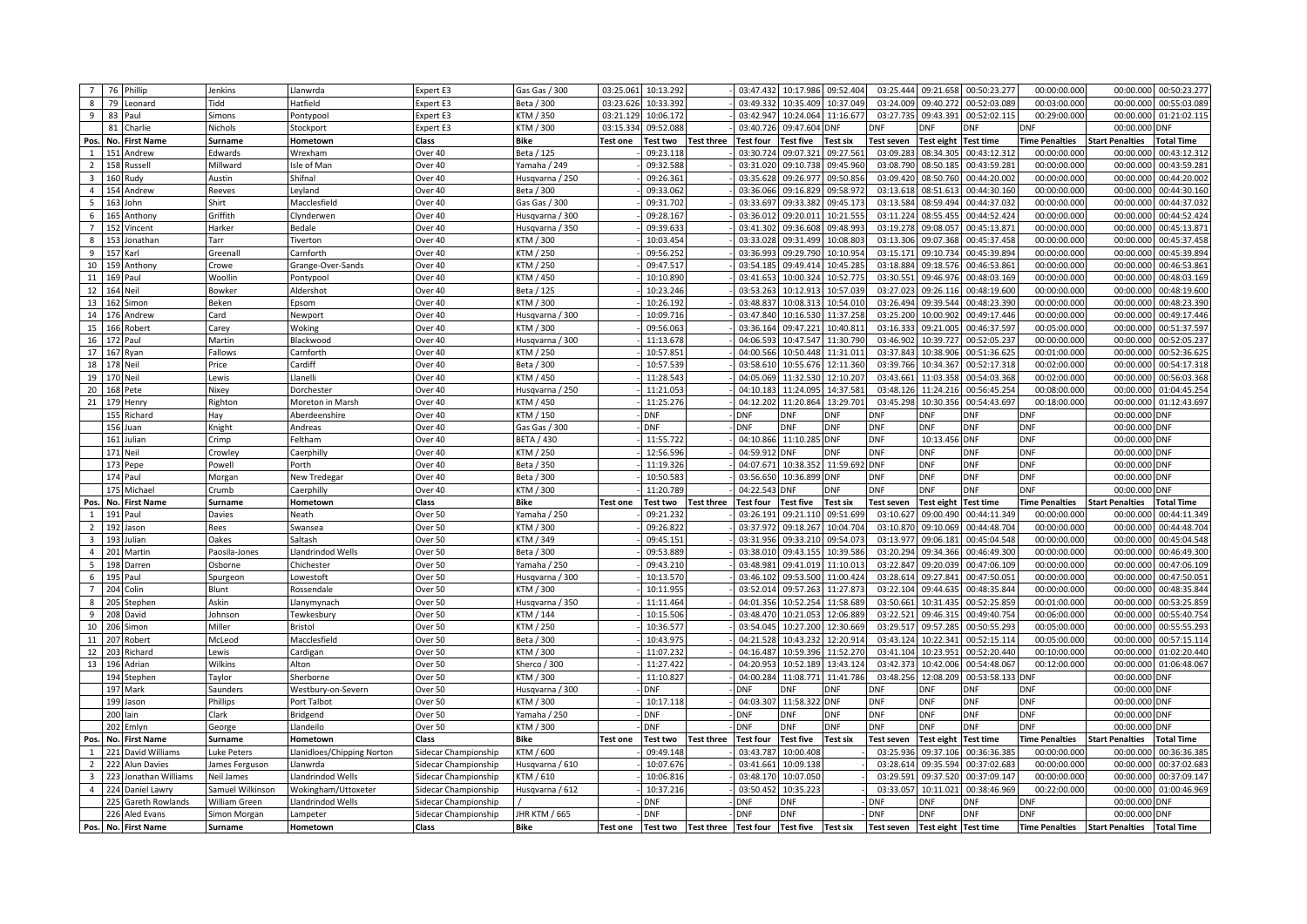|  | 241 Mark Stokes     | Luke Townsend         | hatcham               | Sidecar Clubman | <b>KTM VMC / 590</b>   |                 | 10:43.650  |                   | 03:50.065        | 10:39.064           |                     | 03:34.194  |                      | 10:16.962 00:39:03.935           | 00:00:00.000          |                        | 00:00.000 00:39:03.935 |
|--|---------------------|-----------------------|-----------------------|-----------------|------------------------|-----------------|------------|-------------------|------------------|---------------------|---------------------|------------|----------------------|----------------------------------|-----------------------|------------------------|------------------------|
|  | 247 Wayne/Jack      | Mason                 | Llandrindod Wells     | Sidecar Clubman | KTM / 525              |                 | 12:21.766  |                   | 04:17.872        | 11:43.575           |                     | 04:19.569  |                      | 12:12.319 00:44:55.101           | 00:57:00.000          |                        | 00:00.000 01:41:55.101 |
|  | 242 Antony Mills    | Neil Pugh             | Newtown               | Sidecar Clubman | KTM / 540              |                 | 10:50.186  |                   |                  | 04:24.916 10:56.734 |                     | -IDNF      | ONF                  | <b>DNF</b>                       | <b>DNF</b>            | 00:00.000 DNF          |                        |
|  | 243 Aled Rees       | Daniel Lewis          | Machynlleth/Aberdovey | Sidecar Clubman | <b>KTM VMC / 590</b>   |                 | 11:16.887  |                   | 04:04.549 DNF    |                     |                     | -IDNF      | <b>ONF</b>           | DNF                              | <b>DNF</b>            | 00:00.000 DNF          |                        |
|  | 244 Stephen Burdge  | <b>Scott Beeching</b> | <b>Bristol</b>        | Sidecar Clubman | KTM / 640              |                 | <b>DNF</b> |                   | <b>DNF</b>       | DNF                 |                     | - DNF      | <b>DNF</b>           | <b>DNF</b>                       | <b>DNF</b>            | 00:00.000 DNF          |                        |
|  | 245 Hefin/Craig     | Davies                | Llanbrynmair          | Sidecar Clubman | KTM / 560              |                 | <b>DNF</b> |                   | <b>DNF</b>       | DNF                 |                     | -IDNF      | <b>DNF</b>           | DNF                              | <b>DNF</b>            | 00:00.000 DNF          |                        |
|  | 246 Stuart/Aled     | Jones                 | Newtown               | Sidecar Clubman | KTM / 620              |                 | <b>DNF</b> |                   | <b>DNF</b>       | DNF                 |                     | -IDNF      | <b>ONF</b>           |                                  | <b>DNF</b>            | 00:00.000 DNF          |                        |
|  | 248 Martin Rowan    | Shane Symons          | Llandrindod Wells     | Sidecar Clubman | KTM / 525              |                 | 11:00.846  |                   | 04:17.226        | 11:10.648           |                     | -IDNF      | <b>ONF</b>           | <b>DNF</b>                       | <b>DNF</b>            | 00:00.000 DNF          |                        |
|  | 249 Gary/Rebecca    | Marshall              | <b>Shepton Mallet</b> | Sidecar Clubman | Yamaha VMC / 450       |                 | <b>DNF</b> |                   | <b>DNF</b>       | DNF                 |                     | -IDNF      | )NF                  | <b>DNF</b>                       | <b>DNF</b>            | 00:00.000 DNF          |                        |
|  | Pos. No. First Name | Surname               | Hometown              | Class           | Bike                   | <b>Test one</b> | Test two   | <b>Test three</b> | <b>Test four</b> | <b>Test five</b>    | <b>Test six</b>     | Test seven | Test eight Test time |                                  | <b>Time Penalties</b> | <b>Start Penalties</b> | <b>Total Time</b>      |
|  | 232 Simon Chilcott  | Ben Sinclair          | <b>Bristol</b>        | Sidecar Expert  | <b>KTM-WHT / 580</b>   |                 | 11:05.413  |                   | 04:05.439        | 11:01.367           |                     | 03:53.766  |                      | 10:34.834 00:40:40.819           | 00:15:00.000          |                        | 00:00.000 00:55:40.819 |
|  | 233 Alistair/Sharon | Nevill                | Stoke Mandeville      | Sidecar Expert  | Yamaha / 450           |                 | 11:27.686  |                   | 04:04.316        | 11:28.089           |                     | 03:58.623  |                      | 11:28.711 00:42:27.425           | 00:37:00.000          |                        | 00:00.000 01:19:27.425 |
|  | 235 Matthew/Danie   | Baynham               | Llandrindod Wells     | Sidecar Expert  | <b>KTM-WHT / 590</b>   |                 | 11:11.669  |                   | 04:02.412        | 11:07.444           |                     | 03:56.950  |                      | 11:19.746 00:41:38.221           | 00:54:00.000          |                        | 00:00.000 01:35:38.221 |
|  | 231 Micheal Hutton  | Kieran Mccarley       | Llandrindod Wells     | Sidecar Expert  | <b>WHT - KTM / 590</b> |                 | <b>DNF</b> |                   | <b>DNF</b>       | DNF                 |                     | - IDNF     | )NF                  | DNF                              | <b>DNF</b>            | 00:00.000 DNF          |                        |
|  | 234 Stephen Pryce   | Aled Lloyd-Jones      | Aberhasep/Caersws     | Sidecar Expert  | <b>KTM VMC / 580</b>   |                 | 10:56.028  |                   | <b>DNF</b>       | <b>DNF</b>          |                     | -IDNF      | <b>ONF</b>           | <b>DNF</b>                       | <b>DNF</b>            | 00:00.000 DNF          |                        |
|  | Pos. No. First Name | Surname               | Hometown              | Class           | <b>Bike</b>            | <b>Test one</b> | Test two   | <b>Test three</b> | <b>Test four</b> | <b>Test five</b>    | <b>Test six</b>     | Test seven | Test eight Test time |                                  | <b>Time Penalties</b> | <b>Start Penalties</b> | <b>Total Time</b>      |
|  | 212 Nieve           | Holmes                | Leyburn               | Women           | Sherco / 250           |                 | 09:35.342  |                   |                  | 03:31.946 09:06.267 | 10:06.395           |            |                      | 03:12.980 08:46.526 00:44:19.456 | 00:00:00.000          |                        | 00:00.000 00:44:19.456 |
|  | 211 Rosie           | Rowett                | Sheffield             | Women           | Husqvana / 125         |                 | 09:38.247  |                   |                  | 03:26.649 09:20.827 | 10:09.091           | 03:08.985  |                      | 08:45.757 00:44:29.556           | 00:00:00.000          |                        | 00:20.000 00:44:49.556 |
|  | 214 Ellie           | Cooke                 | Harrogate             | Women           | KTM / 125              |                 | 11:01.483  |                   | 04:00.483        | 10:41.360           | 13:00.905           | 03:39.450  |                      | 10:09.216 00:52:32.897           | 00:03:00.000          |                        | 00:00.000 00:55:32.897 |
|  | 215 Abi             | Childs                | Leatherhead           | Women           | KTM / 250              |                 | 11:28.141  |                   | 04:04.034        |                     | 11:44.264 15:21.043 | 03:56.548  |                      | 11:14.165 00:57:48.195           | 00:52:00.000          |                        | 00:00.000 01:49:48.195 |
|  | 213 Chloe           | Richards              | Wallasey              | Women           | Husqvarna / 125        |                 | <b>DNF</b> |                   | <b>DNF</b>       | DNF                 | <b>IDNF</b>         | <b>DNF</b> | ONF                  | <b>DNF</b>                       | <b>DNF</b>            | 00:00.000 DNF          |                        |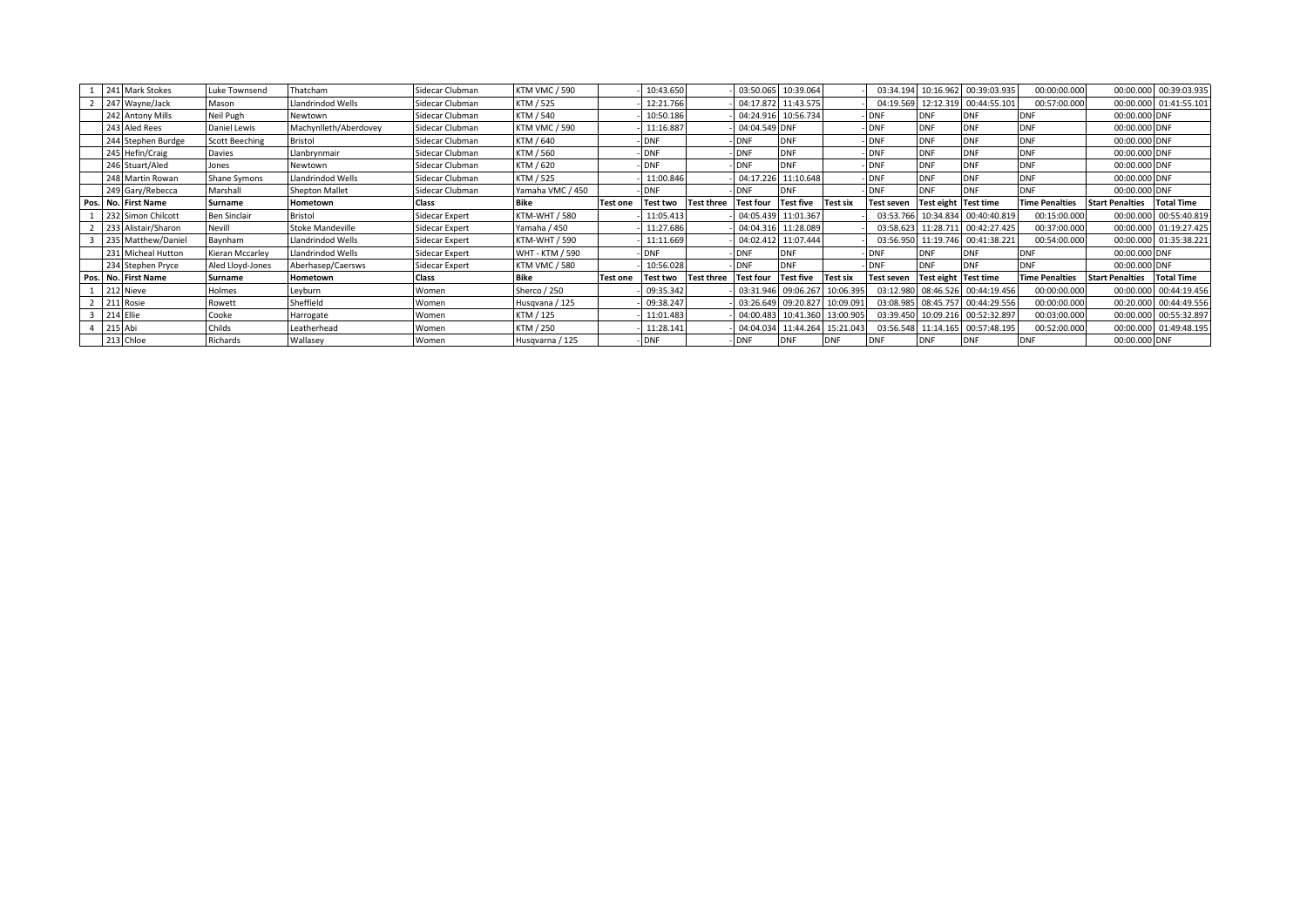## **Rhayader BEC Day One Final Results - Overall Published 11.09.18 20:00PM**

|                         | Pos. No. First Name       | Surname           | Hometown                  | Class             | AUCI DEC DUY ONC I<br>Bike | <b>Test one</b> | <b>Test two</b> | Test three Test four |                  | <b>Test five</b> | <b>Test six</b> |            | Test seven Test eight Test time |                  | Time Penalties Start Penalties | <b>Total Time</b>                           |
|-------------------------|---------------------------|-------------------|---------------------------|-------------------|----------------------------|-----------------|-----------------|----------------------|------------------|------------------|-----------------|------------|---------------------------------|------------------|--------------------------------|---------------------------------------------|
| 1                       | 2<br>Daniel               | McCanney          | sle of Mar                | Championship E3   | Gas gas / 300              | 02:45.830       | 08:20.61        | 08:18.461            | 03:01.964        | 08:46.50         | 08:03.18        | 03:02.661  | 08:05.204                       | 00:50:24.424     | 00:00:00.000                   | 00:00.00<br>00:50:24.42                     |
| $\overline{2}$          | 44<br>Jamie               | McCanney          | sle of Man                | Championship E1/4 | Yamaha                     | 02:52.402       | 08:27.541       | 08:25.653            | 03:04.825        | 08:38.870        | 08:23.653       | 03:00.621  | 07:58.644                       | 00:50:52.209     | 00:00:00.000                   | 00:00.000<br>00:50:52.20                    |
|                         | $\overline{4}$            |                   |                           |                   |                            | 02:45.617       |                 | 08:24.261            |                  | 08:52.356        | 08:05.943       | 03:15.819  | 08:08.783                       | 00:51:01.493     |                                | 00:00.000<br>00:51:01.49                    |
| $\overline{\mathbf{3}}$ | Jack                      | Edmondson         | ichfield                  | Championship E2   | Sherco / 300               |                 | 08:29.55        |                      | 02:59.156        |                  |                 |            |                                 |                  | 00:00:00.000                   |                                             |
| $\overline{4}$          | 5<br>Alex                 | Snow              | Warminster                | Championship E1/4 | Honda / 250                | 03:08.72        | 08:34.280       | 08:31.364            | 03:02.885        | 08:48.380        | 08:30.470       | 03:08.432  | 08:05.151                       | 00:51:49.685     | 00:00:00.000                   | 00:00.000<br>00:51:49.68                    |
| 5                       | 15 Thomas                 | Sagar             | .ichfield                 | Championship E3   | Beta / 300                 | 02:51.583       | 08:45.086       | 08:32.926            | 03:00.558        | 09:08.454        | 08:18.746       | 03:06.466  | 08:23.148                       | 00:52:06.967     | 00:00:00.000                   | 00:00.000<br>00:52:06.967                   |
| 6                       | 18<br>James               | Dent              | Kendal                    | Championship E2   | Sherco / 250               | 02:58.08        | 08:54.63        | 08:44.183            | 03:10.83         | 09:06.97         | 08:26.079       | 03:07.314  | 08:18.261                       | 00:52:46.365     | 00:00:00.000                   | 00:00.000<br>00:52:46.36                    |
| $\overline{7}$          | 8<br>Fraser               | Flockhart         | North Berwick             | Championship E2   | Yamaha / 450               | 02:56.240       | 08:53.424       | 08:47.764            | 03:05.925        | 09:10.652        | 08:36.466       | 03:08.408  | 08:14.780                       | 00:52:53.659     | 00:00:00.000                   | 00:00.000<br>00:52:53.65                    |
| 8                       | 32<br>Alex                | Walton            | Rhayader                  | Championship E1/2 | Yamaha / 125               | 03:00.945       | 08:55.448       | 08:48.68             | 03:05.25         | 09:03.68         | 08:39.98        | 03:04.646  | 08:21.82                        | 00:53:00.47      | 00:00:00.000                   | 00:00.00<br>00:53:00.47                     |
| 9                       | 6<br>Joshua               | Gotts             | Camborne                  | Championship E2   | TM / 300                   | 03:00.514       | 08:46.605       | 08:25.024            | 03:06.802        | 08:54.411        | 08:24.929       | 03:10.870  | 08:18.869                       | 00:52:08.024     | 00:00:00.000                   | 01:00.000<br>00:53:08.02                    |
| 10                      | 14<br>Thomas              | Ellwood           | Andover                   | Championship E2   | Sherco / 300               | 03:01.413       | 09:00.47        | 08:42.51             | 03:06.07         | 09:25.760        | 08:25.715       | 03:07.67   | 08:18.622                       | 00:53:08.250     | 00:00:00.000                   | 00:00.000<br>00:53:08.25                    |
| 11                      | 34<br>Jed                 | Etchells          | sle of Mar                | Championship E2   | Sherco / 300               | 03:06.507       | 09:03.738       | 08:57.347            | 03:09.374        | 09:12.723        | 08:39.082       | 03:08.153  | 08:18.052                       | 00:53:34.976     | 00:00:00.000                   | 00:00.000<br>00:53:34.97                    |
| 12                      | 42<br>Lee                 | Sealey            | Nantwich                  | Championship E1/4 | amaha / 250                | 02:51.321       | 08:49.230       | 08:43.680            | 03:10.642        | 09:08.986        | 09:18.003       | 03:09.072  | 08:35.384                       | 00:53:46.318     | 00:00:00.000                   | 00:00.000<br>00:53:46.31                    |
| 13                      | 22<br>Charlie             | Evans             | Llanidloes                | Championship E2   | Yamaha / 450               | 03:10.005       | 09:13.51        | 09:26.376            | 03:17.495        | 09:38.394        | 08:38.559       | 03:17.871  | 08:28.087                       | 00:55:10.300     | 00:00:00.000                   | 00:00.000<br>00:55:10.30                    |
| 14                      | 13 Gethin                 | Humphreys         | <b>Blaenau Ffestiniog</b> | Championship E2   | Sherco / 250               | 03:01.220       | 09:27.449       | 08:54.298            | 03:23.971        | 09:34.173        | 08:52.329       | 03:19.449  | 08:43.322                       | 00:55:16.211     | 00:00:00.000                   | 00:00.000<br>00:55:16.21                    |
| 15                      | 41<br>Mark                | Hillier-Rees      | Maesteg                   | Championship E2   | Yamaha / 450               | 03:10.005       | 09:26.16        | 09:32.269            | 03:22.684        | 09:26.387        | 09:44.862       | 03:19.14   | 09:02.681                       | 00:57:04.196     | 00:00:00.000                   | 01:30.000<br>00:58:34.196                   |
|                         | 10<br>Daniel              | Mundell           | <b>Barnstaple</b>         | Championship E1/2 | Sherco / 125               | DNF             | DNF             | DNF                  | <b>DNF</b>       | DNF              | DNF             | DNF        | <b>DNF</b>                      | dnf              | dnf                            | 00:00.000<br>ONF                            |
|                         | 30 Jay                    | Thomas            | Tredegar                  | Championship E1/4 | /amaha / 250               | DNF             | <b>DNF</b>      | DNF                  | <b>DNF</b>       | DNF              | dnf             | DNF        | <b>DNF</b>                      | DNF              | <b>DNF</b>                     | 00:00.000<br>ONF                            |
|                         | 12 Joe                    | Woottor           | Welshpool                 | Championship E2   | Husqvarna / 350            | DNF             | <b>DNF</b>      | DNF                  | <b>DNF</b>       | <b>DNF</b>       | <b>DNF</b>      | <b>DNF</b> | <b>DNF</b>                      | <b>DNF</b>       | <b>DNF</b>                     | 00:00.000 DNF                               |
|                         | 36 Bradley                | King              | Dorchester                | Championship E2   | Beta / 350                 | DNF             | <b>DNF</b>      | <b>DNF</b>           | <b>DNF</b>       | <b>DNF</b>       | DNF             | DNF        | <b>DNF</b>                      | DNF              | <b>DNF</b>                     | 00:00.000<br><b>DNF</b>                     |
|                         | 37<br>Daryl               | Bolter            | Salisbury                 | Championship E2   | Husqvarna / 350            | <b>DNF</b>      | <b>DNF</b>      | DNF                  | <b>DNF</b>       | DNF              | <b>DNF</b>      | <b>DNF</b> | <b>DNF</b>                      | <b>DNF</b>       | <b>DNF</b>                     | 00:00.000<br><b>DNF</b>                     |
|                         | 43 Hamish                 | Macdonald         | New Zealand               | Championship E2   | Sherco / 250               | 02:50.599       | 08:54.442       | 08:40.777            | 03:11.248        | 09:03.039        | <b>DNF</b>      | <b>DNF</b> | <b>DNF</b>                      | <b>DNF</b>       | <b>DNF</b>                     | 00:00.000<br><b>DNF</b>                     |
| Pos                     | No. First Name            | Surname           | Hometown                  | Class             | <b>Bike</b>                | <b>Test one</b> | Test two        | <b>Test three</b>    | <b>Test four</b> | <b>Test five</b> | Test six        |            | Test seven Test eight           | <b>Test time</b> | <b>Time Penalties</b>          | <b>Start Penalties</b><br><b>Total Time</b> |
| $\overline{1}$          | 92<br>Lewis               | Ranger            | Salisbury                 | Clubman E2        | Husqvarna / 150            |                 | 09:28.31        |                      | 03:23.011        | 09:19.998        | 09:16.144       | 03:06.450  | 08:38.039                       | 00:43:11.953     | 00:00:00.000                   | 00:00.000<br>00:43:11.95                    |
| $\overline{2}$          | 91<br>Harry               | Houghton          | Wrexham                   | Clubman E1/2      | KTM / 125                  |                 | 09:33.47        |                      | 03:25.108        | 09:25.53         | 09:13.334       | 03:25.85   | 08:43.639                       | 00:43:46.944     | 00:00:00.000                   | 00:43:46.94<br>00:00.000                    |
| $\overline{3}$          | 98<br>James               | Palmer            | Cannock                   | Clubman E1/2      | KTM / 125                  |                 | 09:35.53        |                      | 03:28.644        | 09:20.686        | 09:37.086       | 03:06.398  | 08:38.693                       | 00:43:47.039     | 00:00:00.000                   | 00:00.000<br>00:43:47.03                    |
| $\overline{4}$          | 93<br>Luke                | Thomas            | Mold                      | Clubman E1/4      | KTM / 250                  |                 | 09:37.969       |                      | 03:33.834        | 09:18.476        | 09:38.715       | 03:10.475  | 08:44.633                       | 00:44:04.102     | 00:00:00.000                   | 00:00.000<br>00:44:04.102                   |
| 5                       | 96<br>Joshua              | Kirby             | Winchester                | Clubman E1/4      | KTM / 250                  |                 | 09:44.818       |                      | 03:37.483        | 09:31.550        | 09:35.658       | 03:11.711  | 08:59.582                       | 00:44:40.802     | 00:00:00.000                   | 00:44:40.80<br>00:00.000                    |
| 6                       | 97<br>Stuart              | Mack              | Longniddry                | Clubman E2        | Beta / 350                 |                 | 09:58.310       |                      | 03:33.821        | 09:49.079        | 09:19.633       | 03:09.804  | 08:52.634                       | 00:44:43.281     | 00:00:00.000                   | 00:00.000<br>00:44:43.28                    |
| $\overline{7}$          | 95<br>Darren              | Kiff              | South Molton              | Clubman E3        | KTM / 300                  |                 | 09:38.75        |                      | 03:40.31         | 09:36.982        | 09:42.948       | 03:12.213  | 09:10.170                       | 00:45:01.385     | 00:00:00.000                   | 00:00.00<br>00:45:01.38                     |
| 8                       | 99<br>Gareth              |                   |                           |                   | Beta / 250                 |                 | 09:48.63        |                      | 03:42.663        | 09:41.751        | 09:49.360       | 03:17.497  | 09:01.771                       | 00:45:21.675     | 00:00:00.000                   | 00:00.000<br>00:45:21.67                    |
| 9                       |                           | Jones<br>Mitchell | Blaenau Ffestiniog        | Clubman E2        |                            |                 | 09:45.94        |                      | 03:31.206        | 09:48.146        | 10:13.446       | 03:11.361  | 09:02.42                        | 00:45:32.52      |                                | 00:00.000<br>00:45:32.52                    |
|                         | Ben                       |                   | <b>Ryton</b>              | Clubman E3        | KTM / 300                  |                 |                 |                      |                  |                  |                 |            |                                 |                  | 00:00:00.000                   |                                             |
| 10                      | 104<br>Jacob              | James             | oughborough.              | Clubman E1/2      | Beta / 125                 |                 | 09:56.235       |                      | 03:36.104        | 09:32.761        | 10:26.271       | 03:10.256  | 08:53.000                       | 00:45:34.627     | 00:00:00.000                   | 00:00.000<br>00:45:34.62                    |
| 11                      | Max<br>100                | Venables          | Saltash                   | Clubman E2        | KTM / 350                  |                 | 09:46.364       |                      | 03:34.305        | 09:58.519        | 09:54.758       | 03:14.145  | 09:10.041                       | 00:45:38.132     | 00:00:00.000                   | 00:00.000<br>00:45:38.132                   |
| 12                      | 137<br>Robert             | Blackman          | Clacton-on-Sea            | Clubman E1/2      | KTM / 125                  |                 | 09:32.44        |                      | 03:38.07         | 09:39.479        | 10:40.694       | 03:10.295  | 08:59.793                       | 00:45:40.772     | 00:00:00.000                   | 00:45:40.77<br>00:00.00                     |
| 13                      | 111<br>Rhodri             | Gardener          | Llanwrda                  | Clubman E3        | Gas gas / 300              |                 | 09:50.527       |                      | 03:39.492        | 09:29.649        | 10:11.118       | 03:27.496  | 09:08.824                       | 00:45:47.106     | 00:00:00.000                   | 00:00.000<br>00:45:47.10                    |
| 14                      | 102<br>Thomas             | Knight            | Andreas                   | Clubman E2        | Gas Gas / 250              |                 | 09:58.55        |                      | 03:32.284        | 09:55.77         | 10:26.161       | 03:11.265  | 08:49.357                       | 00:45:53.395     | 00:00:00.000                   | 00:00.00<br>00:45:53.39                     |
| 15                      | 94<br>Cole                | Elliott           | Dyffryn Ardudwy           | Clubman E1/4      | TM / 250                   |                 | 09:59.93        |                      | 03:33.002        | 09:45.264        | 10:20.267       | 03:14.163  | 09:10.098                       | 00:46:02.725     | 00:00:00.000                   | 00:00.000<br>00:46:02.725                   |
| 16                      | 117<br>Liam               | Phillips          | Hitchin                   | Clubman E2        | KTM / 250                  |                 | 09:59.769       |                      | 03:37.040        | 09:38.264        | 10:36.444       | 03:12.270  | 09:05.819                       | 00:46:09.606     | 00:00:00.000                   | 00:00.000<br>00:46:09.60                    |
| 17                      | 124<br>Gareth             | Jones             | Tregaron                  | Clubman E1/4      | Yamaha / 250               |                 | 09:42.93        |                      | 03:43.388        | 09:31.743        | 11:06.296       | 03:14.521  | 08:55.474                       | 00:46:14.357     | 00:00:00.000                   | 00:00.000<br>00:46:14.35                    |
| 18                      | 114 Jack                  | Nixey             | Dorchester                | Clubman E2        | KTM / 250                  |                 | 10:05.31        |                      | 03:55.519        | 09:54.963        | 09:58.973       | 03:18.703  | 09:03.579                       | 00:46:17.048     | 00:00:00.000                   | 00:00.000<br>00:46:17.048                   |
| 19                      | 121 Elliot                | Beken             | Epsom                     | Clubman E2        | KTM / 350                  |                 | 09:54.12        |                      | 03:47.213        | 09:49.53         | 10:07.883       | 03:21.027  | 09:18.683                       | 00:46:18.457     | 00:00:00.000                   | 00:00.000<br>00:46:18.45                    |
| 20                      | 113 John                  | Williams          | Llandrindod Wells         | Clubman E3        | KTM / 300                  |                 | 09:52.06        |                      | 03:43.654        | 09:50.125        | 10:23.802       | 03:21.287  | 09:11.605                       | 00:46:22.534     | 00:00:00.000                   | 00:00.000<br>00:46:22.53                    |
| 21                      | 146 Ethan                 | Pugh              | Newtown                   | Clubman E2        | Yamaha / 250               |                 | 10:08.32        |                      | 03:40.660        | 10:02.454        | 10:24.775       | 03:19.183  | 09:04.088                       | 00:46:39.489     | 00:00:00.000                   | 00:00.000<br>00:46:39.48                    |
| 22                      | 115<br>Ryan               | <b>Borthwick</b>  | Seahouses                 | Clubman E2        | KTM / 250                  |                 | 10:11.490       |                      | 03:37.879        | 09:45.868        | 10:23.881       | 03:17.677  | 09:25.157                       | 00:46:41.952     | 00:00:00.000                   | 00:00.000<br>00:46:41.952                   |
| 23                      | 133<br>Jordan             | Young             | Wadebridge                | Clubman E1/2      | Beta / 125                 |                 | 10:10.076       |                      | 03:40.439        | 09:48.961        | 10:34.364       | 03:13.038  | 09:15.925                       | 00:46:42.803     | 00:00:00.000                   | 00:00.000<br>00:46:42.80                    |
| 24                      | Daniel<br>10 <sup>c</sup> | Cooper            | Bedford                   | Clubman E1/2      | (TM / 125                  |                 | 10:07.927       |                      | 03:51.128        | 09:54.988        | 10:26.483       | 03:17.631  | 09:06.708                       | 00:46:44.865     | 00:00:00.000                   | 00:00.000<br>00:46:44.86                    |
| 25                      | Martin<br>112             | Williams          | Capel Bangor              | Clubman E2        | TM / 250                   |                 | 10:12.205       |                      | 03:45.314        | 09:54.277        | 10:24.510       | 03:23.218  | 09:22.652                       | 00:47:02.176     | 00:00:00.000                   | 00:00.000<br>00:47:02.176                   |
| 26                      | Ben                       | Kev               | Stoke-on-Trent            | Clubman E1/4      | KTM / 250                  |                 | 10:28.96        |                      | 03:48.14         | 10:02.59         | 10:13.275       | 03:19.586  | 09:14.646                       | 00:47:07.213     | 00:00:00.000                   | 00:00.000<br>00:47:07.21                    |
| 27                      | 132 Lewis                 | Simpson           | Vewport                   | Clubman E1/4      | Yamaha / 250               |                 | 10:08.524       |                      | 03:52.070        | 10:02.301        | 10:32.301       | 03:17.958  | 09:19.370                       | 00:47:12.524     | 00:00:00.000                   | 00:47:12.52<br>00:00.000                    |
| 28                      | 134 Rory                  | Sherlock          | Winchester                | Clubman E3        | KTM / 300                  |                 | 10:17.466       |                      | 03:47.108        | 10:04.273        | 10:29.421       | 03:18.996  | 09:21.394                       | 00:47:18.658     | 00:00:00.000                   | 00:00.000<br>00:47:18.65                    |
| 29                      | Nathan                    | Baggott           | Thruxton                  | Clubman E1/2      | KTM / 125                  |                 | 09:56.536       |                      | 03:48.818        | 09:56.990        | 10:43.794       | 03:19.861  | 09:33.711                       | 00:47:19.710     | 00:00:00.000                   | 00:00.000<br>00:47:19.710                   |
| 30                      | Thomas<br>110             | Sargent           | Stowmarket                | Clubman E2        | KTM / 350                  |                 | 10:07.210       |                      | 03:58.756        | 09:58.989        | 10:57.985       | 03:21.518  | 09:11.346                       | 00:47:35.804     | 00:00:00.000                   | 00:00.000<br>00:47:35.80                    |
| 31                      | 122<br>Harry              | Neal              | Waterlooville             | Clubman E2        | KTM / 250                  |                 | 10:26.99        |                      | 03:46.888        | 10:06.564        | 10:23.052       | 03:17.420  | 09:42.628                       | 00:47:43.549     | 00:00:00.000                   | 00:00.000<br>00:47:43.54                    |
| 32                      | 138<br>Jack               | Kitching          | <b>Bedale</b>             | Clubman E3        | Husquvarna / 300           |                 | 10:23.58        |                      | 03:57.361        | 10:16.729        | 10:39.823       | 03:16.476  | 09:37.795                       | 00:48:11.769     | 00:00:00.000                   | 00:00.000<br>00:48:11.769                   |
| 33                      | 145<br>David              | Tayler            | Newport                   | Clubman E2        | KTM / 350                  |                 | 10:27.83        |                      | 03:47.65         | 10:00.46         | 10:33.096       | 03:43.705  | 09:47.03                        | 00:48:19.798     | 00:00:00.000                   | 00:00.00<br>00:48:19.79                     |
|                         | 34 119 Anthony            | Cotty             | <b>Tidworth</b>           | Clubman E1/4      | Husqvarna / 250            |                 | 10:26.35        |                      | 03:53.677        | 09:59.132        | 10:49.080       | 03:22.455  | 09:51.182                       | 00:48:21.881     | 00:00:00.000                   | 00:48:21.88<br>00:00.000                    |
| 35                      | 140 Philip                | Dodsworth         | Ilkley                    | Clubman E1/4      | Husqvarn / 250             |                 | 10:44.082       |                      | 03:58.960        | 10:12.977        | 10:40.036       |            | 03:21.006 09:32.751             | 00:48:29.812     | 00:00:00.000                   | 00:00.000 00:48:29.812                      |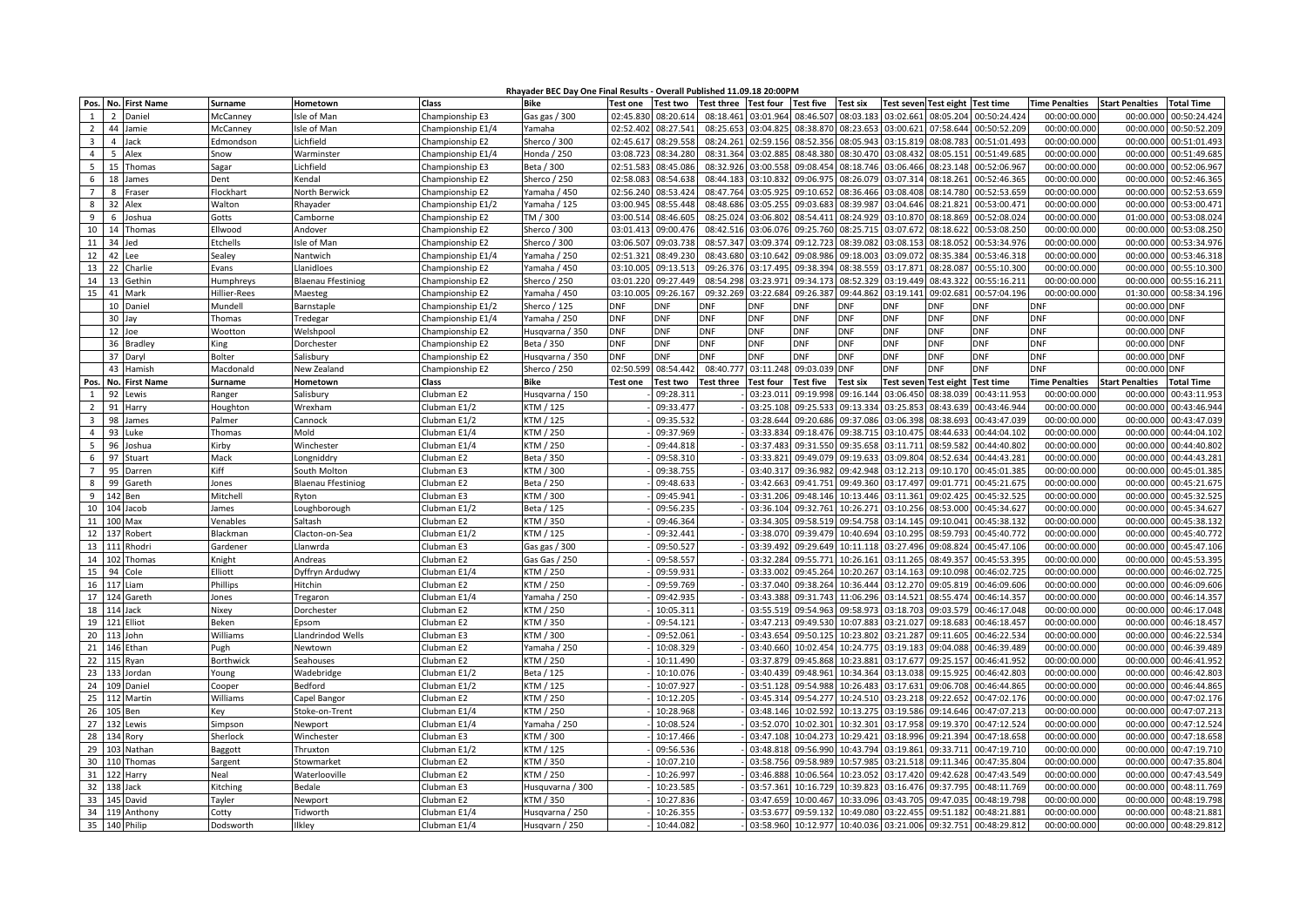|                |             | 36 108 Richard | Curphey       | <b>Baldrine</b>           | Clubman E1/4          | Yamaha / 250     |                 | 10:52.570  |                   | 03:54.715        | 10:23.616        |                 | 10:42.529 03:24.226          | 09:28.812         | 00:48:46.468     | 00:00:00.000          | 00:00.000              | 00:48:46.468           |
|----------------|-------------|----------------|---------------|---------------------------|-----------------------|------------------|-----------------|------------|-------------------|------------------|------------------|-----------------|------------------------------|-------------------|------------------|-----------------------|------------------------|------------------------|
|                |             | 37 125 Michae  | Evans         | Oswestry                  | Clubman E2            | TM / 250         |                 | 10:49.43   |                   | 04:04.841        | 10:17.629        | 10:38.307       | 03:33.233                    | 09:36.724         | 00:49:00.165     | 00:00:00.000          | 00:00.000              | 00:49:00.16            |
| 38             |             | 128 Adam       | Keil          | Hereford                  | Clubman E3            | TM / 300         |                 | 10:34.713  |                   | 03:53.926        | 10:24.345        | 10:58.794       | 03:25.286                    | 09:55.679         | 00:49:12.743     | 00:00:00.000          | 00:00.000              | 00:49:12.743           |
|                | 39 120 Aled |                | Griffiths     | Aberystwyth               | Clubman E3            | Husqvarna / 300  |                 | 10:19.005  |                   | 03:49.003        | 10:01.548        | 11:03.897       | 03:27.330                    | 09:49.848         | 00:48:30.631     | 00:01:00.000          | 00:00.000              | 00:49:30.63:           |
|                | 40 139 Joe  |                | Sullivan      | <b>Shepton Mallet</b>     | Clubman E2            | KTM / 350        |                 | 11:06.640  |                   | 03:52.748        | 10:20.226        | 10:53.918       | 03:26.696                    | 09:50.582         | 00:49:30.810     | 00:00:00.000          | 00:00.000              | 00:49:30.81            |
|                | 41 131 Mark |                | Robson        | Burnham-on-Sea            | Clubman E3            | Gas Gas / 300    |                 | 10:44.22   |                   | 03:46.473        | 10:26.279        | 11:03.193       | 03:20.704                    | 09:27.224         | 00:48:48.099     | 00:01:00.00           | 00:00.00               | 00:49:48.09            |
|                |             | 42 118 Dean    | Hughes        | <b>Blaenau Ffestiniog</b> | Clubman E3            | KTM / 300        |                 | 10:30.709  |                   | 03:53.233        | 10:15.761        |                 | 11:13.377 03:32.389          | 10:29.140         | 00:49:54.609     | 00:00:00.000          | 00:00.000              | 00:49:54.609           |
| 43             |             | 135 Nathan     | Cooke         | Harrogate                 | Clubman E2            | KTM / 150        |                 | 10:32.61   |                   | 04:06.240        | 10:32.224        | 12:01.334       | 03:31.406                    | 10:08.299         | 00:50:52.122     | 00:00:00.00           | 00:00.00               | 00:50:52.12            |
| 44             |             | 130 James      | Hyde          | Broughton-in-Furness      | Clubman E1/2          | TM / 125         |                 | 11:01.52   |                   | 03:53.035        | 10:38.33         | 11:22.245       | 03:26.519                    | 10:18.162         | 00:50:39.823     | 00:02:00.000          | 00:00.000              | 00:52:39.82            |
| 45             |             | 129 Matt       | Baldwin       | Keighley                  | Clubman E2            | Husqvarna / 250  |                 | 11:18.25   |                   | 04:04.599        | 11:46.28         | 11:55.286       | 03:34.075                    | 10:29.052         | 00:53:07.547     | 00:04:00.00           | 00:00.00               | 00:57:07.54            |
| 46             |             | 126 Stephen    | Carroll       | <b>Sturminster Newton</b> | Clubman E2            | TM / 350         |                 | 11:31.26   |                   | 04:34.898        | 11:21.594        | 12:36.879       | 03:45.770                    | 10:56.701         | 00:54:47.109     | 00:15:00.000          | 00:00.000              | 01:09:47.109           |
| 47             |             | 106 Alex       | Barnes        | Stonehouse                | Clubman E1/4          | KTM / 250        |                 | 36:21.73   |                   | 03:41.191        | 09:36.486        | 10:10.826       | 03:09.382                    | 09:35.570         | 01:12:35.189     | 00:15:00.00           | 00:00.00               | 01:27:35.18            |
| 48             |             | 143 James      | <b>Bright</b> | Bude                      | Clubman E1/2          | Husqvarna / 125  |                 | 10:22.090  |                   | 03:50.907        | 09:58.35         | 10:38.834       | 03:17.560                    | 09:37.563         | 00:47:45.307     | 01:12:00.000          | 00:00.000              | 01:59:45.30            |
|                |             | 141 Kate       | Smith         | Mirfield                  | Clubman E1/2          | KTM / 125        |                 | 12:19.89   |                   | DNF              | DNF              | 14:02.461       | 04:00.17                     | 11:02.514         | )NF              | DNF                   | 00:00.000              | DNF                    |
|                |             | 144 Liam       | Crowe         | Grange-Over-Sands         | Clubman E1/2          | TM / 125         |                 | <b>DNF</b> |                   | <b>DNF</b>       | <b>DNF</b>       | <b>ONF</b>      | <b>DNF</b>                   | DNF               | <b>DNF</b>       | <b>DNF</b>            | 00:00.000              | <b>DNF</b>             |
|                |             | 101 Jack       | Collins       | Port St. Mary             | Clubman E1/4          | Yamaha / 250     |                 | <b>DNF</b> |                   | DNF              | <b>DNF</b>       | DNF             | <b>DNF</b>                   | DNF               | <b>DNF</b>       | <b>DNF</b>            | 00:00.000              | <b>DNF</b>             |
|                |             | 107 Jack       | Nicolaou      | Bures                     | Clubman E2            | TM / 250         |                 | <b>DNF</b> |                   | <b>DNF</b>       | <b>DNF</b>       | DNF             | <b>DNF</b>                   | <b>DNF</b>        | <b>DNF</b>       | <b>DNF</b>            | 00:00.000 DNF          |                        |
|                |             | 116 Jason      | Zembrzuski    | Llandrindod Wells         | Clubman <sub>E2</sub> | TM / 250         |                 | <b>DNF</b> |                   | <b>DNF</b>       | <b>DNF</b>       | <b>DNF</b>      | <b>DNF</b>                   | <b>DNF</b>        | <b>DNF</b>       | <b>DNF</b>            | 00:00.000 DNF          |                        |
|                |             | 123 Daniel     | Ferguson      | Epsom                     | Clubman E2            | KTM / 250        |                 | 11:04.628  |                   | 04:19.190        | 11:59.526        | <b>DNF</b>      | <b>DNF</b>                   | <b>DNF</b>        | <b>DNF</b>       | <b>DNF</b>            | 00:00.000 DNF          |                        |
|                |             | 127 Daniel     | Parker        | Stockport                 | Clubman E2            | Yamaha / 250     |                 | 11:20.90   |                   | 04:04.469        | 22:12.926        | <b>DNF</b>      | <b>DNF</b>                   | <b>DNF</b>        | <b>DNF</b>       | <b>DNF</b>            | 00:00.000 DNF          |                        |
|                |             | 136 William    | Wynn          | <b>Felford</b>            | Clubman E3            | KTM / 300        |                 | 11:33.11   |                   | 04:12.160        | <b>DNF</b>       | <b>DNF</b>      | <b>DNF</b>                   | <b>DNF</b>        | <b>DNF</b>       | <b>DNF</b>            | 00:00.000              | <b>DNF</b>             |
| Pos.           |             | No. First Name | Surname       | Hometown                  | Class                 | Bike             | Test one        | Test two   | <b>Test three</b> | <b>Test four</b> | <b>Test five</b> | <b>Test six</b> | <b>Test seven Test eight</b> |                   | <b>Test time</b> | <b>Time Penalties</b> | <b>Start Penalties</b> | <b>Total Time</b>      |
| $\mathbf{1}$   | 51          | Luke           | Flack         | Driffield                 | Expert E3             | Beta / 300       | 02:55.68        | 08:55.42   |                   | 03:18.02         | 08:59.790        | 08:52.42        | 03:09.507                    | 08:19.796         | 00:44:30.65!     | 00:00:00.00           | 00:00.00               | 00:44:30.65            |
| $\overline{2}$ |             | 71 Jack        | Cadwallader   | <b>Oswestry</b>           | Expert E2             | KTM / 250        | 03:12.084       | 09:02.51   |                   | 03:20.141        | 09:09.595        | 09:08.836       | 03:09.025                    | 08:34.587         | 00:45:36.779     | 00:00:00.000          | 00:00.000              | 00:45:36.779           |
| 3              | 58          | Henry          | Yardley       | Droitwich                 | Expert E1/2           | KTM / 125        | 03:11.281       | 09:04.548  |                   | 03:14.759        | 09:21.61         | 09:05.847       | 03:10.22                     | 08:32.736         | 00:45:41.009     | 00:00:00.00           | 00:00.00               | 00:45:41.009           |
| $\overline{4}$ | 64          | Harry          | Edmondson     | Lichfield                 | Expert E1/2           | Beta / 125       | 03:08.014       | 09:25.180  |                   | 03:18.691        | 09:10.656        | 09:05.690       | 03:07.836                    | 08:31.700         | 00:45:47.767     | 00:00:00.000          | 00:00.00               | 00:45:47.767           |
| 5              |             | 59 Alun        | Jones         | Blaenau                   | Expert E2             | Beta / 250       | 03:13.943       | 09:26.170  |                   | 03:16.341        | 09:14.291        |                 | 09:11.017 03:08.965          | 08:33.601         | 00:46:04.328     | 00:00:00.000          | 00:00.00               | 00:46:04.328           |
| 6              |             | 68 John        | Ridgway       | Bristol                   | Expert E1/4           | Husqvarna / 250  | 03:07.447       | 09:14.52   |                   | 03:14.962        | 09:16.168        | 09:31.599       | 03:08.643                    | 08:34.359         | 00:46:07.700     | 00:00:00.000          | 00:00.00               | 00:46:07.70            |
| $\overline{7}$ |             | 67 Brad        | Williams      | Newport                   | Expert E3             | KTM / 300        | 03:03.193       | 09:21.55   |                   | 03:24.863        | 09:12.465        | 09:13.775       | 03:13.316                    | 08:39.762         | 00:46:08.930     | 00:00:00.00           | 00:00.00               | 00:46:08.93            |
| 8              |             | 53 Aaron       | Gordon        | Fareham                   | Expert E1/2           | Sherco / 125     | 03:18.403       | 09:31.41   |                   | 03:17.725        | 09:14.550        | 09:01.344       | 03:09.536                    | 08:36.071         | 00:46:09.040     | 00:00:00.000          | 00:00.00               | 00:46:09.04            |
| 9              | 84          | Ted            | Bailey        | <b>Jttoxeter</b>          | Expert E1/4           | Husqvarna / 250  | 03:21.557       | 09:19.79   |                   | 03:17.942        | 09:18.30         | 09:23.062       | 03:09.401                    | 08:28.645         | 00:46:18.704     | 00:00:00.00           | 00:00.00               | 00:46:18.704           |
| 10             | 55          | Ricky          | Wiggins       | reovil                    | Expert E3             | TM / 300         | 03:14.065       | 09:30.01   |                   | 03:21.096        | 09:22.777        | 09:07.025       | 03:11.206                    | 08:33.619         | 00:46:19.799     | 00:00:00.00           | 00:00.00               | 00:46:19.79            |
| 11             | 54          | Richard        | Tucker        | Barnstaple                | Expert E1/4           | Sherco / 250     | 03:27.869       | 09:29.40   |                   | 03:19.632        | 09:28.681        | 09:00.431       | 03:12.156                    | 08:38.135         | 00:46:36.312     | 00:00:00.000          | 00:00.00               | 00:46:36.31.           |
| 12             | 62          | Kalem          | Hicks         | Cwmbran                   | Expert E2             | KTM / 250        | 03:26.557       | 09:13.76   |                   | 03:18.310        | 09:18.811        | 09:36.584       | 03:12.145                    | 08:34.529         | 00:46:40.703     | 00:00:00.000          | 00:00.00               | 00:46:40.70            |
| 13             | 57          | Jack           | Ditchfield    | Ormskirk                  | Expert E2             | Yamaha / 250     | 03:29.773       | 09:20.973  |                   | 03:22.071        | 09:27.666        | 09:10.548       | 03:13.879                    | 08:38.599         | 00:46:43.509     | 00:00:00.000          | 00:00.000              | 00:46:43.509           |
| 14             | 60          | Michae         | Gilby         | Bedale                    | Expert E3             | Beta / 300       | 03:15.938       | 09:39.01   |                   | 03:28.784        | 09:25.528        | 09:05.947       | 03:17.366                    | 08:48.769         | 00:47:01.348     | 00:00:00.00           | 00:00.000              | 00:47:01.348           |
| 15             | 69          | Aaron          | Coupland      | Chesterfield              | Expert E2             | TM / 250         | 03:20.572       | 09:22.88   |                   | 03:45.258        | 09:24.579        | 09:20.625       | 03:14.529                    | 08:36.058         | 00:47:04.505     | 00:00:00.000          | 00:00.000              | 00:47:04.505           |
| 16             | 63          | Ben            | Thomson       | <b>Celso</b>              | Expert E2             | KTM / 250        | 03:26.446       | 09:48.413  |                   | 03:26.687        | 09:24.020        | 09:08.516       | 03:15.255                    | 08:48.718         | 00:47:18.055     | 00:00:00.000          | 00:00.00               | 00:47:18.05!           |
| 17             | 73          | William        | Hughes        | <b>Braintree</b>          | Expert E2             | KTM / 350        | 03:18.350       | 09:37.494  |                   | 03:41.300        | 09:24.532        | 09:28.693       | 03:16.772                    | 08:40.730         | 00:47:27.871     | 00:00:00.000          | 00:00.000              | 00:47:27.87            |
| 18             | 75          | Richard        | Roper         | Halstead                  | Expert E2             | Husqvarna / 250  | 03:25.649       | 09:22.78   |                   | 03:23.132        | 09:23.044        | 10:00.294       | 03:16.379                    | 08:40.875         | 00:47:32.156     | 00:00:00.00           | 00:00.00               | 00:47:32.156           |
| 19             | 72          | Jane           | Daniels       | Wigan                     | Expert E1/4           | lusqvarna / 250  | 03:17.709       | 09:30.54   |                   | 03:28.259        | 09:38.983        | 09:27.094       | 03:17.944                    | 08:53.891         | 00:47:34.427     | 00:00:00.000          | 00:00.00               | 00:47:34.42            |
| 20             | 77          | Cameron        | Young         | Wadebridge                | Expert E1/2           | Husqvarna / 125  | 03:17.360       | 09:44.00   |                   | 03:24.608        | 09:30.227        | 09:42.628       | 03:13.042                    | 08:50.449         | 00:47:42.321     | 00:00:00.00           | 00:00.00               | 00:47:42.32            |
| 21             | 70          | Jack           | Heath         | Vewport                   | Expert E2             | Husqvarna / 450  | 03:12.510       | 09:28.710  |                   | 03:22.273        | 09:43.143        | 09:11.061       | 03:10.404                    | 08:41.683         | 00:46:49.784     | 00:01:00.000          | 00:00.00               | 00:47:49.784           |
| 22             | 80          | Craig          | Reynolds      | Manchester                | Expert E2             | Yamaha / 450     | 03:33.955       | 09:30.23   |                   | 03:29.862        | 09:33.28         | 09:49.748       | 03:18.405                    | 08:40.635         | 00:47:56.124     | 00:00:00.00           | 00:00.00               | 00:47:56.124           |
| 23             | 78          | Paul           | Herbert       | Stroud                    | Expert E3             | Beta / 300       | 03:15.051       | 09:43.98   |                   | 03:24.142        | 09:38.737        | 09:28.841       | 03:18.396                    | 09:01.179         | 00:47:50.327     | 00:01:00.000          | 00:00.00               | 00:48:50.327           |
| 24             | 66          | Jonathan       | Evans         | Rhayader                  | Expert E2             |                  | 03:43.901       | 09:41.20   |                   | 03:22.992        | 09:34.402        | 10:19.080       | 03:14.331                    | 08:57.913         | 00:48:53.825     | 00:00:00.000          | 00:00.00               | 00:48:53.82            |
| 25             | 65          | Craig          | Norrey        | sle of Man                | Expert E3             | Gas Gas / 300    | 03:18.271       | 09:50.31   |                   | 03:29.033        | 09:53.468        | 09:33.303       | 03:16.820                    | 09:02.881         | 00:48:24.094     | 00:01:00.00           | 00:00.00               | 00:49:24.09            |
| 26             | 74          | <b>Bradley</b> | Lilburn       | Newark                    | Expert E1/2           | Husqvarna / 125  | 03:44.147       | 09:50.60   |                   | 03:40.909        | 09:52.37         | 10:30.607       | 03:29.015                    | 09:02.051         | 00:50:09.713     | 00:00:00.00           | 00:00.00               | 00:50:09.71            |
| 27             | 76          | Phillip        | Jenkins       | Llanwrda                  | Expert E3             | Gas Gas / 300    | 03:25.061       | 10:13.292  |                   | 03:47.432        | 10:17.986        | 09:52.404       | 03:25.444                    | 09:21.658         | 00:50:23.277     | 00:00:00.00           | 00:00.00               | 00:50:23.27            |
| 28             | 79          | Leonard        | Tidd          | Hatfield                  | Expert E3             | Beta / 300       | 03:23.626       | 10:33.39   |                   | 03:49.332        | 10:35.409        | 10:37.049       | 03:24.009                    | 09:40.272         | 00:52:03.089     | 00:03:00.000          | 00:00.000              | 00:55:03.08            |
| 29             | 83          | Paul           | Simons        | Pontypoo                  | <b>Expert E3</b>      | <b>CTM / 350</b> | 03:21.129       | 10:06.17   |                   | 03:42.947        | 10:24.064        | 11:16.67        | 03:27.73                     | 09:43.391         | 00:52:02.115     | 00:29:00.00           | 00:00.000              | 01:21:02.11            |
|                |             | 56 Harry       | Hillier-Rees  | Maesteg                   | Expert E2             | Sherco / 300     | 03:34.805       | 09:41.31   |                   | DNF              | DNF              | <b>DNF</b>      | <b>DNF</b>                   | DNF               | DNF              | <b>DNF</b>            | 00:00.000 DNF          |                        |
|                | 61          | Dylan          | Baynton       | Martock                   | Expert E2             | KTM / 250        | 03:24.036       | 09:27.375  |                   | 03:26.401        | <b>DNF</b>       | DNF             | <b>DNF</b>                   | <b>DNF</b>        | <b>DNF</b>       | <b>DNF</b>            | 00:00.000              | <b>DNF</b>             |
|                | 82          | Clive          | Gammage       | Sevenoaks                 | <b>Expert E2</b>      | KTM / 250        | <b>DNF</b>      | DNF        |                   | DNF              | <b>DNF</b>       | <b>DNF</b>      | <b>DNF</b>                   | DNF               | DNF              | <b>DNF</b>            | 00:00.000              | <b>DNF</b>             |
|                |             | 52 Max         | Ditchfield    | Ormskirk                  | Expert E1/2           | TM / 125         | 03:10.257       | 09:12.903  |                   | 03:12.366        | 09:14.125        | 09:17.838       | <b>DNF</b>                   | <b>DNF</b>        | <b>DNF</b>       | <b>DNF</b>            | 00:00.000 DNF          |                        |
|                |             | 81 Charlie     | Nichols       | Stockport                 | Expert E3             | (TM / 300        | 03:15.334       | 09:52.088  |                   | 03:40.726        | 09:47.604        | <b>ONF</b>      | DNF                          | DNF               | <b>DNF</b>       | <b>DNF</b>            | 00:00.000              | <b>DNF</b>             |
| Pos.           |             | No. First Name | Surname       | Hometowr                  | Class                 | <b>Bike</b>      | <b>Test one</b> | Test two   | <b>Test three</b> | <b>Test four</b> | <b>Test five</b> | Test six        | <b>Test seven</b>            | <b>Test eight</b> | <b>Test time</b> | <b>Time Penalties</b> | <b>Start Penalties</b> | <b>Total Time</b>      |
| $\mathbf{1}$   |             | 151 Andrew     | Edwards       | Wrexham                   | Over 40               | Beta / 125       |                 | 09:23.118  |                   | 03:30.724        | 09:07.321        |                 | 09:27.561 03:09.283          | 08:34.305         | 00:43:12.312     | 00:00:00.000          | 00:00.000              | 00:43:12.31            |
| $\overline{2}$ |             | 158 Russell    | Millward      | Isle of Man               | Over 40               | Yamaha / 249     |                 | 09:32.588  |                   | 03:31.020        | 09:10.738        |                 | 09:45.960 03:08.790          | 08:50.185         | 00:43:59.281     | 00:00:00.000          |                        | 00:00.000 00:43:59.281 |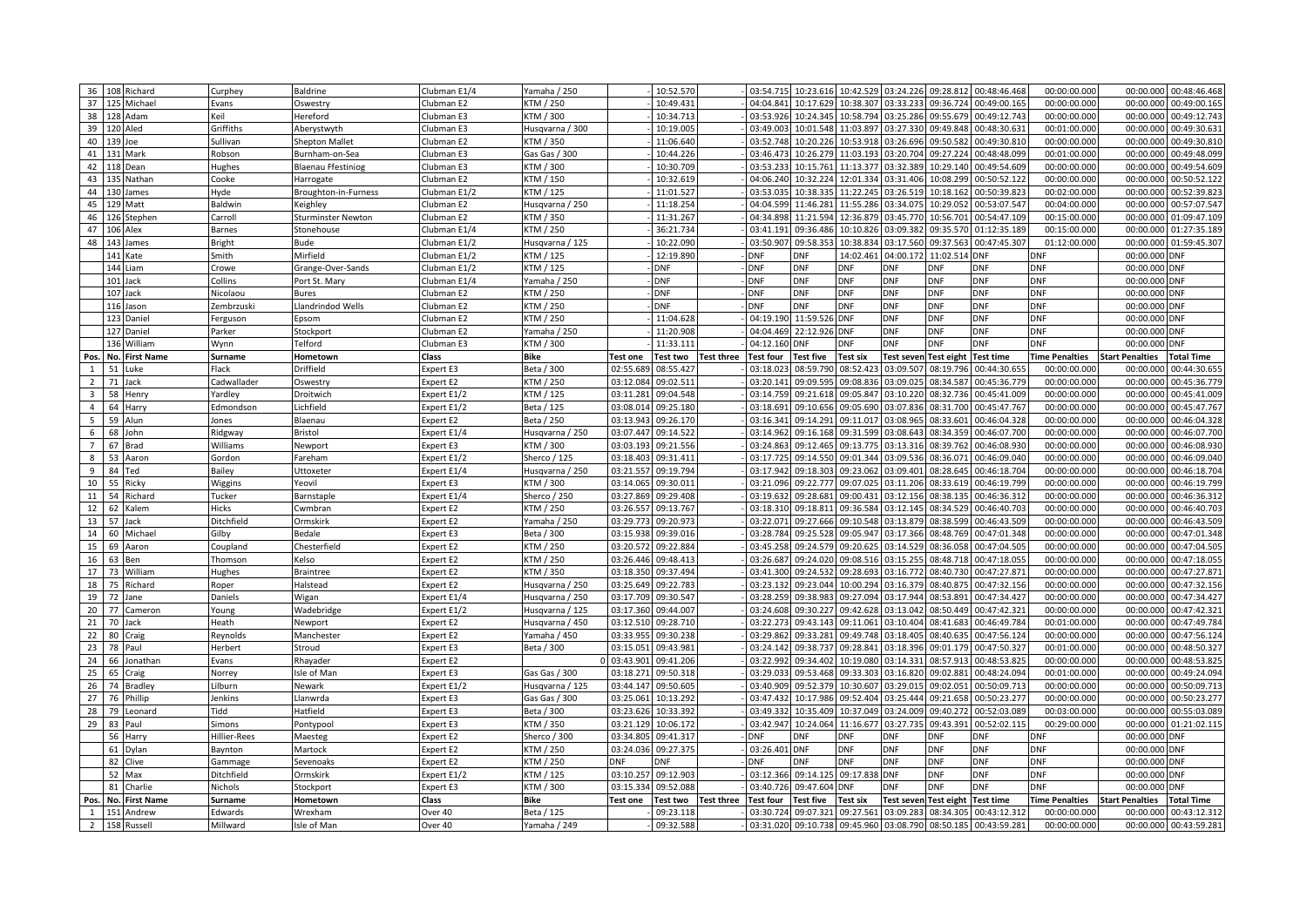| $\overline{\mathbf{3}}$ | 160<br>Rudy                              | Austin                          | Shifnal                    | Over 40                           | Husqvarna / 250              |                 | 09:26.361         |                   | 03:35.628         | 09:26.977         | 09:50.856       | 03:09.420                | 08:50.760                | 00:44:20.002             | 00:00:00.000             | 00:00.000                  | 00:44:20.002      |
|-------------------------|------------------------------------------|---------------------------------|----------------------------|-----------------------------------|------------------------------|-----------------|-------------------|-------------------|-------------------|-------------------|-----------------|--------------------------|--------------------------|--------------------------|--------------------------|----------------------------|-------------------|
| $\overline{4}$          | 154<br>Andrew                            | Reeves                          | Leyland                    | Over 40                           | Beta / 300                   |                 | 09:33.062         |                   | 03:36.066         | 09:16.829         | 09:58.972       | 03:13.618                | 08:51.613                | 00:44:30.160             | 00:00:00.000             | 00:00.000                  | 00:44:30.160      |
| 5                       | 163<br>John                              | Shirt                           | Macclesfield               | Over 40                           | Gas Gas / 300                |                 | 09:31.702         |                   | 03:33.697         | 09:33.382         | 09:45.173       | 03:13.584                | 08:59.494                | 00:44:37.032             | 00:00:00.000             | 00:00.000                  | 00:44:37.032      |
| 6                       | Anthony                                  | Griffith                        | Clynderwen                 | Over 40                           | Husqvarna / 300              |                 | 09:28.167         |                   | 03:36.012         | 09:20.011         | 10:21.555       | 03:11.224                | 08:55.455                | 00:44:52.424             | 00:00:00.000             | 00:00.000                  | 00:44:52.424      |
| $\overline{7}$          | Vincent<br>152                           | Harker                          | Bedale                     | Over 40                           | Husqvarna / 350              |                 | 09:39.633         |                   | 03:41.302         | 09:36.608         | 09:48.993       | 03:19.278                | 09:08.057                | 00:45:13.871             | 00:00:00.000             | 00:00.000                  | 00:45:13.871      |
| 8                       | Jonathan<br>153                          | Tarr                            | Tiverton                   | Over <sub>40</sub>                | KTM / 300                    |                 | 10:03.454         |                   | 03:33.028         | 09:31.499         | 10:08.803       | 03:13.306                | 09:07.368                | 00:45:37.458             | 00:00:00.00              | 00:00.000                  | 00:45:37.458      |
| 9                       | 157<br>Karl                              | Greenall                        | Carnforth                  | Over 40                           | KTM / 250                    |                 | 09:56.252         |                   | 03:36.993         | 09:29.790         | 10:10.954       | 03:15.171                | 09:10.734                | 00:45:39.894             | 00:00:00.000             | 00:00.000                  | 00:45:39.894      |
| 10                      | 159<br>Anthony                           | Crowe                           | Grange-Over-Sands          | Over 40                           | KTM / 250                    |                 | 09:47.51          |                   | 03:54.185         | 09:49.414         | 10:45.285       | 03:18.884                | 09:18.576                | 00:46:53.861             | 00:00:00.00              | 00:00.00                   | 00:46:53.86       |
| 11                      | 169<br>Paul                              | Woollin                         | Pontypool                  | Over 40                           | KTM / 450                    |                 | 10:10.890         |                   | 03:41.653         | 10:00.324         | 10:52.775       | 03:30.55                 | 09:46.976                | 00:48:03.169             | 00:00:00.000             | 00:00.000                  | 00:48:03.169      |
| 12                      | 164 Neil                                 | Bowker                          | Aldershot                  | Over 40                           | Beta / 125                   |                 | 10:23.246         |                   | 03:53.263         | 10:12.913         | 10:57.039       | 03:27.023                | 09:26.116                | 00:48:19.600             | 00:00:00.00              | 00:00.00                   | 00:48:19.60       |
| 13                      | 162<br>Simon                             | Beken                           | Epsom                      | Over 40                           | KTM / 300                    |                 | 10:26.192         |                   | 03:48.837         | 10:08.313         |                 | 10:54.010 03:26.494      | 09:39.544                | 00:48:23.390             | 00:00:00.000             | 00:00.000                  | 00:48:23.390      |
| 14                      | 176<br>Andrew                            | Card                            | Newport                    | Over 40                           | Husqvarna / 300              |                 | 10:09.71          |                   | 03:47.840         | 10:16.530         | 11:37.258       | 03:25.200                | 10:00.902                | 00:49:17.446             | 00:00:00.00              | 00:00.00                   | 00:49:17.446      |
| 15                      | Robert<br>166                            | Carey                           | Woking                     | Over 40                           | KTM / 300                    |                 | 09:56.063         |                   | 03:36.164         | 09:47.221         | 10:40.811       | 03:16.333                | 09:21.005                | 00:46:37.597             | 00:05:00.000             | 00:00.000                  | 00:51:37.597      |
| 16                      |                                          | Martin                          | Blackwood                  | Over 40                           |                              |                 | 11:13.678         |                   | 04:06.593         | 10:47.547         | 11:30.790       | 03:46.902                | 10:39.727                | 00:52:05.237             | 00:00:00.00              | 00:00.00                   | 00:52:05.23       |
| 17                      | Paul<br>167                              |                                 |                            |                                   | Husqvarna / 300<br>KTM / 250 |                 | 10:57.85          |                   | 04:00.566         | 10:50.448         |                 | 11:31.011 03:37.843      | 10:38.906                | 00:51:36.625             | 00:01:00.000             | 00:00.000                  | 00:52:36.62       |
|                         | Ryan<br>178                              | Fallows                         | Carnforth<br>Cardiff       | Over 40                           |                              |                 |                   |                   |                   | 10:55.676         |                 |                          |                          |                          |                          | 00:00.00                   |                   |
| 18                      | Neil<br>170                              | Price                           |                            | Over 40                           | Beta / 300                   |                 | 10:57.539         |                   | 03:58.61          |                   | 12:11.360       | 03:39.766                | 10:34.367                | 00:52:17.318             | 00:02:00.00              |                            | 00:54:17.31       |
| 19                      | Neil                                     | Lewis                           | Llanelli                   | Over 40                           | KTM / 450                    |                 | 11:28.543         |                   | 04:05.069         | 11:32.530         |                 | 12:10.207 03:43.661      | 11:03.358                | 00:54:03.368             | 00:02:00.000             | 00:00.000                  | 00:56:03.368      |
| 20                      | Pete                                     | Nixey                           | Dorchester                 | Over 40                           | Husqvarna / 250              |                 | 11:21.05          |                   | 04:10.18          | 11:24.095         | 14:37.581       | 03:48.126                | 11:24.216                | 00:56:45.254             | 00:08:00.00              | 00:00.00                   | 01:04:45.254      |
| 21                      | Henry                                    | Righton                         | Moreton in Marsh           | Over 40                           | KTM / 450                    |                 | 11:25.276         |                   | 04:12.202         | 11:20.864         | 13:29.701       | 03:45.298                | 10:30.356                | 00:54:43.697             | 00:18:00.000             | 00:00.000                  | 01:12:43.697      |
|                         | 155<br>Richard                           | Hay                             | Aberdeenshire              | Over 40                           | KTM / 150                    |                 | <b>DNF</b>        |                   | DNF               | DNF               | DNF             | <b>DNF</b>               | DNF                      | DNF                      | DNF                      | 00:00.00                   | <b>DNF</b>        |
|                         | 156<br>Juan                              | Knight                          | Andreas                    | Over 40                           | Gas Gas / 300                |                 | <b>DNF</b>        |                   | <b>DNF</b>        | <b>DNF</b>        | DNF             | <b>DNF</b>               | <b>DNF</b>               | <b>DNF</b>               | <b>DNF</b>               | 00:00.000 DNF              |                   |
|                         | 161 Julian                               | Crimp                           | Feltham                    | Over 40                           | <b>BETA / 430</b>            |                 | 11:55.722         |                   | 04:10.866         | 11:10.285         | <b>DNF</b>      | <b>DNF</b>               | 10:13.45                 | <b>DNF</b>               | <b>DNF</b>               | 00:00.000 DNF              |                   |
|                         | 171<br>Neil                              | Crowley                         | Caerphilly                 | Over 40                           | KTM / 250                    |                 | 12:56.59          |                   | 04:59.912         | <b>DNF</b>        | <b>DNF</b>      | <b>DNF</b>               | <b>DNF</b>               | <b>DNF</b>               | <b>DNF</b>               | 00:00.000 DNF              |                   |
|                         | 173<br>Pepe                              | Powell                          | Porth                      | Over 40                           | Beta / 350                   |                 | 11:19.326         |                   | 04:07.671         | 10:38.35          | 11:59.692       | <b>DNF</b>               | <b>DNF</b>               | <b>DNF</b>               | <b>DNF</b>               | 00:00.000 DNF              |                   |
|                         | 174<br>Paul                              | Morgar                          | New Tredegar               | Over 40                           | Beta / 300                   |                 | 10:50.58          |                   | 03:56.650         | 10:36.899         | <b>DNF</b>      | <b>DNF</b>               | <b>DNF</b>               | <b>DNF</b>               | <b>DNF</b>               | 00:00.000 DNF              |                   |
|                         | 175<br>Michael                           | Crumb                           | Caerphilly                 | Over 40                           | KTM / 300                    |                 | 11:20.789         |                   | 04:22.543         | <b>DNF</b>        | <b>DNF</b>      | <b>DNF</b>               | <b>DNF</b>               | <b>DNF</b>               | <b>DNF</b>               | 00:00.000 DNF              |                   |
| Pos                     | No. First Name                           | Surname                         | Hometown                   | Class                             | <b>Bike</b>                  | <b>Test one</b> | Test two          | <b>Test three</b> | <b>Test four</b>  | <b>Test five</b>  | <b>Test six</b> | <b>Test seven</b>        | <b>Test eight</b>        | <b>Test time</b>         | <b>Time Penalties</b>    | <b>Start Penalties</b>     | <b>Total Time</b> |
| $\overline{1}$          | 191<br>Paul                              | Davies                          | Neath                      | Over 50                           | Yamaha / 250                 |                 | 09:21.232         |                   | 03:26.191         | 09:21.110         | 09:51.699       | 03:10.627                | 09:00.490                | 00:44:11.349             | 00:00:00.000             | 00:00.000                  | 00:44:11.349      |
| $\overline{2}$          | 192<br>Jason                             | Rees                            | Swansea                    | Over 50                           | KTM / 300                    |                 | 09:26.82          |                   | 03:37.972         | 09:18.267         | 10:04.704       | 03:10.870                | 09:10.069                | 00:44:48.704             | 00:00:00.00              | 00:00.000                  | 00:44:48.704      |
| $\overline{\mathbf{3}}$ | lulian<br>193                            | Oakes                           | Saltash                    | Over 50                           | KTM / 349                    |                 | 09:45.15          |                   | 03:31.956         | 09:33.210         | 09:54.073       | 03:13.977                | 09:06.181                | 00:45:04.548             | 00:00:00.000             | 00:00.000                  | 00:45:04.548      |
| $\overline{4}$          | 201<br>Martin                            | Paosila-Jones                   | Llandrindod Wells          | Over 50                           | Beta / 300                   |                 | 09:53.88          |                   | 03:38.010         | 09:43.155         | 10:39.586       | 03:20.294                | 09:34.366                | 00:46:49.300             | 00:00:00.00              | 00:00.00                   | 00:46:49.30       |
| 5                       | 198<br>Darren                            | Osborne                         | Chichester                 | Over 50                           | Yamaha / 250                 |                 | 09:43.210         |                   | 03:48.981         | 09:41.019         | 11:10.013       | 03:22.847                | 09:20.039                | 00:47:06.109             | 00:00:00.000             | 00:00.000                  | 00:47:06.10       |
| 6                       | 195<br>Paul                              | Spurgeon                        | Lowestoft                  | Over 50                           | Husqvarna / 300              |                 | 10:13.57          |                   | 03:46.102         | 09:53.500         | 11:00.424       | 03:28.614                | 09:27.841                | 00:47:50.051             | 00:00:00.000             | 00:00.00                   | 00:47:50.05:      |
| $\overline{7}$          | 204 Colin                                | Blunt                           | Rossendale                 | Over 50                           | KTM / 300                    |                 | 10:11.955         |                   | 03:52.014         | 09:57.263         | 11:27.873       | 03:22.104                | 09:44.635                | 00:48:35.844             | 00:00:00.000             | 00:00.000                  | 00:48:35.844      |
| 8                       | 205<br>Stepher                           | Askin                           | Llanymynach                | Over 50                           | Husqvarna / 350              |                 | 11:11.464         |                   | 04:01.356         | 10:52.254         | 11:58.689       | 03:50.661                | 10:31.435                | 00:52:25.859             | 00:01:00.00              | 00:00.00                   | 00:53:25.859      |
| 9                       | 208<br>David                             | Johnson                         | Tewkesbury                 | Over 50                           | KTM / 144                    |                 | 10:15.506         |                   | 03:48.470         | 10:21.053         | 12:06.889       | 03:22.521                | 09:46.315                | 00:49:40.754             | 00:06:00.000             | 00:00.000                  | 00:55:40.754      |
| 10                      | 206<br>Simon                             | Miller                          | Bristol                    | Over 50                           | KTM / 250                    |                 | 10:36.57          |                   | 03:54.045         | 10:27.200         | 12:30.669       | 03:29.517                | 09:57.285                | 00:50:55.293             | 00:05:00.00              | 00:00.00                   | 00:55:55.29       |
| 11                      | <b>Robert</b>                            | McLeod                          | Macclesfield               | Over 50                           | Beta / 300                   |                 | 10:43.97          |                   | 04:21.528         | 10:43.232         | 12:20.914       | 03:43.124                | 10:22.341                | 00:52:15.114             | 00:05:00.000             | 00:00.00                   | 00:57:15.114      |
| 12                      | ∖ichard<br>203                           | Lewis                           | Cardigan                   | Over 50                           | KTM / 300                    |                 | 11:07.232         |                   | 04:16.487         | 10:59.396         | 11:52.270       | 03:41.104                | 10:23.951                | 00:52:20.440             | 00:10:00.000             | 00:00.00                   | 01:02:20.440      |
| 13                      | 196<br>Adrian                            | Wilkins                         | Alton                      | Over 50                           | Sherco / 300                 |                 | 11:27.422         |                   | 04:20.953         | 10:52.189         | 13:43.124       | 03:42.37                 | 10:42.006                | 00:54:48.067             | 00:12:00.000             | 00:00.000                  | 01:06:48.06       |
|                         | 194 Stepher                              | Taylor                          | Sherborne                  | Over 50                           | KTM / 300                    |                 | 11:10.827         |                   | 04:00.284         | 11:08.771         | 11:41.786       | 03:48.256                | 12:08.209                | 00:53:58.133             | <b>DNF</b>               | 00:00.000                  | <b>DNF</b>        |
|                         | 197<br>Mark                              | Saunders                        | Westbury-on-Severn         | Over 50                           | Husqvarna / 300              |                 | DNF               |                   | DNF               | DNF               | <b>DNF</b>      | <b>DNF</b>               | <b>DNF</b>               | DNF                      | <b>DNF</b>               | 00:00.000 DNF              |                   |
|                         | 199<br>Jason                             | Phillips                        | Port Talbot                | Over 50                           | KTM / 300                    |                 | 10:17.118         |                   | 04:03.307         | 11:58.32          | <b>DNF</b>      | <b>DNF</b>               | <b>DNF</b>               | <b>DNF</b>               | <b>DNF</b>               | 00:00.000 DNF              |                   |
|                         | 200<br>lain                              | Clark                           | Bridgend                   | Over 50                           | Yamaha / 250                 |                 | <b>DNF</b>        |                   | DNF               | DNF               | DNF             | <b>DNF</b>               | <b>DNF</b>               | <b>DNF</b>               | <b>DNF</b>               | 00:00.000 DNF              |                   |
|                         | 202<br>Emlyn                             | George                          | Llandeilo                  | Over 50                           | KTM / 300                    |                 | <b>DNF</b>        |                   | <b>DNF</b>        | <b>DNF</b>        | <b>DNF</b>      | <b>DNF</b>               | <b>DNF</b>               | <b>DNF</b>               | <b>DNF</b>               | 00:00.000 DNF              |                   |
| Pos                     | No. First Name                           | Surname                         | Hometown                   | Class                             | Bike                         | <b>Test one</b> | Test two          | <b>Test three</b> | <b>Test four</b>  | <b>Test five</b>  | <b>Test six</b> | <b>Test seven</b>        | <b>Test eight</b>        | Test time                | <b>Time Penalties</b>    | <b>Start Penalties</b>     | <b>Total Time</b> |
| $\mathbf{1}$            | 221<br>David Williams                    | Luke Peters                     | Llanidloes/Chipping Norton | Sidecar Championship              | KTM / 600                    |                 | 09:49.148         |                   | 03:43.787         | 10:00.408         |                 | 03:25.936                | 09:37.106                | 00:36:36.385             | 00:00:00.000             | 00:00.000                  | 00:36:36.38       |
| $\overline{2}$          | 222<br>Alun Davies                       | James Ferguson                  | Llanwrda                   | Sidecar Championship              | Husqvarna / 610              |                 | 10:07.676         |                   | 03:41.661         | 10:09.138         |                 | 03:28.614                | 09:35.594                | 00:37:02.683             | 00:00:00.00              | 00:00.000                  | 00:37:02.68       |
| $\overline{3}$          | 223 Jonathan Williams                    | Neil James                      | Llandrindod Wells          | Sidecar Championship              | KTM / 610                    |                 | 10:06.816         |                   | 03:48.170         | 10:07.050         |                 | 03:29.591                | 09:37.520                | 00:37:09.147             | 00:00:00.000             | 00:00.000                  | 00:37:09.147      |
| $\overline{4}$          | 224 Daniel Lawry                         | Samuel Wilkinson                | Wokingham/Uttoxeter        | Sidecar Championship              | Husqvarna / 612              |                 | 10:37.216         |                   | 03:50.452         | 10:35.223         |                 | 03:33.057                | 10:11.021                | 00:38:46.969             | 00:22:00.000             | 00:00.000                  | 01:00:46.969      |
|                         | 225<br>Gareth Rowlands                   | William Green                   | Llandrindod Wells          | Sidecar Championship              |                              |                 | <b>DNF</b>        |                   | <b>DNF</b>        | <b>DNF</b>        |                 | <b>DNF</b>               | DNF                      | <b>DNF</b>               | <b>DNF</b>               | 00:00.000                  | <b>DNF</b>        |
|                         | 226 Aled Evans                           | Simon Morgan                    | Lampeter                   | Sidecar Championship              | JHR KTM / 665                |                 | <b>DNF</b>        |                   | <b>DNF</b>        | <b>DNF</b>        |                 | <b>DNF</b>               | <b>DNF</b>               | <b>DNF</b>               | <b>DNF</b>               | 00:00.00                   | <b>DNF</b>        |
| Pos.                    | No. First Name                           | Surname                         | Hometown                   | Class                             | Bike                         | <b>Test one</b> | Test two          | <b>Test three</b> | <b>Test four</b>  | <b>Test five</b>  | <b>Test six</b> | <b>Test seven</b>        | <b>Test eight</b>        | <b>Test time</b>         | <b>Time Penalties</b>    | <b>Start Penalties</b>     | <b>Total Time</b> |
| $\overline{1}$          | 241 Mark Stokes                          | Luke Townsend                   | Thatcham                   | Sidecar Clubman                   | <b>KTM VMC / 590</b>         |                 | 10:43.65          |                   | 03:50.065         | 10:39.064         |                 | 03:34.194                | 10:16.962                | 00:39:03.935             | 00:00:00.000             | 00:00.000                  | 00:39:03.93       |
| $\overline{2}$          | 247 Wayne/Jack                           | Mason                           | Llandrindod Wells          | Sidecar Clubman                   | KTM / 525                    |                 | 12:21.766         |                   | 04:17.872         | 11:43.575         |                 | 04:19.569                | 12:12.319                | 00:44:55.101             | 00:57:00.000             | 00:00.000                  | 01:41:55.101      |
|                         |                                          |                                 |                            |                                   |                              |                 |                   |                   |                   |                   |                 |                          |                          |                          |                          |                            |                   |
|                         |                                          |                                 |                            |                                   |                              |                 |                   |                   |                   |                   |                 |                          |                          |                          |                          |                            |                   |
|                         | 242 Antony Mills                         | Neil Pugh                       | Newtown                    | Sidecar Clubman                   | KTM / 540                    |                 | 10:50.18          |                   | 04:24.916         | 10:56.734         |                 | <b>DNF</b>               | DNF                      | <b>DNF</b>               | <b>DNF</b>               | 00:00.000 DNF              |                   |
|                         | 243<br>Aled Rees                         | Daniel Lewis                    | Machynlleth/Aberdovey      | Sidecar Clubman                   | KTM VMC / 590                |                 | 11:16.887         |                   | 04:04.549 DNF     |                   |                 | <b>DNF</b>               | <b>DNF</b>               | <b>DNF</b>               | <b>DNF</b>               | 00:00.000                  | <b>DNF</b>        |
|                         | 244<br>Stephen Burdge<br>245 Hefin/Craig | <b>Scott Beeching</b><br>Davies | Bristol<br>Llanbrynmair    | idecar Clubman<br>Sidecar Clubman | KTM / 640<br>KTM / 560       |                 | DNF<br><b>DNF</b> |                   | DNF<br><b>DNF</b> | DNF<br><b>DNF</b> |                 | <b>DNF</b><br><b>DNF</b> | <b>DNF</b><br><b>DNF</b> | <b>DNF</b><br><b>DNF</b> | <b>DNF</b><br><b>DNF</b> | 00:00.000<br>00:00.000 DNF | <b>DNF</b>        |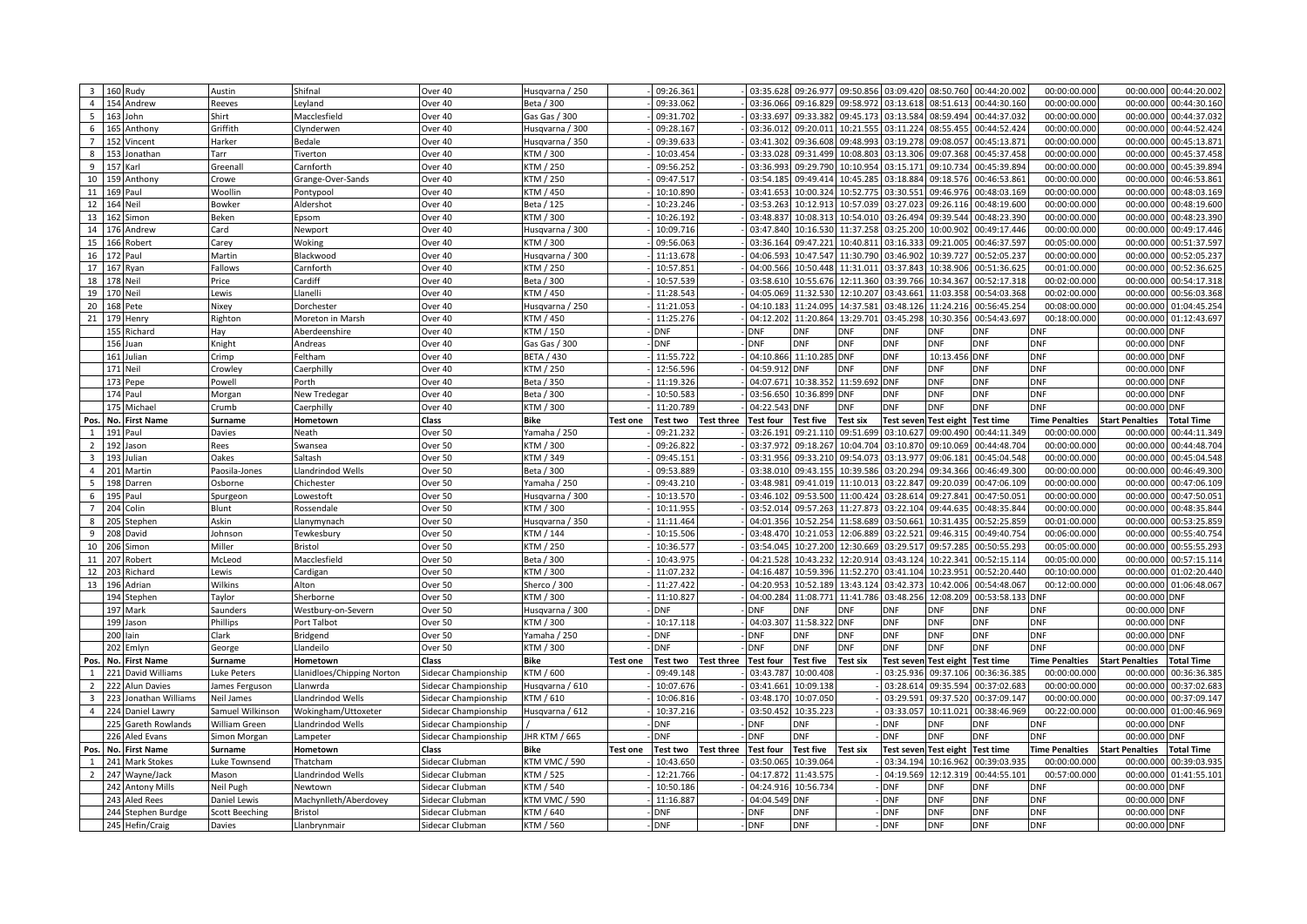| 246 Stuart/Aled     | Jones            | Newtown               | Sidecar Clubman | KTM / 620            |                 | <b>DNF</b>      |                   | <b>DNF</b>       | DN'                 |                 | υNF                             | <b>DNF</b> |                                                                |                       | 00:00.000 DNF                     |                        |
|---------------------|------------------|-----------------------|-----------------|----------------------|-----------------|-----------------|-------------------|------------------|---------------------|-----------------|---------------------------------|------------|----------------------------------------------------------------|-----------------------|-----------------------------------|------------------------|
| 248 Martin Rowan    | Shane Symons     | Llandrindod Wells     | Sidecar Clubman | KTM / 525            |                 | 11:00.846       |                   | 04:17.226        | 11:10.648           |                 | - DNF                           | <b>DNF</b> |                                                                | <b>DN</b>             | 00:00.000 DNF                     |                        |
| 249 Gary/Rebecca    | Marshall         | <b>Shepton Mallet</b> | Sidecar Clubman | Yamaha VMC / 450     |                 | <b>DNF</b>      |                   | <b>DNF</b>       | DNF                 |                 | - IDNF                          | <b>DNF</b> |                                                                | <b>DNI</b>            | 00:00.000 DNF                     |                        |
| Pos. No. First Name | Surname          | Hometown              | Class           | Bike                 | <b>Test one</b> | Test two        | <b>Test three</b> | <b>Test four</b> | <b>Test five</b>    | <b>Test six</b> | Test seven Test eight Test time |            |                                                                | <b>Time Penalties</b> | <b>Start Penalties Total Time</b> |                        |
| 232 Simon Chilcott  | Ben Sinclair     | Bristol               | Sidecar Expert  | <b>KTM-WHT / 580</b> |                 | 11:05.413       |                   |                  | 04:05.439 11:01.367 |                 |                                 |            | 03:53.766 10:34.834 00:40:40.819                               | 00:15:00.000          |                                   | 00:00.000 00:55:40.819 |
| 233 Alistair/Sharon | Nevill           | Stoke Mandeville      | Sidecar Expert  | Yamaha / 450         |                 | 11:27.686       |                   |                  | 04:04.316 11:28.089 |                 |                                 |            | 03:58.623 11:28.711 00:42:27.425                               | 00:37:00.000          |                                   | 00:00.000 01:19:27.425 |
| 235 Matthew/Daniel  | Baynham          | Llandrindod Wells     | Sidecar Expert  | KTM-WHT / 590        |                 | 11:11.669       |                   |                  | 04:02.412 11:07.444 |                 |                                 |            | 03:56.950 11:19.746 00:41:38.221                               | 00:54:00.000          |                                   | 00:00.000 01:35:38.221 |
| 231 Micheal Hutton  | Kieran Mccarley  | Llandrindod Wells     | Sidecar Expert  | WHT - KTM / 590      |                 | <b>DNF</b>      |                   | <b>DNF</b>       | <b>IDNF</b>         |                 | - DNF                           | <b>DNF</b> |                                                                | DNI                   | 00:00.000 DNF                     |                        |
| 234 Stephen Pryce   | Aled Lloyd-Jones | Aberhasep/Caersws     | Sidecar Expert  | <b>KTM VMC / 580</b> |                 | 10:56.028       |                   | <b>DNF</b>       | <b>DNF</b>          |                 | <b>DNF</b>                      | <b>DNF</b> |                                                                | DNI                   | 00:00.000 DNF                     |                        |
| Pos. No. First Name | Surname          | Hometown              | Class           | <b>Bike</b>          | <b>Test one</b> | <b>Test two</b> | <b>Test three</b> | <b>Test four</b> | <b>Test five</b>    | Test six        | Test seven Test eight Test time |            |                                                                | <b>Time Penalties</b> | <b>Start Penalties Total Time</b> |                        |
| 212 Nieve           | Holmes           | Leyburn               | Women           | Sherco / 250         |                 | 09:35.342       |                   |                  |                     |                 |                                 |            | 03:31.946 09:06.267 10:06.395 03:12.980 08:46.526 00:44:19.456 | 00:00:00.000          |                                   | 00:00.000 00:44:19.456 |
| 211 Rosie           | Rowett           | Sheffield             | Women           | Husqvana / 125       |                 | 09:38.247       |                   |                  |                     |                 |                                 |            | 03:26.649 09:20.827 10:09.091 03:08.985 08:45.757 00:44:29.556 | 00:00:00.000          |                                   | 00:20.000 00:44:49.556 |
| 214 Ellie           | Cooke            | Harrogate             | Women           | KTM / 125            |                 | 11:01.483       |                   |                  |                     |                 |                                 |            | 04:00.483 10:41.360 13:00.905 03:39.450 10:09.216 00:52:32.897 | 00:03:00.000          |                                   | 00:00.000 00:55:32.897 |
| 215 Abi             | Childs           | Leatherhead           | Women           | KTM / 250            |                 | 11:28.141       |                   |                  |                     |                 |                                 |            | 04:04.034 11:44.264 15:21.043 03:56.548 11:14.165 00:57:48.195 | 00:52:00.000          |                                   | 00:00.000 01:49:48.195 |
| 213 Chloe           | Richards         | Wallasey              | Women           | Husqvarna / 125      |                 | - IDNF          |                   | <b>DNF</b>       | . DNF               | <b>DNF</b>      | <b>DNF</b>                      | <b>DNF</b> |                                                                | <b>DNF</b>            | 00:00.000 DNF                     |                        |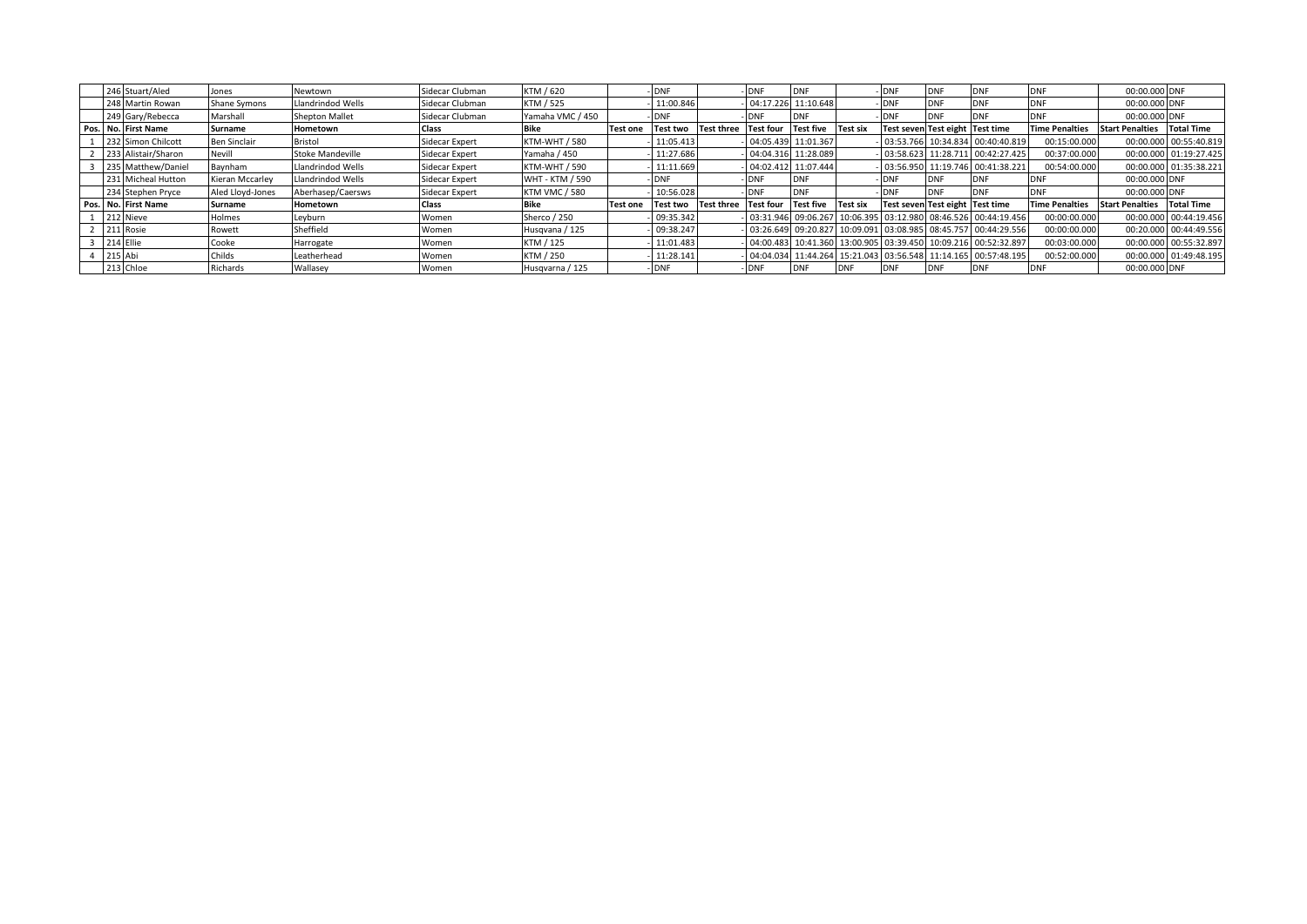|                |                            |                |                           | Rhayader BEC Day Two Final Results - Class Published 11.09.18 20:00PM |                 |                 |                     |                                         |            |                  |                       |                        |                                            |
|----------------|----------------------------|----------------|---------------------------|-----------------------------------------------------------------------|-----------------|-----------------|---------------------|-----------------------------------------|------------|------------------|-----------------------|------------------------|--------------------------------------------|
| Pos.           | No. First Name             | <b>Surname</b> | Hometown                  | <b>Class</b>                                                          | <b>Bike</b>     | <b>Test one</b> | <b>Test two</b>     | Test three Test four                    |            | <b>Test time</b> | <b>Time Penalties</b> | <b>Start Penalties</b> | <b>Total Time</b>                          |
| $\mathbf{1}$   | 32 Alex                    | Walton         | Rhayader                  | Championship E1/2                                                     | Yamaha / 125    |                 |                     | 09:13.682 09:23.654 09:23.610 09:16.628 |            | 00:37:17.574     | 00:00:00.000          | 00:00.000              | 00:37:17.574                               |
|                | 10<br>Daniel               | Mundell        | Barnstaple                | Championship E1/2                                                     | Sherco / 125    | <b>DNF</b>      | <b>DNF</b>          | <b>DNF</b>                              | <b>DNF</b> | <b>DNF</b>       | <b>DNF</b>            | 00:00.000              | <b>DNF</b>                                 |
| Pos.           | No. First Name             | <b>Surname</b> | Hometown                  | <b>Class</b>                                                          | <b>Bike</b>     | <b>Test one</b> | <b>Test two</b>     | <b>Test three Test four</b>             |            | <b>Test time</b> | <b>Time Penalties</b> | <b>Start Penalties</b> | <b>Total Time</b>                          |
| 1              | Alex<br>5                  | Snow           | Warminster                | Championship E1/4                                                     | Honda / 250     |                 | 08:36.719 08:45.289 | 09:00.152 08:47.687                     |            | 00:35:09.847     | 00:00:00.000          | 00:00.000              | 00:35:09.847                               |
|                | 30 Jay                     | Thomas         | Tredegar                  | Championship E1/4                                                     | Yamaha / 250    | <b>DNF</b>      | <b>DNF</b>          | <b>DNF</b>                              | <b>DNF</b> | <b>DNF</b>       | <b>DNF</b>            | 00:00.000 DNF          |                                            |
|                | 42<br>Lee                  | Sealey         | Nantwich                  | Championship E1/4                                                     | Yamaha / 250    | <b>DNF</b>      | <b>DNF</b>          | <b>DNF</b>                              | <b>DNF</b> | <b>DNF</b>       | <b>DNF</b>            | 00:00.000 DNF          |                                            |
| Pos.           | No. First Name             | <b>Surname</b> | Hometown                  | <b>Class</b>                                                          | <b>Bike</b>     | <b>Test one</b> | <b>Test two</b>     | Test three Test four                    |            | <b>Test time</b> | <b>Time Penalties</b> | <b>Start Penalties</b> | <b>Total Time</b>                          |
| 1              | $\overline{4}$<br>Jack     | Edmondson      | Lichfield                 | Championship E2                                                       | Sherco / 300    | 08:48.612       | 08:38.577           | 09:41.741 09:20.229                     |            | 00:36:29.159     | 00:00:00.000          | 00:00.000              | 00:36:29.159                               |
| $\overline{2}$ | 6<br>Joshua                | Gotts          | Camborne                  | Championship E2                                                       | TM / 300        | 08:57.366       | 08:46.961           | 09:30.254 09:20.854                     |            | 00:36:35.435     | 00:00:00.000          | 00:00.000              | 00:36:35.435                               |
| 3              | 18<br>James                | Dent           | Kendal                    | Championship E2                                                       | Sherco / 250    | 09:05.582       |                     | 08:46.260 09:39.860 09:35.821           |            | 00:37:07.523     | 00:00:00.000          | 00:00.000              | 00:37:07.523                               |
| $\overline{4}$ | 34<br>Jed                  | Etchells       | Isle of Man               | Championship E2                                                       | Sherco / 300    | 09:24.635       | 08:56.743           | 09:26.742 09:23.344                     |            | 00:37:11.464     | 00:00:00.000          | 00:00.000              | 00:37:11.464                               |
| 5              | 14<br>Thomas               | Ellwood        | Andover                   | Championship E2                                                       | Sherco / 300    | 09:17.213       |                     | 08:59.012 09:40.434 09:23.028           |            | 00:37:19.687     | 00:00:00.000          | 00:00.000              | 00:37:19.687                               |
| 6              | 8<br>Fraser                | Flockhart      | North Berwick             | Championship E2                                                       | Yamaha / 450    | 09:17.145       |                     | 09:00.630 09:36.724 09:28.711           |            | 00:37:23.210     | 00:00:00.000          | 00:00.000              | 00:37:23.210                               |
| $\overline{7}$ | 22<br>Charlie              | Evans          | Llanidloes                | Championship E2                                                       | Yamaha / 450    | 09:28.564       | 09:10.705           | 09:36.705 09:17.288                     |            | 00:37:33.262     | 00:00:00.000          | 00:00.000              | 00:37:33.262                               |
| 8              | 13<br>Gethin               | Humphreys      | <b>Blaenau Ffestiniog</b> | Championship E2                                                       | Sherco / 250    | 09:48.015       |                     | 09:16.226 10:11.064 10:00.365           |            | 00:39:15.670     | 00:00:00.000          | 00:00.000              | 00:39:15.670                               |
|                | 12 Joe                     | Wootton        | Welshpool                 | Championship E2                                                       | Husqvarna / 350 | <b>DNF</b>      | <b>DNF</b>          | <b>DNF</b>                              | <b>DNF</b> | <b>DNF</b>       | <b>DNF</b>            | 00:00.000 DNF          |                                            |
|                | 36 Bradley                 | King           | Dorchester                | Championship E2                                                       | Beta / 350      | <b>DNF</b>      | <b>DNF</b>          | <b>DNF</b>                              | <b>DNF</b> | <b>DNF</b>       | <b>DNF</b>            | 00:00.000 DNF          |                                            |
|                | 37 Daryl                   | Bolter         | Salisbury                 | Championship E2                                                       | Husqvarna / 350 | <b>DNF</b>      | <b>DNF</b>          | <b>DNF</b>                              | <b>DNF</b> | <b>DNF</b>       | <b>DNF</b>            | 00:00.000 DNF          |                                            |
|                | 41<br>Mark                 | Hillier-Rees   | Maesteg                   | Championship E2                                                       | Yamaha / 450    | 10:28.146 DNF   |                     | <b>DNF</b>                              | <b>DNF</b> | <b>DNF</b>       | <b>DNF</b>            | 00:00.000 DNF          |                                            |
|                | 43 Hamish                  | Macdonald      | New Zealand               | Championship E2                                                       | Sherco / 250    | <b>DNF</b>      | <b>DNF</b>          | <b>DNF</b>                              | <b>DNF</b> | <b>DNF</b>       | <b>DNF</b>            | 00:00.000 DNF          |                                            |
| Pos.           | No. First Name             | Surname        | Hometown                  | <b>Class</b>                                                          | <b>Bike</b>     | <b>Test one</b> | <b>Test two</b>     | Test three Test four                    |            | <b>Test time</b> | <b>Time Penalties</b> | <b>Start Penalties</b> | <b>Total Time</b>                          |
| 1              | $2^{\circ}$<br>Daniel      | McCanney       | Isle of Man               | Championship E3                                                       | Gas gas / 300   | 08:52.303       |                     | 08:25.446 09:10.561                     | 09:09.526  | 00:35:37.836     | 00:00:00.000          | 00:00.000              | 00:35:37.836                               |
| $\overline{2}$ | 15 Thomas                  | Sagar          | Lichfield                 | Championship E3                                                       | Beta / 300      | 09:09.470       |                     | 08:52.506 09:49.675 09:57.05:           |            | 00:37:48.702     | 00:00:00.000          | 00:00.000              | 00:37:48.702                               |
| Pos.           | No. First Name             | <b>Surname</b> | Hometown                  | <b>Class</b>                                                          | <b>Bike</b>     | <b>Test one</b> | <b>Test two</b>     | Test three Test four                    |            | <b>Test time</b> | <b>Time Penalties</b> | <b>Start Penalties</b> | <b>Total Time</b>                          |
| 1              | 98<br>James                | Palmer         | Cannock                   | Clubman E1/2                                                          | KTM / 125       | 10:09.060       | 10:19.222           | 11:02.111                               |            | 00:31:30.393     | 00:00:00.000          | 00:00.000              | 00:31:30.393                               |
| $\overline{2}$ | 103 Nathan                 | Baggott        | Thruxton                  | Clubman E1/2                                                          | KTM / 125       | 10:52.580       |                     | 10:56.871 11:14.042                     |            | 00:33:03.493     | 00:00:00.000          | 00:00.000              | 00:33:03.493                               |
| 3              | 104 Jacob                  | James          | Loughborough              | Clubman E1/2                                                          | Beta / 125      | 11:21.148       |                     | 10:46.748 11:26.840                     |            | 00:33:34.736     | 00:00:00.000          | 00:00.000              | 00:33:34.736                               |
| $\overline{4}$ | 109 Daniel                 | Cooper         | Bedford                   | Clubman E1/2                                                          | KTM / 125       | 10:55.898       |                     | 11:41.566 11:42.920                     |            | 00:34:20.384     | 00:00:00.000          | 00:00.000              | 00:34:20.384                               |
| 5              | 137 Robert                 | Blackman       | Clacton-on-Sea            | Clubman E1/2                                                          | KTM / 125       | 11:47.564       |                     | 11:53.084 13:24.554                     |            | 00:37:05.202     | 00:00:00.000          | 00:00.000              | 00:37:05.202                               |
| 6              | 143 James                  | <b>Bright</b>  | Bude                      | Clubman E1/2                                                          | Husqvarna / 125 |                 | 11:30.730 17:59.729 | 13:23.147                               |            | 00:42:53.606     | 00:07:00.000          | 00:00.000              | 00:49:53.606                               |
| $\overline{7}$ | 130 James                  | Hyde           | Broughton-in-Furness      | Clubman E1/2                                                          | KTM / 125       |                 | 11:59.670 15:26.521 | 14:52.145                               |            | 00:42:18.336     | 00:17:00.000          | 00:00.000              | 00:59:18.336                               |
| 8              | 141 Kate                   | Smith          | Mirfield                  | Clubman E1/2                                                          | KTM / 125       | 13:57.435       |                     | 17:37.956 19:10.538                     |            | 00:50:45.929     | 00:22:00.000          | 00:00.000              | 01:12:45.929                               |
|                | 91<br>Harry                | Houghton       | Wrexham                   | Clubman E1/2                                                          | KTM / 125       | 10:49.384 DNF   |                     | <b>DNF</b>                              |            | <b>DNF</b>       | <b>DNF</b>            | 00:00.000 DNF          |                                            |
|                | 133 Jordan                 | Young          | Wadebridge                | Clubman E1/2                                                          | Beta / 125      | <b>DNF</b>      | <b>DNF</b>          | <b>DNF</b>                              |            | <b>DNF</b>       | <b>DNF</b>            | 00:00.000 DNF          |                                            |
|                | 144 Liam                   | Crowe          | Grange-Over-Sands         | Clubman E1/2                                                          | KTM / 125       | <b>DNF</b>      | <b>DNF</b>          | <b>DNF</b>                              |            | <b>DNF</b>       | <b>DNF</b>            | 00:00.000 DNF          |                                            |
| Pos.           | No. First Name             | <b>Surname</b> | Hometown                  | <b>Class</b>                                                          | <b>Bike</b>     | <b>Test one</b> | Test two            | Test three Test four                    |            | <b>Test time</b> | <b>Time Penalties</b> | <b>Start Penalties</b> | <b>Total Time</b>                          |
| 1              | 93 Luke                    | Thomas         | Mold                      | Clubman E1/4                                                          | KTM / 250       | 10:24.534       |                     | 09:52.568 10:38.290                     |            | 00:30:55.392     | 00:00:00.000          | 00:00.000              | 00:30:55.392                               |
| $\overline{2}$ | 96 Joshua                  | Kirby          | Winchester                | Clubman E1/4                                                          | KTM / 250       | 10:28.641       |                     | 09:49.809 11:01.421                     |            | 00:31:19.871     | 00:00:00.000          | 00:00.000              | 00:31:19.871                               |
| $\overline{3}$ | 105 Ben                    | Key            | Stoke-on-Trent            | Clubman E1/4                                                          | KTM / 250       | 11:13.181       |                     | 10:43.443 12:14.084                     |            | 00:34:10.708     | 00:00:00.000          |                        | 00:00.000 00:34:10.708                     |
| $\overline{4}$ | 106 Alex                   | <b>Barnes</b>  | Stonehouse                | Clubman E1/4                                                          | KTM / 250       | 10:55.041       |                     | 11:23.017 11:54.708                     |            | 00:34:12.766     | 00:00:00.000          | 00:00.000              | 00:34:12.766                               |
| 5              | 124 Gareth                 | Jones          | Tregaron                  | Clubman E1/4                                                          | Yamaha / 250    |                 |                     | 10:44.473 11:11.748 11:25.495           |            | 00:33:21.716     | 00:01:00.000          | 00:00.000              | 00:34:21.716                               |
| 6              | 108 Richard                | Curphey        | <b>Baldrine</b>           | Clubman E1/4                                                          | Yamaha / 250    | 12:02.155       |                     | 11:01.387 11:57.281                     |            | 00:35:00.823     | 00:00:00.000          | 00:00.000              | 00:35:00.823                               |
|                |                            |                |                           |                                                                       |                 |                 |                     |                                         |            |                  |                       |                        |                                            |
| $\overline{7}$ | 132 Lewis                  | Simpson        | Newport                   | Clubman E1/4                                                          | Yamaha / 250    | 11:13.488       | 10:20.407           | 12:38.070                               |            | 00:34:11.965     | 00:02:00.000          | 00:00.000              |                                            |
| 8              | 140 Philip                 | Dodsworth      | Ilkley                    | Clubman E1/4                                                          | Husqvarn / 250  | 11:42.863       |                     | 12:31.033 12:53.684                     |            | 00:37:07.580     | 00:02:00.000          | 00:00.000              |                                            |
|                | 94<br>Cole                 | Elliott        | Dyffryn Ardudwy           | Clubman E1/4                                                          | KTM / 250       | 12:02.982 DNF   |                     | <b>DNF</b>                              |            | <b>DNF</b>       | <b>DNF</b>            | 00:00.000              | 00:36:11.965<br>00:39:07.580<br><b>DNF</b> |
|                | 101<br>Jack<br>119 Anthony | Collins        | Port St. Mary             | Clubman E1/4                                                          | Yamaha / 250    | <b>DNF</b>      | <b>DNF</b>          | <b>DNF</b>                              |            | <b>DNF</b>       | <b>DNF</b>            | 00:00.000 DNF          |                                            |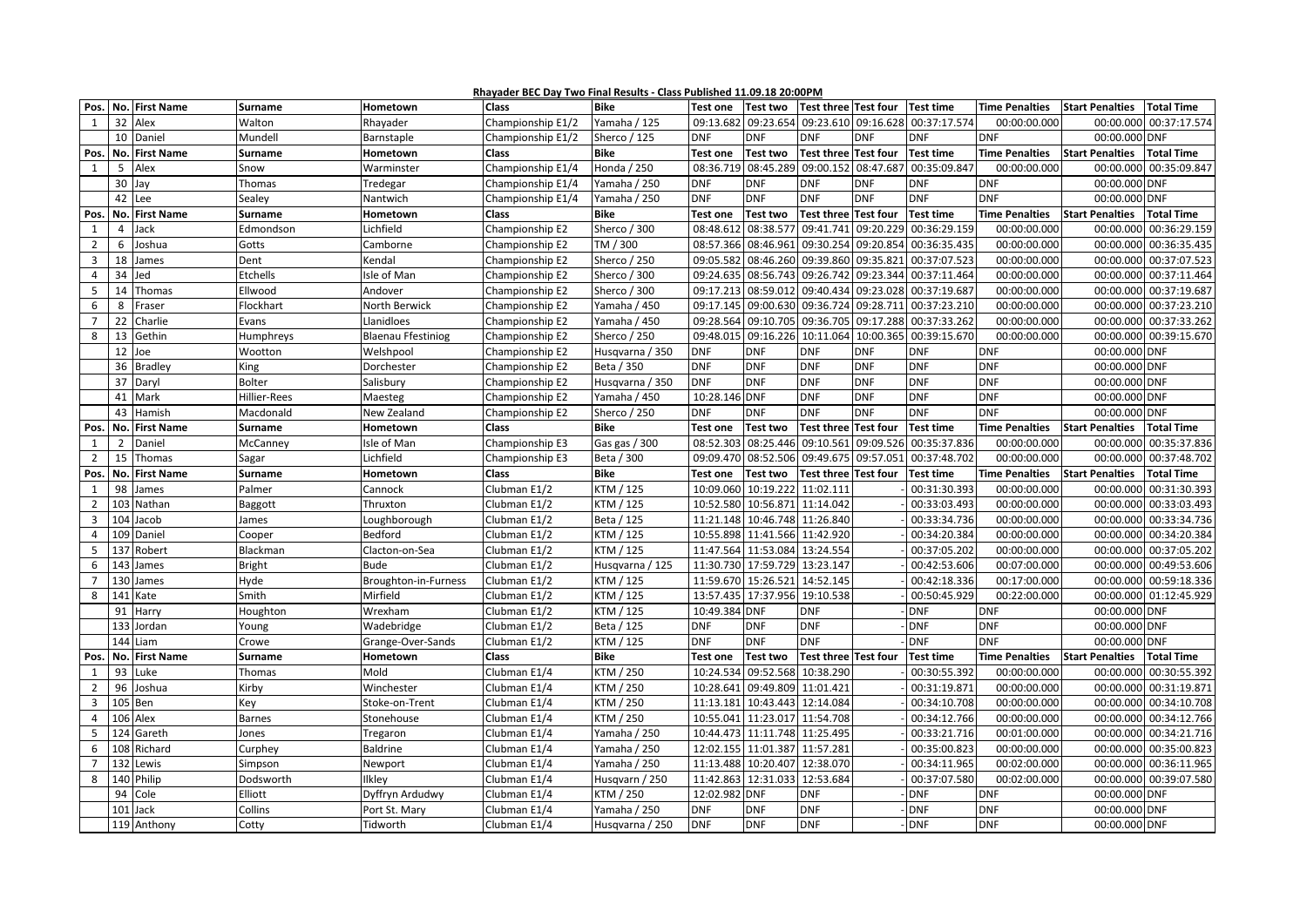| Pos.            | No. First Name          | <b>Surname</b>           | Hometown                              | <b>Class</b>        | <b>Bike</b>            | <b>Test one</b>     | <b>Test two</b>     | Test three Test four          | <b>Test time</b>           | <b>Time Penalties</b>          | Start Penalties   Total Time |                        |
|-----------------|-------------------------|--------------------------|---------------------------------------|---------------------|------------------------|---------------------|---------------------|-------------------------------|----------------------------|--------------------------------|------------------------------|------------------------|
| 1               | 92<br>Lewis             | Ranger                   | Salisbury                             | Clubman E2          | Husqvarna / 150        | 09:41.818           | 09:20.322           | 10:18.388                     | 00:29:20.528               | 00:00:00.000                   | 00:00.000                    | 00:29:20.528           |
| $\overline{2}$  | 102 Thomas              | Knight                   | Andreas                               | Clubman E2          | Gas Gas / 250          |                     | 10:07.942 09:34.028 | 10:32.868                     | 00:30:14.838               | 00:00:00.000                   |                              | 00:00.000 00:30:14.838 |
| 3               | 99<br>Gareth            | Jones                    | <b>Blaenau Ffestiniog</b>             | Clubman E2          | Beta / 250             |                     | 10:25.680 09:53.619 | 11:13.117                     | 00:31:32.416               | 00:00:00.000                   | 00:00.000                    | 00:31:32.416           |
| 4               | 97<br>Stuart            | Mack                     | Longniddry                            | Clubman E2          | Beta / 350             | 11:09.321           | 09:26.568           | 11:20.924                     | 00:31:56.813               | 00:00:00.000                   | 00:00.000                    | 00:31:56.813           |
| 5               | 112 Martin              | Williams                 | Capel Bangor                          | Clubman E2          | KTM / 250              | 10:36.728           | 10:44.329           | 11:10.203                     | 00:32:31.260               | 00:00:00.000                   | 00:00.000                    | 00:32:31.260           |
| $6\overline{6}$ | 121 Elliot              | Beken                    | Epsom                                 | Clubman E2          | KTM / 350              | 11:03.047           |                     | 10:26.328 11:43.903           | 00:33:13.278               | 00:00:00.000                   | 00:00.000                    | 00:33:13.278           |
| $7\overline{ }$ | 122 Harry               | Neal                     | Waterlooville                         | Clubman E2          | KTM / 250              |                     |                     | 11:48.417 11:19.072 12:16.512 | 00:35:24.001               | 00:00:00.000                   | 00:00.000                    | 00:35:24.001           |
| 8               | 115 Ryan                | Borthwick                | Seahouses                             | Clubman E2          | KTM / 250              |                     |                     | 11:32.413 10:44.835 12:13.553 | 00:34:30.801               | 00:01:00.000                   |                              | 00:00.000 00:35:30.801 |
| 9               | 110 Thomas              | Sargent                  | Stowmarket                            | Clubman E2          | KTM / 350              |                     |                     | 11:39.593 12:05.900 13:03.600 | 00:36:49.093               | 00:00:00.000                   | 00:00.000                    | 00:36:49.093           |
| 10              | 146 Ethan               | Pugh                     | Newtown                               | Clubman E2          | Yamaha / 250           |                     | 11:09.359 12:09.492 | 13:31.097                     | 00:36:49.948               | 00:00:00.000                   | 00:00.000                    | 00:36:49.948           |
| 11              | 139 Joe                 | Sullivan                 | <b>Shepton Mallet</b>                 | Clubman E2          | KTM / 350              |                     | 12:42.074 13:48.644 | 14:28.599                     | 00:40:59.317               | 00:03:00.000                   | 00:00.000                    | 00:43:59.317           |
| 12              | 117 Liam                | Phillips                 | Hitchin                               | Clubman E2          | KTM / 250              |                     | 10:59.249 11:18.251 | 13:04.272                     | 00:35:21.772               | 00:09:00.000                   | 00:00.000                    | 00:44:21.772           |
| 13              | 135 Nathan              | Cooke                    | Harrogate                             | Clubman E2          | KTM / 150              |                     | 12:06.368 18:05.747 | 14:22.311                     | 00:44:34.426               | 00:02:00.000                   | 00:00.000                    | 00:46:34.426           |
| 14              | 123 Daniel              | Ferguson                 | Epsom                                 | Clubman E2          | KTM / 250              |                     | 12:27.008 16:26.017 | 14:33.068                     | 00:43:26.093               | 00:05:00.000                   |                              | 00:00.000 00:48:26.093 |
| 15              | 129 Matt                | <b>Baldwin</b>           | Keighley                              | Clubman E2          | Husqvarna / 250        | 14:17.727           | 15:26.983           | 16:52.357                     | 00:46:37.067               | 00:17:00.000                   | 00:00.000                    | 01:03:37.067           |
| 16              | 127 Daniel              | Parker                   | Stockport                             | Clubman E2          | Yamaha / 250           | 13:08.906           | 19:53.169           | 17:49.832                     | 00:50:51.907               | 00:22:00.000                   | 00:00.000                    | 01:12:51.907           |
| 17              | 126 Stephen             | Carroll                  | Sturminster Newton                    | Clubman E2          | KTM / 350              |                     | 18:26.613 20:09.194 | 18:15.772                     | 00:56:51.579               | 00:49:00.000                   | 00:00.000                    | 01:45:51.579           |
|                 | $100$ Max               | Venables                 | Saltash                               | Clubman E2          | KTM / 350              | <b>DNF</b>          | <b>DNF</b>          | DNF                           | <b>DNF</b>                 | <b>DNF</b>                     | 00:00.000 DNF                |                        |
|                 | 107 Jack                | Nicolaou                 | <b>Bures</b>                          | Clubman E2          | KTM / 250              | <b>DNF</b>          | <b>DNF</b>          | <b>DNF</b>                    | <b>DNF</b>                 | <b>DNF</b>                     | 00:00.000 DNF                |                        |
|                 | 114 Jack                | Nixey                    | Dorchester                            | Clubman E2          | KTM / 250              | <b>DNF</b>          | <b>DNF</b>          | <b>DNF</b>                    | <b>DNF</b>                 | <b>DNF</b>                     | 00:00.000 DNF                |                        |
|                 | 116 Jason               | Zembrzuski               | Llandrindod Wells                     | Clubman E2          | KTM / 250              | <b>DNF</b>          | <b>DNF</b>          | <b>DNF</b>                    | <b>DNF</b>                 | <b>DNF</b>                     | 00:00.000 DNF                |                        |
|                 | 125 Michael             | Evans                    | Oswestry                              | Clubman E2          | KTM / 250              |                     | 11:47.930 18:57.493 | <b>DNF</b>                    | <b>DNF</b>                 | <b>DNF</b>                     | 00:00.000 DNF                |                        |
|                 | 145 David               | Tayler                   | Newport                               | Clubman E2          | KTM / 350              | 11:42.421           | 18:15.439           | <b>DNF</b>                    | <b>DNF</b>                 | <b>DNF</b>                     | 00:00.000 DNF                |                        |
| Pos.            | No. First Name          | <b>Surname</b>           | Hometown                              | Class               | Bike                   | <b>Test one</b>     | <b>Test two</b>     | Test three Test four          | <b>Test time</b>           | <b>Time Penalties</b>          | <b>Start Penalties</b>       | <b>Total Time</b>      |
| $\mathbf{1}$    | 95<br>Darren            | Kiff                     | South Molton                          | Clubman E3          | KTM / 300              | 10:52.117           | 10:00.544           | 11:57.043                     | 00:32:49.704               | 00:00:00.000                   | 00:00.000                    | 00:32:49.704           |
| $\overline{2}$  | 111 Rhodri              | Gardener                 | Llanwrda                              | Clubman E3          | Gas gas / 300          | 11:27.227           | 10:33.199           | 11:24.657                     | 00:33:25.083               | 00:00:00.000                   | 00:00.000                    | 00:33:25.083           |
| 3               | 113 John                | Williams                 | Llandrindod Wells                     | Clubman E3          | KTM / 300              |                     | 10:37.303 11:43.916 | 11:36.556                     | 00:33:57.775               | 00:00:00.000                   | 00:00.000                    | 00:33:57.775           |
| 4               | 134 Rory                | Sherlock                 | Winchester                            | Clubman E3          | KTM / 300              | 11:51.490           | 10:45.920           | 12:10.275                     | 00:34:47.685               | 00:01:00.000                   | 00:00.000                    | 00:35:47.685           |
| 5               | 120 Aled                | Griffiths                | Aberystwyth                           | Clubman E3          | Husqvarna / 300        | 11:47.784           | 11:24.306           | 12:50.963                     | 00:36:03.053               | 00:00:00.000                   | 00:00.000                    | 00:36:03.053           |
| 6               | 128 Adam                | Keil                     | Hereford                              | Clubman E3          | KTM / 300              | 11:59.411           | 11:32.582           | 13:30.977                     | 00:37:02.970               | 00:01:00.000                   | 00:00.000                    | 00:38:02.970           |
| $\overline{7}$  | 142 Ben                 | Mitchell                 | Ryton                                 | Clubman E3          | KTM / 300              |                     | 11:26.853 14:12.986 | 12:24.748                     | 00:38:04.587               | 00:00:00.000                   | 00:00.000                    | 00:38:04.587           |
| 8               | 138 Jack                | Kitching                 | Bedale                                | Clubman E3          | Husquvarna / 300       |                     | 12:24.245 19:13.497 | 12:28.035 11:11.141 13:01.417 | 00:36:40.593               | 00:03:00.000                   | 00:00.000                    | 00:39:40.593           |
| 9               | 131 Mark<br>136 William | Robson                   | Burnham-on-Sea                        | Clubman E3          | Gas Gas / 300          |                     | 13:23.032 18:27.301 | 13:03.831                     | 00:44:41.573               | 00:04:00.000<br>00:04:00.000   | 00:00.000                    | 00:48:41.573           |
| 10              | 118 Dean                | Wynn                     | Telford                               | Clubman E3          | KTM / 300<br>KTM / 300 | 13:49.007 DNF       |                     | 14:45.018<br><b>DNF</b>       | 00:46:35.351<br><b>DNF</b> | <b>DNF</b>                     | 00:00.000<br>00:00.000 DNF   | 00:50:35.351           |
| Pos.            | No. First Name          | Hughes<br><b>Surname</b> | <b>Blaenau Ffestiniog</b><br>Hometown | Clubman E3<br>Class | Bike                   | <b>Test one</b>     | Test two            | Test three Test four          | <b>Test time</b>           | <b>Time Penalties</b>          | <b>Start Penalties</b>       | <b>Total Time</b>      |
| 1               | 64<br>Harry             | Edmondson                | Lichfield                             | Expert E1/2         | Beta / 125             |                     | 09:31.732 09:47.859 | 09:58.850                     | 00:29:18.441               | 00:00:00.000                   | 00:00.000                    | 00:29:18.441           |
| $\overline{2}$  | 53<br>Aaron             | Gordon                   | Fareham                               | Expert E1/2         | Sherco / 125           | 10:01.070           | 09:28.213           | 10:00.338                     | 00:29:29.621               | 00:00:00.000                   | 00:00.000                    | 00:29:29.621           |
| 3               | 58<br>Henry             | Yardley                  | Droitwich                             | Expert E1/2         | KTM / 125              | 09:35.172           | 09:46.805           | 10:22.690                     | 00:29:44.667               | 00:00:00.000                   | 00:00.000                    | 00:29:44.667           |
| $\overline{4}$  | 77<br>Cameron           | Young                    | Wadebridge                            | Expert E1/2         | Husqvarna / 125        | 10:06.277           | 11:02.899           | 10:51.058                     | 00:32:00.234               | 00:00:00.000                   | 00:00.000                    | 00:32:00.234           |
| 5               | 74<br><b>Bradley</b>    | Lilburn                  | Newark                                | Expert E1/2         | Husqvarna / 125        |                     | 10:34.085 11:59.129 | 11:07.830                     | 00:33:41.044               | 00:01:00.000                   | 00:00.000                    | 00:34:41.044           |
|                 | 52<br>Max               | Ditchfield               | Ormskirk                              | Expert E1/2         | KTM / 125              | <b>DNF</b>          | <b>DNF</b>          | <b>DNF</b>                    | <b>DNF</b>                 | <b>DNF</b>                     | 00:00.000 DNF                |                        |
| Pos.            | No. First Name          | <b>Surname</b>           | Hometown                              | Class               | <b>Bike</b>            | <b>Test one</b>     | <b>Test two</b>     | Test three Test four          | <b>Test time</b>           | <b>Time Penalties</b>          | <b>Start Penalties</b>       | <b>Total Time</b>      |
| $\mathbf{1}$    | Richard<br>54           | Tucker                   | Barnstaple                            | Expert E1/4         | Sherco / 250           |                     | 09:41.585 09:26.940 | 10:08.057                     | 00:29:16.582               | 00:00:00.000                   | 00:00.000                    | 00:29:16.582           |
| $\overline{2}$  | 72<br>Jane              | Daniels                  | Wigan                                 | Expert E1/4         | Husqvarna / 250        | 09:27.293           | 09:53.511           | 10:06.164                     | 00:29:26.968               | 00:00:00.000                   | 00:00.000                    | 00:29:26.968           |
| 3               | 68<br>John              | Ridgway                  | <b>Bristol</b>                        | Expert E1/4         | Husqvarna / 250        | 09:35.318 09:52.681 |                     | 10:41.146                     | 00:30:09.145               | 00:00:00.000                   | 00:00.000                    | 00:30:09.145           |
|                 | Ted<br>84               | Bailey                   | Uttoxeter                             | Expert E1/4         | Husqvarna / 250        |                     | 10:04.802 10:51.234 | <b>DNF</b>                    | <b>DNF</b>                 | <b>DNF</b>                     | 00:00.000 DNF                |                        |
| Pos.            | No. First Name          | <b>Surname</b>           | Hometown                              | Class               | <b>Bike</b>            | Test one   Test two |                     | Test three Test four          | <b>Test time</b>           | Time Penalties Start Penalties |                              | <b>Total Time</b>      |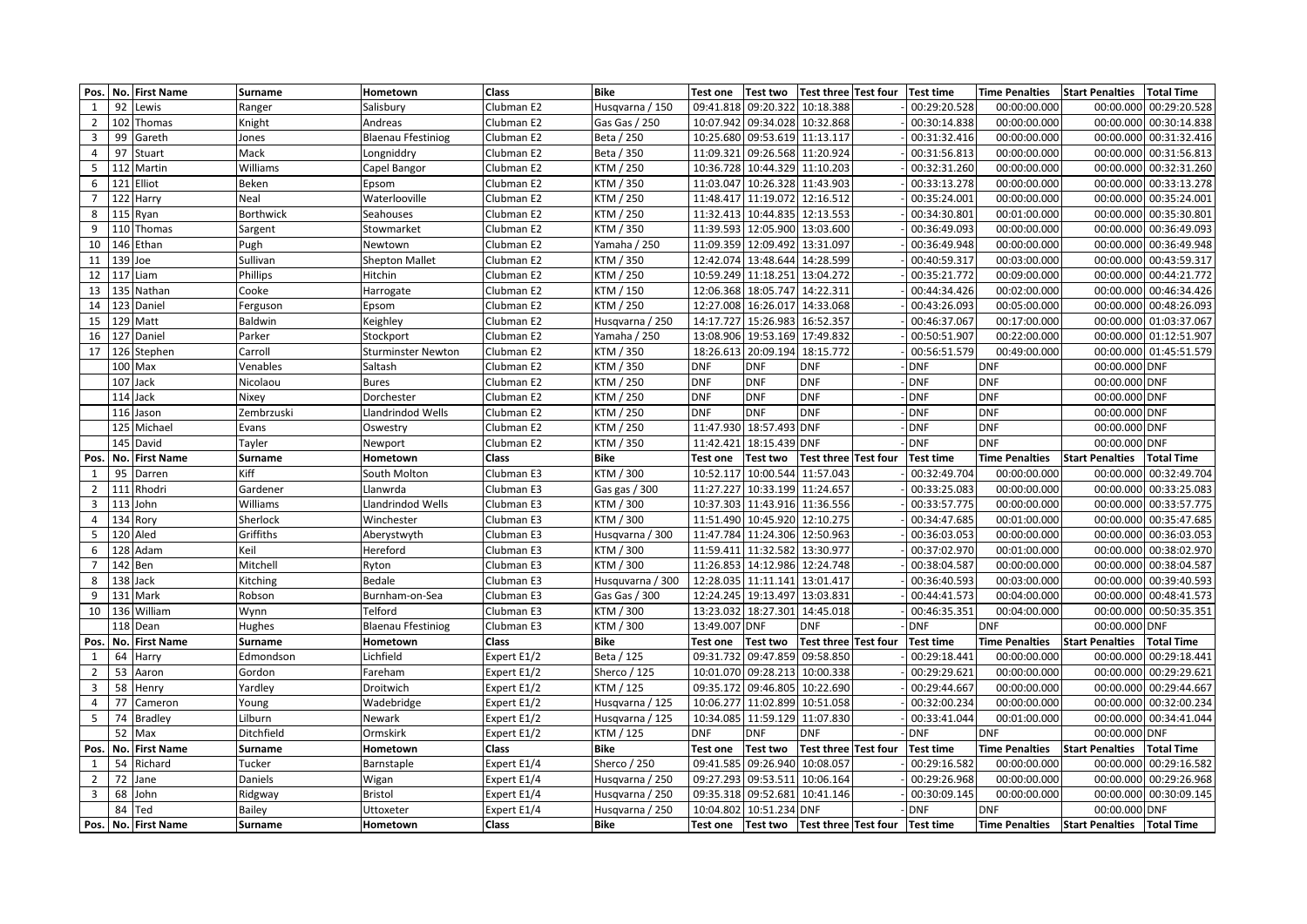| 1              |    | 59 Alun              | Jones            | Blaenau            | Expert E2          | Beta / 250                       |                                 |                               | 09:39.288 09:47.574 09:54.456 | 00:29:21.318             | 00:00:00.000             |                                | 00:00.000 00:29:21.318 |
|----------------|----|----------------------|------------------|--------------------|--------------------|----------------------------------|---------------------------------|-------------------------------|-------------------------------|--------------------------|--------------------------|--------------------------------|------------------------|
| $\overline{2}$ | 62 | Kalem                | <b>Hicks</b>     | Cwmbran            | <b>Expert E2</b>   | KTM / 250                        |                                 | 09:38.890 09:48.424 10:12.851 |                               | 00:29:40.165             | 00:00:00.000             | 00:00.000                      | 00:29:40.165           |
| 3              |    | 63 Ben               | Thomson          | Kelso              | Expert E2          | KTM / 250                        |                                 |                               | 09:54.656 10:03.837 10:00.645 | 00:29:59.138             | 00:00:00.000             | 00:00.000                      | 00:29:59.138           |
| 4              | 71 | Jack                 | Cadwallader      | Oswestry           | Expert E2          | KTM / 250                        | 09:45.101                       |                               | 10:21.646 10:13.530           | 00:30:20.277             | 00:00:00.000             | 00:00.000                      | 00:30:20.277           |
| 5              | 69 | Aaron                | Coupland         | Chesterfield       | Expert E2          | KTM / 250                        | 09:49.614                       |                               | 10:43.380 10:21.475           | 00:30:54.469             | 00:00:00.000             | 00:00.000                      | 00:30:54.469           |
| 6              | 57 | Jack                 | Ditchfield       | Ormskirk           | Expert E2          | Yamaha / 250                     | 09:50.569                       |                               | 10:02.201 11:01.736           | 00:30:54.506             | 00:00:00.000             | 00:00.000                      | 00:30:54.506           |
| $\overline{7}$ |    | 73 William           | Hughes           | Braintree          | Expert E2          | KTM / 350                        | 10:40.581                       |                               | 09:52.184 10:23.641           | 00:30:56.406             | 00:00:00.000             |                                | 00:00.000 00:30:56.406 |
| 8              | 70 | Jack                 | Heath            | Newport            | Expert E2          | Husqvarna / 450                  |                                 |                               | 10:06.960 10:20.424 10:32.689 | 00:31:00.073             | 00:00:00.000             |                                | 00:00.000 00:31:00.073 |
| 9              |    | 80 Craig             | Reynolds         | Manchester         | Expert E2          | Yamaha / 450                     |                                 |                               | 10:31.693 11:09.262 10:49.415 | 00:32:30.370             | 00:02:00.000             |                                | 00:00.000 00:34:30.370 |
| 10             | 66 | Jonathan             | Evans            | Rhayader           | Expert E2          |                                  | 0 11:28.993 12:07.858 11:48.268 |                               |                               | 00:35:25.119             | 00:00:00.000             |                                | 00:00.000 00:35:25.119 |
|                | 56 | Harry                | Hillier-Rees     | Maesteg            | Expert E2          | Sherco / 300                     | <b>DNF</b>                      | <b>DNF</b>                    | <b>DNF</b>                    | <b>DNF</b>               | <b>DNF</b>               | 00:00.000 DNF                  |                        |
|                | 61 | Dylan                | Baynton          | Martock            | Expert E2          | KTM / 250                        | <b>DNF</b>                      | <b>DNF</b>                    | <b>DNF</b>                    | <b>DNF</b>               | <b>DNF</b>               | 00:00.000 DNF                  |                        |
|                | 75 | Richard              | Roper            | Halstead           | Expert E2          | Husqvarna / 250                  | <b>DNF</b>                      | <b>DNF</b>                    | <b>DNF</b>                    | <b>DNF</b>               | <b>DNF</b>               | 00:00.000 DNF                  |                        |
|                | 82 | Clive                | Gammage          | Sevenoaks          | Expert E2          | KTM / 250                        | <b>DNF</b>                      | <b>DNF</b>                    | <b>DNF</b>                    | <b>DNF</b>               | <b>DNF</b>               | 00:00.000 DNF                  |                        |
| Pos.           |    | No. First Name       | <b>Surname</b>   | Hometown           | Class              | <b>Bike</b>                      | <b>Test one</b>                 | <b>Test two</b>               | Test three Test four          | <b>Test time</b>         | <b>Time Penalties</b>    | <b>Start Penalties</b>         | <b>Total Time</b>      |
| 1              | 51 | Luke                 | Flack            | Driffield          | Expert E3          | Beta / 300                       | 09:09.942                       | 09:28.482                     | 09:41.894                     | 00:28:20.318             | 00:00:00.000             | 00:00.000                      | 00:28:20.318           |
| $\overline{2}$ | 67 | <b>Brad</b>          | Williams         | Newport            | Expert E3          | KTM / 300                        | 09:25.132                       |                               | 09:25.117 09:47.110           | 00:28:37.359             | 00:00:00.000             | 00:00.000                      | 00:28:37.359           |
| 3              | 55 | Ricky                | Wiggins          | Yeovil             | Expert E3          | KTM / 300                        | 10:11.947                       | 09:48.413                     | 10:24.252                     | 00:30:24.612             | 00:00:00.000             | 00:00.000                      | 00:30:24.612           |
| $\overline{4}$ | 60 | Michael              | Gilby            | Bedale             | Expert E3          | Beta / 300                       |                                 | 10:18.740 09:55.537 10:26.987 |                               | 00:30:41.264             | 00:00:00.000             |                                | 00:00.000 00:30:41.264 |
| 5              | 76 | Phillip              | Jenkins          | Llanwrda           | Expert E3          | Gas Gas / 300                    |                                 | 11:23.299 12:42.369 12:10.723 |                               | 00:36:16.391             | 00:03:00.000             | 00:00.000                      | 00:39:16.391           |
| 6              | 79 | Leonard              | Tidd             | Hatfield           | Expert E3          | Beta / 300                       | 12:34.383                       |                               | 13:09.713 12:32.265           | 00:38:16.361             | 00:06:00.000             |                                | 00:00.000 00:44:16.361 |
| $\overline{7}$ | 83 | Paul                 | <b>Simons</b>    | Pontypool          | Expert E3          | KTM / 350                        |                                 | 11:09.083 13:21.502 12:31.467 |                               | 00:37:02.052             | 00:18:00.000             |                                | 00:00.000 00:55:02.052 |
|                | 65 | Craig                | Norrey           | Isle of Man        | Expert E3          | Gas Gas / 300                    | <b>DNF</b>                      | <b>DNF</b>                    | <b>DNF</b>                    | <b>DNF</b>               | <b>DNF</b>               | 00:00.000 DNF                  |                        |
|                | 78 | Paul                 | Herbert          | Stroud             | Expert E3          | Beta / 300                       | 10:17.952 DNF                   |                               |                               | <b>DNF</b>               | <b>DNF</b>               | 00:00.000 DNF                  |                        |
|                | 81 | Charlie              |                  |                    |                    |                                  |                                 |                               |                               |                          |                          |                                |                        |
|                |    |                      | Nichols          | Stockport          | Expert E3          | KTM / 300                        | <b>DNF</b>                      | <b>DNF</b>                    | <b>DNF</b>                    | <b>DNF</b>               | <b>DNF</b>               | 00:00.000 DNF                  |                        |
| Pos.           |    | No. First Name       | <b>Surname</b>   | Hometown           | Class              | Bike                             | <b>Test one</b>                 | <b>Test two</b>               | Test three Test four          | <b>Test time</b>         | <b>Time Penalties</b>    | <b>Start Penalties</b>         | <b>Total Time</b>      |
| 1              |    | 158 Russell          | Millward         | Isle of Man        | Over 40            | Yamaha / 249                     | 10:05.217                       | 10:25.734 10:54.822           |                               | 00:31:25.773             | 00:00:00.000             | 00:00.000                      | 00:31:25.773           |
| 2              |    | 163 John             | Shirt            | Macclesfield       | Over 40            | Gas Gas / 300                    |                                 |                               | 10:25.390 10:24.985 11:20.344 | 00:32:10.719             | 00:00:00.000             | 00:00.000                      | 00:32:10.719           |
| 3              |    | 154 Andrew           | Reeves           | Leyland            | Over 40            | Beta / 300                       | 10:33.014                       | 10:17.019 11:29.553           |                               | 00:32:19.586             | 00:00:00.000             | 00:00.000                      | 00:32:19.586           |
| 4              |    | 152 Vincent          | Harker           | Bedale             | Over 40            | Husqvarna / 350                  | 10:21.859                       |                               | 10:25.299 11:44.534           | 00:32:31.692             | 00:00:00.000             | 00:00.000                      | 00:32:31.692           |
| 5              |    | 151 Andrew           | Edwards          | Wrexham            | Over 40            | Beta / 125                       | 11:35.491                       |                               | 10:42.666 11:04.889           | 00:33:23.046             | 00:00:00.000             | 00:00.000                      | 00:33:23.046           |
| 6              |    | 157 Karl             | Greenall         | Carnforth          | Over 40            | KTM / 250                        |                                 |                               | 10:39.575 11:58.161 12:14.606 | 00:34:52.342             | 00:00:00.000             | 00:00.000                      | 00:34:52.342           |
| $\overline{7}$ |    | 165 Anthony          | Griffith         | Clynderwen         | Over 40            | Husqvarna / 300                  |                                 |                               | 10:32.538 12:57.880 11:25.676 | 00:34:56.094             | 00:00:00.000             | 00:00.000                      | 00:34:56.094           |
| 8              |    | 159 Anthony          | Crowe            | Grange-Over-Sands  | Over 40            | KTM / 250                        |                                 |                               | 11:01.335 11:53.204 12:08.872 | 00:35:03.411             | 00:00:00.000             | 00:00.000                      | 00:35:03.411           |
| 9              |    | 164 Neil             | Bowker           | Aldershot          | Over 40            | Beta / 125                       | 12:07.583                       | 13:47.291 14:43.132           |                               | 00:40:38.006             | 00:00:00.000             | 00:00.000                      | 00:40:38.006           |
| 10             |    | 169 Paul             | Woollin          | Pontypool          | Over 40            | KTM / 450                        |                                 | 12:19.086 12:29.338 14:21.652 |                               | 00:39:10.076             | 00:02:00.000             |                                | 00:00.000 00:41:10.076 |
| 11             |    | 176 Andrew           | Card             | Newport            | Over 40            | Husqvarna / 300                  |                                 | 12:23.958 12:54.542 13:34.022 |                               | 00:38:52.522             | 00:03:00.000             | 00:00.000                      | 00:41:52.522           |
| 12             |    | 162 Simon            | Beken            | Epsom              | Over 40            | KTM / 300                        | 11:49.123                       | 17:03.237 13:30.161           |                               | 00:42:22.521             | 00:01:00.000             | 00:00.000                      | 00:43:22.521           |
| 13             |    | 167 Ryan             | Fallows          | Carnforth          | Over 40            | KTM / 250                        | 13:22.831                       | 15:20.857 14:48.053           |                               | 00:43:31.741             | 00:01:00.000             | 00:00.000                      | 00:44:31.741           |
| 14             |    | 172 Paul             | Martin           | Blackwood          | Over 40            | Husqvarna / 300                  | 12:35.073                       |                               | 16:15.452 16:17.089           | 00:45:07.614             | 00:03:00.000             | 00:00.000                      | 00:48:07.614           |
| 15             |    | 178 Neil             | Price            | Cardiff            | Over 40            | Beta / 300                       | 12:46.542                       | 15:47.259 14:52.962           |                               | 00:43:26.763             | 00:07:00.000             | 00:00.000                      | 00:50:26.763           |
| 16             |    | 174 Paul             | Morgan           | New Tredegar       | Over 40            | Beta / 300                       |                                 | 13:18.005 18:56.312 13:39.171 |                               | 00:45:53.488             | 00:10:00.000             |                                | 00:00.000 00:55:53.488 |
| 17             |    | 170 Neil             | Lewis            | Llanelli           | Over 40            | KTM / 450                        |                                 |                               | 14:55.195 18:33.391 15:43.379 | 00:49:11.965             | 00:16:00.000             |                                | 00:00.000 01:05:11.965 |
| 18             |    | 161 Julian           | Crimp            | Feltham            | Over 40            | <b>BETA / 430</b>                | 13:13.373                       | 21:07.251 14:17.863           |                               | 00:48:38.487             | 00:18:00.000             |                                | 00:00.000 01:06:38.487 |
| 19             |    | 179 Henry            | Righton          | Moreton in Marsh   | Over 40            | KTM / 450                        |                                 |                               | 13:09.503 19:30.313 13:58.995 | 00:46:38.811             | 00:27:00.000             |                                | 00:00.000 01:13:38.811 |
|                |    | 153 Jonathan         | Tarr             | Tiverton           | Over 40            | KTM / 300                        | <b>DNF</b>                      | <b>DNF</b>                    | <b>DNF</b>                    | <b>DNF</b>               | <b>DNF</b>               | 00:00.000 DNF                  |                        |
|                |    | 155 Richard          | Hay              | Aberdeenshire      | Over 40            | KTM / 150                        | <b>DNF</b>                      | <b>DNF</b>                    | <b>DNF</b>                    | <b>DNF</b>               | <b>DNF</b>               | 00:00.000 DNF                  |                        |
|                |    | 156 Juan<br>160 Rudy | Knight<br>Austin | Andreas<br>Shifnal | Over 40<br>Over 40 | Gas Gas / 300<br>Husqvarna / 250 | <b>DNF</b><br>10:43.935 DNF     | <b>DNF</b>                    | <b>DNF</b><br><b>DNF</b>      | <b>DNF</b><br><b>DNF</b> | <b>DNF</b><br><b>DNF</b> | 00:00.000 DNF<br>00:00.000 DNF |                        |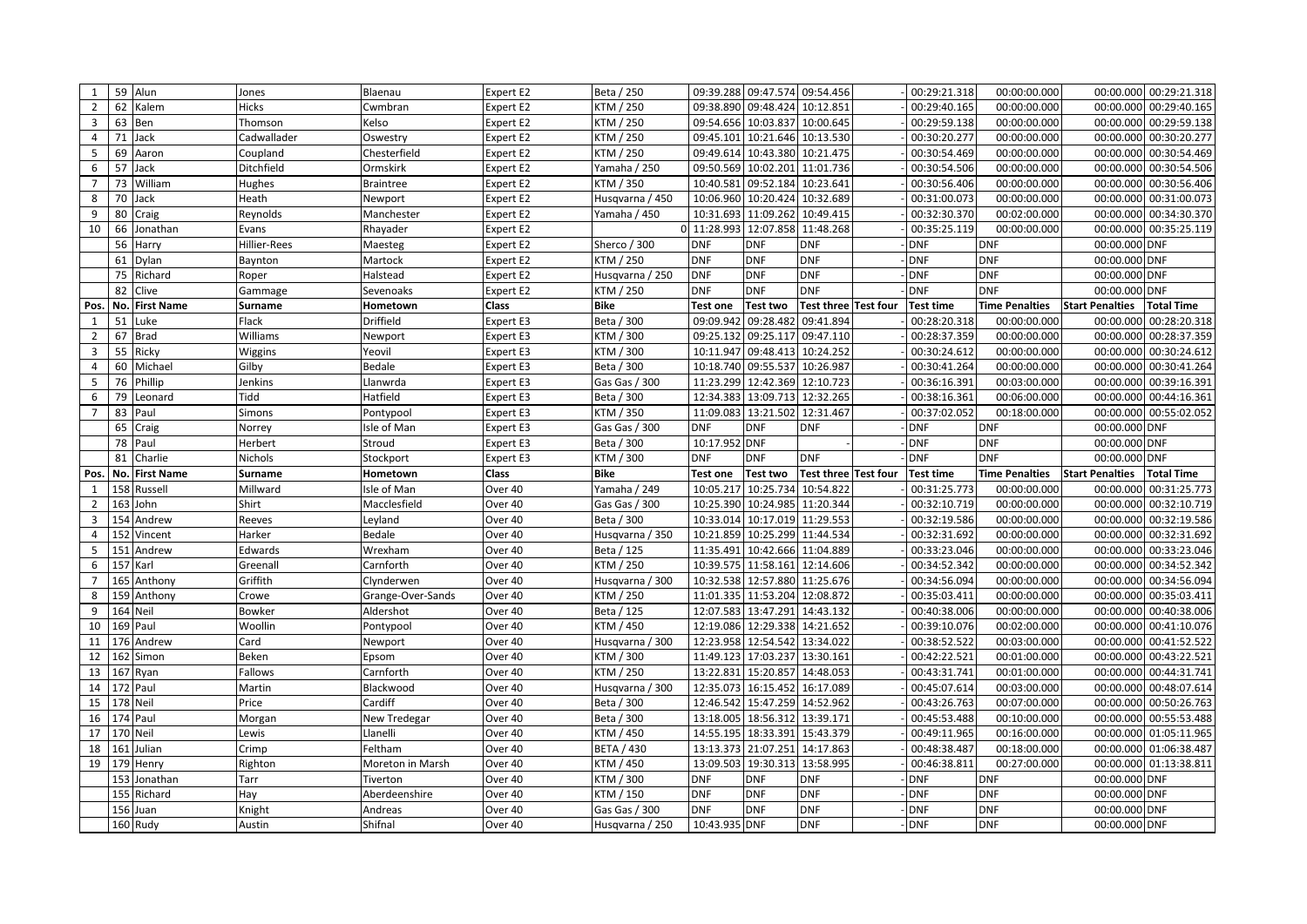|                 |     | 166 Robert            | Carey             | Woking                    | Over 40                | KTM / 300                 | 11:13.119 DNF            |                               | <b>DNF</b>                    | <b>DNF</b>               | <b>DNF</b>               | 00:00.000 DNF                  |                        |
|-----------------|-----|-----------------------|-------------------|---------------------------|------------------------|---------------------------|--------------------------|-------------------------------|-------------------------------|--------------------------|--------------------------|--------------------------------|------------------------|
|                 |     | 168 Pete              | Nixey             | Dorchester                | Over 40                | Husgvarna / 250           | <b>DNF</b>               | <b>DNF</b>                    | <b>DNF</b>                    | <b>DNF</b>               | <b>DNF</b>               | 00:00.000 DNF                  |                        |
|                 |     | 171 Neil              | Crowley           | Caerphilly                | Over 40                | KTM / 250                 | <b>DNF</b>               | <b>DNF</b>                    | <b>DNF</b>                    | <b>DNF</b>               | <b>DNF</b>               | 00:00.000 DNF                  |                        |
|                 |     | 173 Pepe              | Powell            | Porth                     | Over 40                | Beta / 350                | <b>DNF</b>               | <b>DNF</b>                    | <b>DNF</b>                    | <b>DNF</b>               | <b>DNF</b>               | 00:00.000 DNF                  |                        |
|                 |     | 175 Michael           | Crumb             | Caerphilly                | Over 40                | KTM / 300                 | <b>DNF</b>               | <b>DNF</b>                    | <b>DNF</b>                    | <b>DNF</b>               | <b>DNF</b>               | 00:00.000 DNF                  |                        |
| Pos.            | No. | <b>First Name</b>     | Surname           | Hometown                  | Class                  | <b>Bike</b>               | <b>Test one</b>          | <b>Test two</b>               | Test three Test four          | <b>Test time</b>         | <b>Time Penalties</b>    | <b>Start Penalties</b>         | <b>Total Time</b>      |
| $\mathbf{1}$    |     | 191 Paul              | <b>Davies</b>     | Neath                     | Over 50                | Yamaha / 250              |                          |                               | 10:32.199 10:22.830 11:35.468 | 00:32:30.497             | 00:00:00.000             | 00:00.000                      | 00:32:30.497           |
| $\overline{2}$  | 192 | Jason                 | Rees              | Swansea                   | Over 50                | KTM / 300                 |                          |                               | 10:30.936 10:39.926 11:42.578 | 00:32:53.440             | 00:00:00.000             | 00:00.000                      | 00:32:53.440           |
| 3               |     | 193 Julian            | Oakes             | Saltash                   | Over 50                | KTM / 349                 |                          |                               | 11:01.277 11:01.919 12:37.393 | 00:34:40.589             | 00:00:00.000             |                                | 00:00.000 00:34:40.589 |
| 4               |     | 201 Martin            | Paosila-Jones     | Llandrindod Wells         | Over 50                | Beta / 300                |                          | 11:16.076 14:41.847 13:57.022 |                               | 00:39:54.945             | 00:02:00.000             |                                | 00:00.000 00:41:54.945 |
| 5               |     | 204 Colin             | Blunt             | Rossendale                | Over 50                | KTM / 300                 |                          |                               | 12:34.333 16:52.427 14:25.294 | 00:43:52.054             | 00:04:00.000             |                                | 00:00.000 00:47:52.054 |
| 6               |     | 205 Stephen           | Askin             | Llanymynach               | Over 50                | Husqvarna / 350           |                          |                               | 13:23.573 14:08.111 14:51.916 | 00:42:23.600             | 00:08:00.000             |                                | 00:00.000 00:50:23.600 |
| $\overline{7}$  |     | 195 Paul              | Spurgeon          | Lowestoft                 | Over 50                | Husqvarna / 300           |                          |                               | 11:39.921 17:56.433 13:27.111 | 00:43:03.465             | 00:09:00.000             |                                | 00:00.000 00:52:03.465 |
| 8               |     | 206 Simon             | Miller            | Bristol                   | Over 50                | KTM / 250                 |                          |                               | 11:50.471 14:53.972 13:25.441 | 00:40:09.884             | 00:15:00.000             |                                | 00:00.000 00:55:09.884 |
| 9               |     | 207 Robert            | McLeod            | Macclesfield              | Over 50                | Beta / 300                |                          |                               | 13:55.979 17:19.809 13:22.250 | 00:44:38.038             | 00:16:00.000             |                                | 00:00.000 01:00:38.038 |
| 10              |     | 203 Richard           | Lewis             | Cardigan                  | Over 50                | KTM / 300                 |                          |                               | 12:40.999 13:45.296 14:56.496 | 00:41:22.791             | 00:29:00.000             |                                | 00:00.000 01:10:22.791 |
| 11              |     | 196 Adrian            | Wilkins           | Alton                     | Over 50                | Sherco / 300              |                          | 15:29.892 19:24.605           | 15:55.731                     | 00:50:50.228             | 00:23:00.000             |                                | 00:00.000 01:13:50.228 |
|                 |     | 194 Stephen           | Taylor            | Sherborne                 | Over 50                | KTM / 300                 | <b>DNF</b>               | <b>DNF</b>                    | <b>DNF</b>                    | <b>DNF</b>               | <b>DNF</b>               | 00:00.000 DNF                  |                        |
|                 |     | 197 Mark              | Saunders          | Westbury-on-Severn        | Over 50                | Husqvarna / 300           | <b>DNF</b>               | <b>DNF</b>                    | <b>DNF</b>                    | <b>DNF</b>               | <b>DNF</b>               | 00:00.000 DNF                  |                        |
|                 |     | 198 Darren            | Osborne           | Chichester                | Over 50                | Yamaha / 250              |                          | 11:21.753 14:19.993           | <b>DNF</b>                    | <b>DNF</b>               | <b>DNF</b>               | 00:00.000 DNF                  |                        |
|                 |     | 199 Jason             | Phillips          | Port Talbot               | Over 50                | KTM / 300                 | <b>DNF</b>               | <b>DNF</b>                    | <b>DNF</b>                    | <b>DNF</b>               | <b>DNF</b>               | 00:00.000 DNF                  |                        |
|                 |     | 200 lain              | Clark             | Bridgend                  | Over 50                | Yamaha / 250              | <b>DNF</b>               | <b>DNF</b>                    | <b>DNF</b>                    | <b>DNF</b>               | <b>DNF</b>               | 00:00.000 DNF                  |                        |
|                 |     | 202 Emlyn             | George            | Llandeilo                 | Over 50                | KTM / 300                 | <b>DNF</b>               | <b>DNF</b>                    | <b>DNF</b>                    | <b>DNF</b>               | <b>DNF</b>               | 00:00.000 DNF                  |                        |
|                 |     | 208 David             | Johnson           | Tewkesbury                | Over 50                | KTM / 144                 | <b>DNF</b>               | <b>DNF</b>                    | <b>DNF</b>                    | <b>DNF</b>               | <b>DNF</b>               | 00:00.000 DNF                  |                        |
| Pos.            | No. | <b>First Name</b>     | Surname           | Hometown                  | Class                  | <b>Bike</b>               | <b>Test one</b>          | <b>Test two</b>               | Test three Test four          | <b>Test time</b>         | <b>Time Penalties</b>    | <b>Start Penalties</b>         | <b>Total Time</b>      |
| 1               | 251 | Liam                  | Ryland            | <b>Builth Wells</b>       | Sportsman              | KTM / 250                 | 11:09.977                | 05:05.125                     |                               | 00:16:15.102             | 00:00:00.000             | 00:00.000                      | 00:16:15.102           |
| $\overline{2}$  | 261 | Tom                   | Cadwallader       | Oswestry                  | Sportsman              | KTM / 250                 | 11:51.990 04:46.786      |                               |                               | 00:16:38.776             | 00:00:00.000             | 00:00.000                      | 00:16:38.776           |
| 3               |     | 266 Peter             | Bailey            | Burntwood                 | Sportsman              | Husqvarna / 125           | 12:03.166 04:35.912      |                               |                               | 00:16:39.078             | 00:00:00.000             |                                | 00:00.000 00:16:39.078 |
| 4               |     | 258 Billy             | Mason             | Llandrindod Wells         | Sportsman              | Yamaha / 250              | 12:18.874 05:19.121      |                               |                               | 00:17:37.995             | 00:00:00.000             |                                | 00:00.000 00:17:37.995 |
| 5               |     | 253 Ewan              | Evans             | Abergele                  | Sportsman              | KTM / 293                 | 12:54.420 05:20.864      |                               |                               | 00:18:15.284             | 00:00:00.000             |                                | 00:00.000 00:18:15.284 |
| 6               |     | 271 Stephen           | Jones             | Tregaron                  | Sportsman              | KTM / 125                 |                          | 12:07.491 05:09.202           |                               | 00:17:16.693             | 00:01:00.000             | 00:00.000                      | 00:18:16.693           |
|                 |     | 252 Simon             | Hewitt            | Neath                     | Sportsman              | Husqvarna / 350           |                          | 13:12.263 05:35.458           |                               | 00:18:47.721             | 00:00:00.000             |                                | 00:00.000 00:18:47.721 |
| 8               |     | 274 Neil              | Jaclson           | Burntwood                 | Sportsman              | KTM / 250                 |                          | 14:03.125 05:38.372           |                               | 00:19:41.497             | 00:00:00.000             |                                | 00:00.000 00:19:41.497 |
| 9               |     | 254 Dylan             | Edwards           | <b>Buckley</b>            | Sportsman              | KTM / 450                 |                          | 12:59.601 05:53.124           |                               | 00:18:52.725             | 00:01:00.000             |                                | 00:00.000 00:19:52.725 |
| 10 <sup>°</sup> |     | 260 Andrew            | Johnson           | St Clears                 |                        |                           |                          |                               |                               |                          | 00:01:00.000             |                                | 00:00.000 00:19:59.401 |
| 11              |     |                       |                   |                           | Sportsman              | KTM / 250                 | 13:33.761 05:25.640      |                               |                               | 00:18:59.401             |                          |                                |                        |
|                 |     | 265 Matt              | Mcginty           | Burntwood                 | Sportsman              | KTM / 250                 |                          | 12:58.637 06:05.457           |                               | 00:19:04.094             | 00:01:00.000             |                                | 00:00.000 00:20:04.094 |
| 12              |     | 262 Ashleigh          | Bufton            | <b>Builth Wells</b>       | Sportsman              | KTM / 250                 | 12:13.589 05:16.327      |                               |                               | 00:17:29.916             | 00:03:00.000             | 00:00.000                      | 00:20:29.916           |
| 13              |     | 263 Chris             | Edwards           | Hereford                  | Sportsman              | Yamaha / 490              | 13:09.291                | 06:16.481                     |                               | 00:19:25.772             | 00:03:00.000             |                                | 00:00.000 00:22:25.772 |
| 14              |     | 257 Mark              | Hollingsworth     | Wrexham                   | Sportsman              | KTM / 249                 | 13:40.892                | 06:06.582                     |                               | 00:19:47.474             | 00:03:00.000             |                                | 00:00.000 00:22:47.474 |
| 15              |     | 255 Mat               | Llewellyn         | Port Talbot               | Sportsman              | KTM / 250                 | 14:47.966 06:26.336      |                               |                               | 00:21:14.302             | 00:03:00.000             |                                | 00:00.000 00:24:14.302 |
| 16              |     | 270 Kristian          | Manny             | Cardiff                   | Sportsman              | KTM / 125                 | 13:20.039 06:52.001      |                               |                               | 00:20:12.040             | 00:11:00.000             |                                | 00:00.000 00:31:12.040 |
| 17              |     | 272 Andrew            | Blackman          | Clacton-on-Sea            | Sportsman              | KTM / 125                 | 12:56.756 06:21.936      |                               |                               | 00:19:18.692             | 00:15:00.000             | 00:00.000                      | 00:34:18.692           |
| 18              |     | 273 Alexis            | Pugh              | Newtown                   | Sportsman              | Yamaha / 250              | 15:14.191                | 07:04.953                     |                               | 00:22:19.144             | 00:20:00.000             | 00:00.000                      | 00:42:19.144           |
| 19              |     | 269 Richard           | Hobbs             | Guildford                 | Sportsman              | KTM / 250                 | 16:27.525 07:54.116      |                               |                               | 00:24:21.641             | 00:22:00.000             |                                | 00:00.000 00:46:21.641 |
| 20              |     | 259 Paul              | Todd              | Beaconsfield              | Sportsman              | Honda / 250               | 19:39.032                | 08:56.959                     |                               | 00:28:35.991             | 00:50:00.000             |                                | 00:00.000 01:18:35.991 |
|                 |     | 256 Daniel            | Griffiths         | Narberth                  | Sportsman              | Husqvarna / 300           | <b>DNF</b>               | <b>DNF</b>                    |                               | <b>DNF</b>               | <b>DNF</b>               | 00:00.000 DNF                  |                        |
|                 | 264 | Robert                | Rogers            | <b>Bagillt</b>            | Sportsman              | Yamaha / 250              | <b>DNF</b>               | <b>DNF</b>                    |                               | <b>DNF</b>               | <b>DNF</b>               | 00:00.000 DNF                  |                        |
|                 | 267 | Arwel<br>268 Jonathon | Morgan<br>Starkey | Llandovery<br>Chessington | Sportsman<br>Sportsman | Yamaha / 250<br>KTM / 250 | <b>DNF</b><br><b>DNF</b> | <b>DNF</b><br><b>DNF</b>      |                               | <b>DNF</b><br><b>DNF</b> | <b>DNF</b><br><b>DNF</b> | 00:00.000 DNF<br>00:00.000 DNF |                        |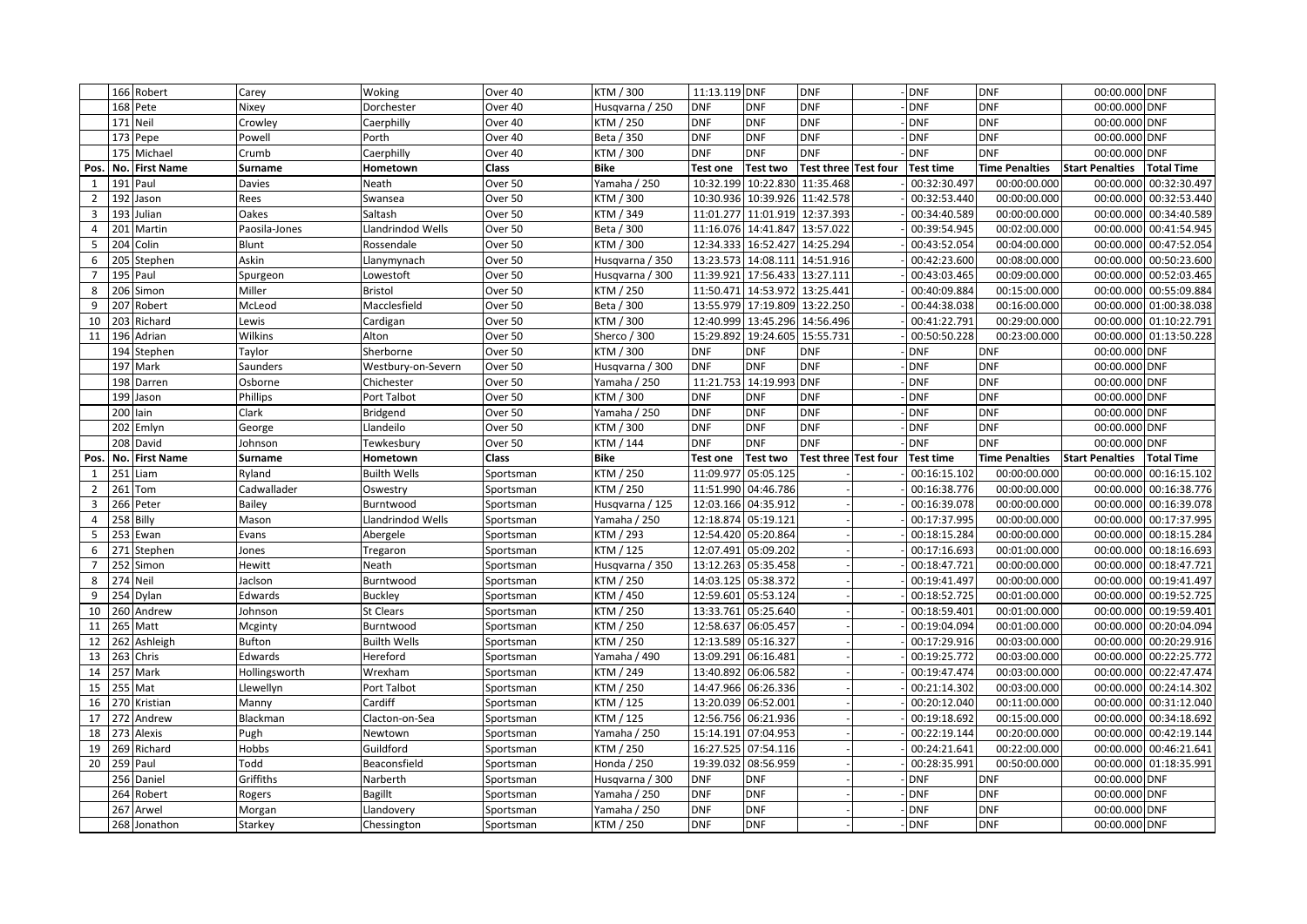|  | Pos. No. First Name | <b>Surname</b> | Hometown    | Class | <b>Bike</b>     | Test one Test two Test three Test four |             |                               | <b>Test time</b> | <b>Time Penalties</b> | <b>Start Penalties</b> | Total Time             |
|--|---------------------|----------------|-------------|-------|-----------------|----------------------------------------|-------------|-------------------------------|------------------|-----------------------|------------------------|------------------------|
|  | 212 Nieve           | Holmes         | Levburn     | Women | Sherco / 250    |                                        |             | 11:06.113 13:52.795 12:06.340 | $-00:37:05.248$  | 00:01:00.000          |                        | 00:00.000 00:38:05.248 |
|  | 211 Rosie           | Rowett         | Sheffield   | Women | Husgvana / 125  |                                        |             | 11:02.027 13:56.983 11:57.806 | 00:36:56.816     | 00:02:00.000          |                        | 00:20.000 00:39:16.816 |
|  | 214 Ellie           | Cooke          | Harrogate   | Women | KTM / 125       |                                        |             | 12:49.220 17:34.550 14:54.019 | 00:45:17.789     | 00:23:00.000          |                        | 00:00.000 01:08:17.789 |
|  | 213 Chloe           | Richards       | Wallasev    | Women | Husavarna / 125 | <b>DNF</b>                             | <b>IDNF</b> | <b>DNF</b>                    | ·IDNI            | <b>DNF</b>            | 00:00.000 DNF          |                        |
|  | 215 Abi             | Childs         | Leatherhead | Women | KTM / 250       | 17:07.908 DNF                          |             | <b>IDNF</b>                   | - IDNF           | <b>IDNF</b>           | 00:00.000 DNF          |                        |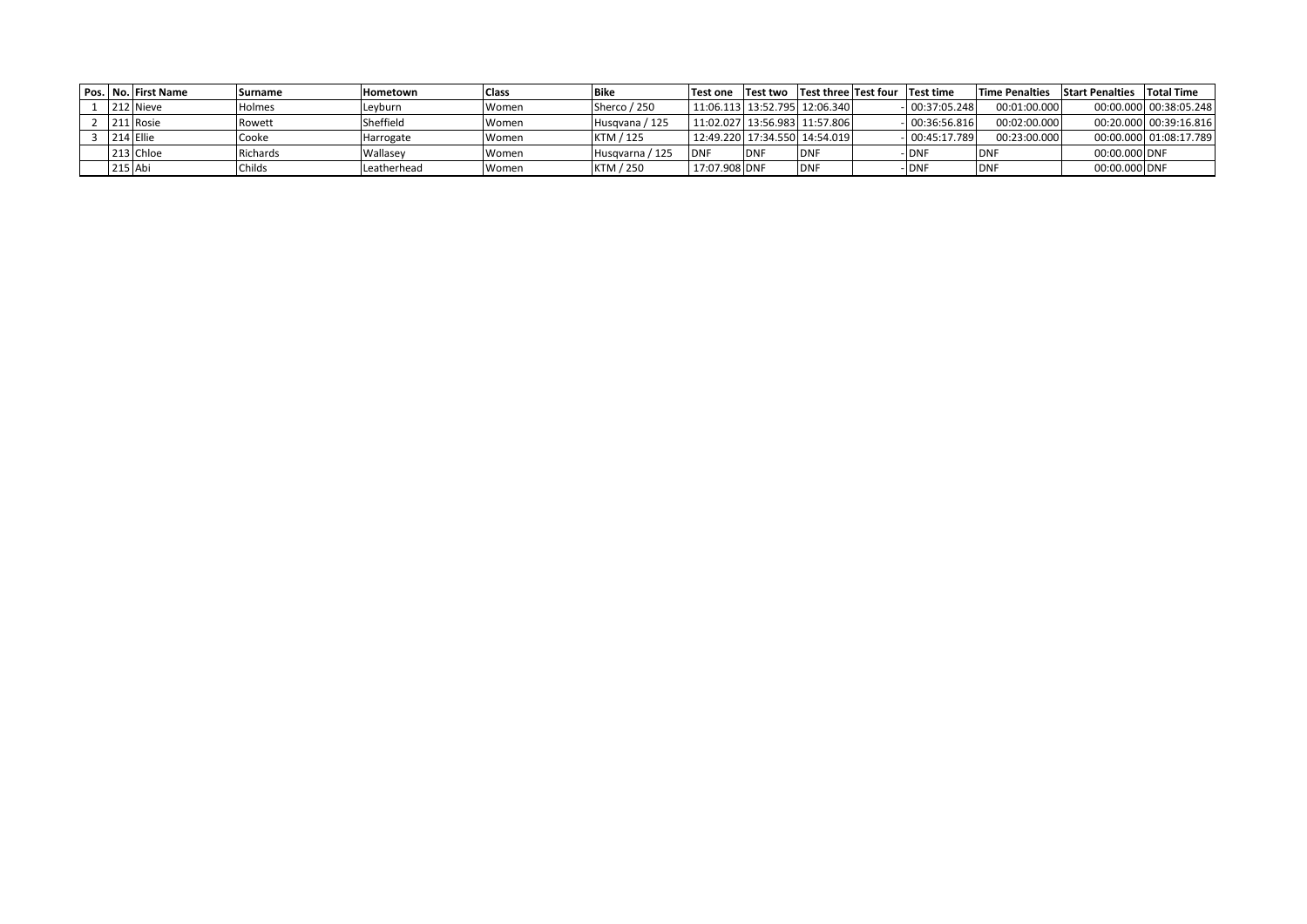| Rhayader BEC Day Two Final Results - Overall Published 11.09.18 20:00PM |  |
|-------------------------------------------------------------------------|--|
|                                                                         |  |

| Pos.           |                | No. First Name | Surname          | Hometown                  | Class             | <b>Bike</b>     | <b>Test one</b> | <b>Test two</b>     | Test three Test four |            | Test time        | <b>Time Penalties</b> | <b>Start Penalties</b> | <b>Total Time</b>      |
|----------------|----------------|----------------|------------------|---------------------------|-------------------|-----------------|-----------------|---------------------|----------------------|------------|------------------|-----------------------|------------------------|------------------------|
| 1              | 5              | Alex           | Snow             | Warminster                | Championship E1/4 | Honda / 250     | 08:36.719       | 08:45.289           | 09:00.152            | 08:47.687  | 00:35:09.847     | 00:00:00.000          | 00:00.000              | 00:35:09.847           |
| $\overline{2}$ |                | 2 Daniel       | McCanney         | Isle of Man               | Championship E3   | Gas gas / 300   | 08:52.303       | 08:25.446           | 09:10.561            | 09:09.526  | 00:35:37.836     | 00:00:00.000          |                        | 00:00.000 00:35:37.836 |
| $\overline{3}$ | $\overline{4}$ | Jack           | Edmondson        | Lichfield                 | Championship E2   | Sherco / 300    | 08:48.612       | 08:38.577           | 09:41.741            | 09:20.229  | 00:36:29.159     | 00:00:00.000          |                        | 00:00.000 00:36:29.159 |
| $\overline{4}$ | 6              | Joshua         | Gotts            | Camborne                  | Championship E2   | TM / 300        | 08:57.366       | 08:46.961           | 09:30.254            | 09:20.854  | 00:36:35.435     | 00:00:00.000          |                        | 00:00.000 00:36:35.435 |
| 5              |                | 18 James       | Dent             | Kendal                    | Championship E2   | Sherco / 250    | 09:05.582       | 08:46.260           | 09:39.860            | 09:35.821  | 00:37:07.523     | 00:00:00.000          |                        | 00:00.000 00:37:07.523 |
| 6              | 34 Jed         |                | Etchells         | Isle of Man               | Championship E2   | Sherco / 300    | 09:24.635       | 08:56.743           | 09:26.742            | 09:23.344  | 00:37:11.464     | 00:00:00.000          |                        | 00:00.000 00:37:11.464 |
| $\overline{7}$ |                | 32 Alex        | Walton           | Rhayader                  | Championship E1/2 | Yamaha / 125    | 09:13.682       | 09:23.654           | 09:23.610            | 09:16.628  | 00:37:17.574     | 00:00:00.000          | 00:00.000              | 00:37:17.574           |
| 8              | 14             | Thomas         | Ellwood          | Andover                   | Championship E2   | Sherco / 300    | 09:17.213       | 08:59.012           | 09:40.434            | 09:23.028  | 00:37:19.687     | 00:00:00.000          |                        | 00:00.000 00:37:19.687 |
| 9              | 8              | Fraser         | Flockhart        | North Berwick             | Championship E2   | Yamaha / 450    | 09:17.145       | 09:00.630           | 09:36.724            | 09:28.711  | 00:37:23.210     | 00:00:00.000          | 00:00.000              | 00:37:23.210           |
| 10             | 22             | Charlie        | Evans            | Llanidloes                | Championship E2   | Yamaha / 450    | 09:28.564       | 09:10.705           | 09:36.705            | 09:17.288  | 00:37:33.262     | 00:00:00.000          | 00:00.000              | 00:37:33.262           |
| 11             |                | 15 Thomas      | Sagar            | Lichfield                 | Championship E3   | Beta / 300      | 09:09.470       | 08:52.506           | 09:49.675            | 09:57.051  | 00:37:48.702     | 00:00:00.000          |                        | 00:00.000 00:37:48.702 |
| 12             | 13             | Gethin         | Humphreys        | <b>Blaenau Ffestiniog</b> | Championship E2   | Sherco / 250    | 09:48.015       | 09:16.226           | 10:11.064            | 10:00.365  | 00:39:15.670     | 00:00:00.000          |                        | 00:00.000 00:39:15.670 |
|                |                | 10 Daniel      | Mundell          | Barnstaple                | Championship E1/2 | Sherco / 125    | <b>DNF</b>      | <b>DNF</b>          | <b>DNF</b>           | <b>DNF</b> | <b>DNF</b>       | <b>DNF</b>            | 00:00.000 DNF          |                        |
|                | 30             | Jay            | <b>Thomas</b>    | Tredegar                  | Championship E1/4 | Yamaha / 250    | <b>DNF</b>      | <b>DNF</b>          | <b>DNF</b>           | <b>DNF</b> | <b>DNF</b>       | <b>DNF</b>            | 00:00.000 DNF          |                        |
|                |                | 42 Lee         | Sealey           | Nantwich                  | Championship E1/4 | Yamaha / 250    | <b>DNF</b>      | <b>DNF</b>          | <b>DNF</b>           | <b>DNF</b> | <b>DNF</b>       | <b>DNF</b>            | 00:00.000 DNF          |                        |
|                | 12             | Joe            | Wootton          | Welshpool                 | Championship E2   | Husqvarna / 350 | <b>DNF</b>      | <b>DNF</b>          | <b>DNF</b>           | <b>DNF</b> | <b>DNF</b>       | <b>DNF</b>            | 00:00.000 DNF          |                        |
|                |                | 36 Bradley     | King             | Dorchester                | Championship E2   | Beta / 350      | <b>DNF</b>      | <b>DNF</b>          | <b>DNF</b>           | <b>DNF</b> | <b>DNF</b>       | <b>DNF</b>            | 00:00.000 DNF          |                        |
|                |                | 37 Daryl       | <b>Bolter</b>    | Salisbury                 | Championship E2   | Husqvarna / 350 | <b>DNF</b>      | <b>DNF</b>          | <b>DNF</b>           | <b>DNF</b> | <b>DNF</b>       | <b>DNF</b>            | 00:00.000 DNF          |                        |
|                |                | 41 Mark        | Hillier-Rees     | Maesteg                   | Championship E2   | Yamaha / 450    | 10:28.146 DNF   |                     | <b>DNF</b>           | <b>DNF</b> | <b>DNF</b>       | <b>DNF</b>            | 00:00.000 DNF          |                        |
|                | 43             | Hamish         | Macdonald        | New Zealand               | Championship E2   | Sherco / 250    | <b>DNF</b>      | <b>DNF</b>          | <b>DNF</b>           | <b>DNF</b> | <b>DNF</b>       | <b>DNF</b>            | 00:00.000 DNF          |                        |
| Pos.           |                | No. First Name | Surname          | Hometown                  | Class             | <b>Bike</b>     | <b>Test one</b> | <b>Test two</b>     | <b>Test three</b>    | Test four  | <b>Test time</b> | <b>Time Penalties</b> | <b>Start Penalties</b> | <b>Total Time</b>      |
| $\mathbf{1}$   | 92             | Lewis          | Ranger           | Salisbury                 | Clubman E2        | Husqvarna / 150 | 09:41.818       | 09:20.322           | 10:18.388            |            | 00:29:20.528     | 00:00:00.000          | 00:00.000              | 00:29:20.528           |
| $\overline{2}$ |                | 102 Thomas     | Knight           | Andreas                   | Clubman E2        | Gas Gas / 250   |                 | 10:07.942 09:34.028 | 10:32.868            |            | 00:30:14.838     | 00:00:00.000          |                        | 00:00.000 00:30:14.838 |
| $\overline{3}$ |                | 93 Luke        | Thomas           | Mold                      | Clubman E1/4      | KTM / 250       | 10:24.534       | 09:52.568           | 10:38.290            |            | 00:30:55.392     | 00:00:00.000          |                        | 00:00.000 00:30:55.392 |
| $\overline{4}$ | 96             | Joshua         | Kirby            | Winchester                | Clubman E1/4      | KTM / 250       | 10:28.641       | 09:49.809           | 11:01.421            |            | 00:31:19.871     | 00:00:00.000          | 00:00.000              | 00:31:19.871           |
| 5              |                | 98 James       | Palmer           | Cannock                   | Clubman E1/2      | KTM / 125       | 10:09.060       | 10:19.222           | 11:02.111            |            | 00:31:30.393     | 00:00:00.000          |                        | 00:00.000 00:31:30.393 |
| 6              |                | 99 Gareth      | Jones            | <b>Blaenau Ffestiniog</b> | Clubman E2        | Beta / 250      | 10:25.680       | 09:53.619           | 11:13.117            |            | 00:31:32.416     | 00:00:00.000          |                        | 00:00.000 00:31:32.416 |
| $\overline{7}$ | 97             | Stuart         | Mack             | Longniddry                | Clubman E2        | Beta / 350      | 11:09.321       | 09:26.568           | 11:20.924            |            | 00:31:56.813     | 00:00:00.000          | 00:00.000              | 00:31:56.813           |
| 8              |                | 112 Martin     | Williams         | Capel Bangor              | Clubman E2        | KTM / 250       | 10:36.728       | 10:44.329           | 11:10.203            |            | 00:32:31.260     | 00:00:00.000          | 00:00.000              | 00:32:31.260           |
| 9              |                | 95 Darren      | Kiff             | South Molton              | Clubman E3        | KTM / 300       | 10:52.117       | 10:00.544           | 11:57.043            |            | 00:32:49.704     | 00:00:00.000          |                        | 00:00.000 00:32:49.704 |
| 10             |                | 103 Nathan     | Baggott          | Thruxton                  | Clubman E1/2      | KTM / 125       | 10:52.580       | 10:56.871           | 11:14.042            |            | 00:33:03.493     | 00:00:00.000          | 00:00.000              | 00:33:03.493           |
| 11             |                | 121 Elliot     | Beken            | Epsom                     | Clubman E2        | KTM / 350       | 11:03.047       | 10:26.328           | 11:43.903            |            | 00:33:13.278     | 00:00:00.000          |                        | 00:00.000 00:33:13.278 |
| 12             |                | 111 Rhodri     | Gardener         | Llanwrda                  | Clubman E3        | Gas gas / 300   | 11:27.227       | 10:33.199           | 11:24.657            |            | 00:33:25.083     | 00:00:00.000          | 00:00.000              | 00:33:25.083           |
| 13             |                | 104 Jacob      | James            | Loughborough              | Clubman E1/2      | Beta / 125      | 11:21.148       | 10:46.748           | 11:26.840            |            | 00:33:34.736     | 00:00:00.000          | 00:00.000              | 00:33:34.736           |
| 14             |                | 113 John       | Williams         | Llandrindod Wells         | Clubman E3        | KTM / 300       | 10:37.303       | 11:43.916           | 11:36.556            |            | 00:33:57.775     | 00:00:00.000          | 00:00.000              | 00:33:57.775           |
| 15             |                | 105 Ben        | Key              | Stoke-on-Trent            | Clubman E1/4      | KTM / 250       | 11:13.181       | 10:43.443           | 12:14.084            |            | 00:34:10.708     | 00:00:00.000          | 00:00.000              | 00:34:10.708           |
| 16             |                | 106 Alex       | <b>Barnes</b>    | Stonehouse                | Clubman E1/4      | KTM / 250       | 10:55.041       | 11:23.017           | 11:54.708            |            | 00:34:12.766     | 00:00:00.000          | 00:00.000              | 00:34:12.766           |
| 17             |                | 109 Daniel     | Cooper           | Bedford                   | Clubman E1/2      | KTM / 125       | 10:55.898       | 11:41.566           | 11:42.920            |            | 00:34:20.384     | 00:00:00.000          | 00:00.000              | 00:34:20.384           |
| 18             |                | 124 Gareth     | Jones            | Tregaron                  | Clubman E1/4      | Yamaha / 250    | 10:44.473       | 11:11.748           | 11:25.495            |            | 00:33:21.716     | 00:01:00.000          | 00:00.000              | 00:34:21.716           |
| 19             |                | 108 Richard    | Curphey          | <b>Baldrine</b>           | Clubman E1/4      | Yamaha / 250    |                 | 12:02.155 11:01.387 | 11:57.281            |            | 00:35:00.823     | 00:00:00.000          | 00:00.000              | 00:35:00.823           |
| 20             |                | 122 Harry      | Neal             | Waterlooville             | Clubman E2        | KTM / 250       |                 | 11:48.417 11:19.072 | 12:16.512            |            | 00:35:24.001     | 00:00:00.000          | 00:00.000              | 00:35:24.001           |
| 21             |                | 115 Ryan       | <b>Borthwick</b> | Seahouses                 | Clubman E2        | KTM / 250       | 11:32.413       | 10:44.835           | 12:13.553            |            | 00:34:30.801     | 00:01:00.000          | 00:00.000              | 00:35:30.801           |
| 22             |                | 134 Rory       | Sherlock         | Winchester                | Clubman E3        | KTM / 300       | 11:51.490       | 10:45.920           | 12:10.275            |            | 00:34:47.685     | 00:01:00.000          | 00:00.000              | 00:35:47.685           |
| 23             |                | 120 Aled       | Griffiths        | Aberystwyth               | Clubman E3        | Husqvarna / 300 |                 | 11:47.784 11:24.306 | 12:50.963            |            | 00:36:03.053     | 00:00:00.000          |                        | 00:00.000 00:36:03.053 |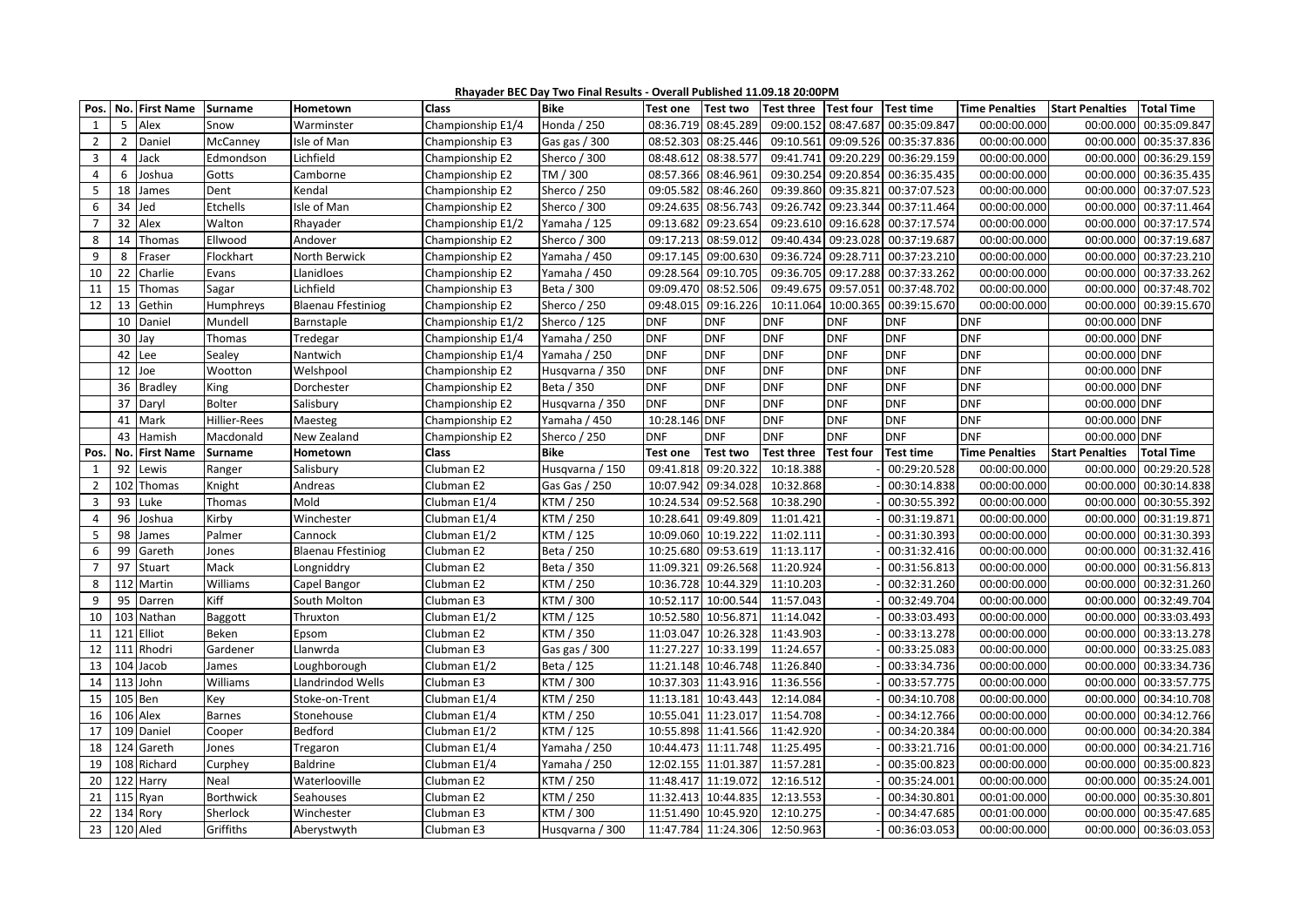| 24                      |          | 132 Lewis      | Simpson       | Newport                   | Clubman E1/4 | Yamaha / 250     |               | 11:13.488 10:20.407     | 12:38.070              | 00:34:11.965     | 00:02:00.000          |                        | 00:00.000 00:36:11.965 |
|-------------------------|----------|----------------|---------------|---------------------------|--------------|------------------|---------------|-------------------------|------------------------|------------------|-----------------------|------------------------|------------------------|
| 25                      |          | 110 Thomas     | Sargent       | Stowmarket                | Clubman E2   | KTM / 350        |               | 11:39.593 12:05.900     | 13:03.600              | 00:36:49.093     | 00:00:00.000          | 00:00.000              | 00:36:49.093           |
| 26                      |          | 146 Ethan      | Pugh          | Newtown                   | Clubman E2   | Yamaha / 250     |               | 11:09.359 12:09.492     | 13:31.097              | 00:36:49.948     | 00:00:00.000          |                        | 00:00.000 00:36:49.948 |
| 27                      |          | 137 Robert     | Blackman      | Clacton-on-Sea            | Clubman E1/2 | KTM / 125        |               | 11:47.564 11:53.084     | 13:24.554              | 00:37:05.202     | 00:00:00.000          |                        | 00:00.000 00:37:05.202 |
| 28                      |          | 128 Adam       | Keil          | Hereford                  | Clubman E3   | KTM / 300        |               | 11:59.411 11:32.582     | 13:30.977              | 00:37:02.970     | 00:01:00.000          | 00:00.000              | 00:38:02.970           |
| 29                      | 142 Ben  |                | Mitchell      | Ryton                     | Clubman E3   | KTM / 300        |               | 11:26.853 14:12.986     | 12:24.748              | 00:38:04.587     | 00:00:00.000          |                        | 00:00.000 00:38:04.587 |
| 30                      |          | 140 Philip     | Dodsworth     | Ilkley                    | Clubman E1/4 | Husqvarn / 250   |               | 11:42.863 12:31.033     | 12:53.684              | 00:37:07.580     | 00:02:00.000          |                        | 00:00.000 00:39:07.580 |
| 31                      | 138 Jack |                | Kitching      | Bedale                    | Clubman E3   | Husquvarna / 300 |               | 12:28.035 11:11.141     | 13:01.417              | 00:36:40.593     | 00:03:00.000          |                        | 00:00.000 00:39:40.593 |
| 32                      | 139 Joe  |                | Sullivan      | <b>Shepton Mallet</b>     | Clubman E2   | KTM / 350        |               | 12:42.074 13:48.644     | 14:28.599              | 00:40:59.317     | 00:03:00.000          |                        | 00:00.000 00:43:59.317 |
| 33                      |          | 117 Liam       | Phillips      | Hitchin                   | Clubman E2   | KTM / 250        |               | 10:59.249 11:18.251     | 13:04.272              | 00:35:21.772     | 00:09:00.000          | 00:00.000              | 00:44:21.772           |
| 34                      |          | 135 Nathan     | Cooke         | Harrogate                 | Clubman E2   | KTM / 150        |               | 12:06.368 18:05.747     | 14:22.311              | 00:44:34.426     | 00:02:00.000          |                        | 00:00.000 00:46:34.426 |
| 35                      |          | 123 Daniel     | Ferguson      | Epsom                     | Clubman E2   | KTM / 250        |               | 12:27.008 16:26.017     | 14:33.068              | 00:43:26.093     | 00:05:00.000          |                        | 00:00.000 00:48:26.093 |
| 36                      |          | 131 Mark       | Robson        | Burnham-on-Sea            | Clubman E3   | Gas Gas / 300    | 12:24.245     | 19:13.497               | 13:03.831              | 00:44:41.573     | 00:04:00.000          | 00:00.000              | 00:48:41.573           |
| 37                      |          | 143 James      | <b>Bright</b> | <b>Bude</b>               | Clubman E1/2 | Husqvarna / 125  |               | 11:30.730 17:59.729     | 13:23.147              | 00:42:53.606     | 00:07:00.000          |                        | 00:00.000 00:49:53.606 |
| 38                      |          | 136 William    | Wynn          | Telford                   | Clubman E3   | KTM / 300        |               | 13:23.032 18:27.301     | 14:45.018              | 00:46:35.351     | 00:04:00.000          |                        | 00:00.000 00:50:35.351 |
| 39                      |          | 130 James      | Hyde          | Broughton-in-Furness      | Clubman E1/2 | KTM / 125        |               | 11:59.670 15:26.521     | 14:52.145              | 00:42:18.336     | 00:17:00.000          |                        | 00:00.000 00:59:18.336 |
| 40                      |          | 129 Matt       | Baldwin       | Keighley                  | Clubman E2   | Husqvarna / 250  |               | 14:17.727 15:26.983     | 16:52.357              | 00:46:37.067     | 00:17:00.000          |                        | 00:00.000 01:03:37.067 |
| 41                      |          | 141 Kate       | Smith         | Mirfield                  | Clubman E1/2 | KTM / 125        |               | 13:57.435 17:37.956     | 19:10.538              | 00:50:45.929     | 00:22:00.000          |                        | 00:00.000 01:12:45.929 |
| 42                      |          | 127 Daniel     | Parker        | Stockport                 | Clubman E2   | Yamaha / 250     |               | 13:08.906 19:53.169     | 17:49.832              | 00:50:51.907     | 00:22:00.000          |                        | 00:00.000 01:12:51.907 |
| 43                      |          | 126 Stephen    | Carroll       | <b>Sturminster Newton</b> | Clubman E2   | KTM / 350        |               | 18:26.613 20:09.194     | 18:15.772              | 00:56:51.579     | 00:49:00.000          |                        | 00:00.000 01:45:51.579 |
|                         |          | 91 Harry       | Houghton      | Wrexham                   | Clubman E1/2 | KTM / 125        | 10:49.384 DNF |                         | <b>DNF</b>             | <b>DNF</b>       | <b>DNF</b>            | 00:00.000 DNF          |                        |
|                         |          | 133 Jordan     | Young         | Wadebridge                | Clubman E1/2 | Beta / 125       | <b>DNF</b>    | <b>DNF</b>              | <b>DNF</b>             | <b>DNF</b>       | <b>DNF</b>            | 00:00.000 DNF          |                        |
|                         |          | 144 Liam       | Crowe         | Grange-Over-Sands         | Clubman E1/2 | KTM / 125        | <b>DNF</b>    | <b>DNF</b>              | <b>DNF</b>             | <b>DNF</b>       | <b>DNF</b>            | 00:00.000 DNF          |                        |
|                         |          | 94 Cole        | Elliott       | Dyffryn Ardudwy           | Clubman E1/4 | KTM / 250        | 12:02.982 DNF |                         | <b>DNF</b>             | <b>DNF</b>       | <b>DNF</b>            | 00:00.000 DNF          |                        |
|                         |          | 101 Jack       | Collins       | Port St. Mary             | Clubman E1/4 | Yamaha / 250     | <b>DNF</b>    | <b>DNF</b>              | <b>DNF</b>             | <b>DNF</b>       | <b>DNF</b>            | 00:00.000 DNF          |                        |
|                         |          | 119 Anthony    | Cotty         | Tidworth                  | Clubman E1/4 | Husqvarna / 250  | <b>DNF</b>    | <b>DNF</b>              | <b>DNF</b>             | <b>DNF</b>       | <b>DNF</b>            | 00:00.000 DNF          |                        |
|                         |          | 100 Max        | Venables      | Saltash                   | Clubman E2   | KTM / 350        | <b>DNF</b>    | <b>DNF</b>              | <b>DNF</b>             | <b>DNF</b>       | <b>DNF</b>            | 00:00.000 DNF          |                        |
|                         |          | 107 Jack       | Nicolaou      | <b>Bures</b>              | Clubman E2   | KTM / 250        | <b>DNF</b>    | <b>DNF</b>              | <b>DNF</b>             | <b>DNF</b>       | <b>DNF</b>            | 00:00.000 DNF          |                        |
|                         |          | 114 Jack       | Nixey         | Dorchester                | Clubman E2   | KTM / 250        | <b>DNF</b>    | <b>DNF</b>              | <b>DNF</b>             | <b>DNF</b>       | <b>DNF</b>            | 00:00.000 DNF          |                        |
|                         |          | 116 Jason      | Zembrzuski    | Llandrindod Wells         | Clubman E2   | KTM / 250        | <b>DNF</b>    | <b>DNF</b>              | <b>DNF</b>             | <b>DNF</b>       | <b>DNF</b>            | 00:00.000 DNF          |                        |
|                         |          | 125 Michael    | Evans         | Oswestry                  | Clubman E2   | KTM / 250        |               | 11:47.930 18:57.493 DNF |                        | <b>DNF</b>       | <b>DNF</b>            | 00:00.000 DNF          |                        |
|                         |          | 145 David      | Tayler        | Newport                   | Clubman E2   | KTM / 350        |               | 11:42.421 18:15.439 DNF |                        | <b>DNF</b>       | <b>DNF</b>            | 00:00.000 DNF          |                        |
|                         |          | 118 Dean       | Hughes        | <b>Blaenau Ffestiniog</b> | Clubman E3   | KTM / 300        | 13:49.007 DNF |                         | <b>DNF</b>             | <b>DNF</b>       | <b>DNF</b>            | 00:00.000 DNF          |                        |
| Pos.                    |          | No. First Name | Surname       | Hometown                  | Class        | Bike             | Test one      | <b>Test two</b>         | Test three   Test four | <b>Test time</b> | <b>Time Penalties</b> | <b>Start Penalties</b> | <b>Total Time</b>      |
| $\mathbf{1}$            |          | 51 Luke        | Flack         | Driffield                 | Expert E3    | Beta / 300       |               | 09:09.942 09:28.482     | 09:41.894              | 00:28:20.318     | 00:00:00.000          |                        | 00:00.000 00:28:20.318 |
| $\overline{2}$          |          | 67 Brad        | Williams      | Newport                   | Expert E3    | KTM / 300        | 09:25.132     | 09:25.117               | 09:47.110              | 00:28:37.359     | 00:00:00.000          | 00:00.000              | 00:28:37.359           |
| $\overline{\mathbf{3}}$ |          | 54 Richard     | Tucker        | Barnstaple                | Expert E1/4  | Sherco / 250     | 09:41.585     | 09:26.940               | 10:08.057              | 00:29:16.582     | 00:00:00.000          |                        | 00:00.000 00:29:16.582 |
| $\overline{4}$          | 64       | Harry          | Edmondson     | Lichfield                 | Expert E1/2  | Beta / 125       | 09:31.732     | 09:47.859               | 09:58.850              | 00:29:18.441     | 00:00:00.000          |                        | 00:00.000 00:29:18.441 |
| 5                       |          | 59 Alun        | Jones         | Blaenau                   | Expert E2    | Beta / 250       | 09:39.288     | 09:47.574               | 09:54.456              | 00:29:21.318     | 00:00:00.000          |                        | 00:00.000 00:29:21.318 |
| 6                       |          | 72 Jane        | Daniels       | Wigan                     | Expert E1/4  | Husqvarna / 250  |               | 09:27.293 09:53.511     | 10:06.164              | 00:29:26.968     | 00:00:00.000          |                        | 00:00.000 00:29:26.968 |
| $\overline{7}$          |          | 53 Aaron       | Gordon        | Fareham                   | Expert E1/2  | Sherco / 125     |               | 10:01.070 09:28.213     | 10:00.338              | 00:29:29.621     | 00:00:00.000          |                        | 00:00.000 00:29:29.621 |
| 8                       |          | 62 Kalem       | Hicks         | Cwmbran                   | Expert E2    | KTM / 250        |               | 09:38.890 09:48.424     | 10:12.851              | 00:29:40.165     | 00:00:00.000          | 00:00.000              | 00:29:40.165           |
| 9                       |          | 58 Henry       | Yardley       | Droitwich                 | Expert E1/2  | KTM / 125        |               | 09:35.172 09:46.805     | 10:22.690              | 00:29:44.667     | 00:00:00.000          | 00:00.000              | 00:29:44.667           |
| 10                      |          | 63 Ben         | Thomson       | Kelso                     | Expert E2    | KTM / 250        | 09:54.656     | 10:03.837               | 10:00.645              | 00:29:59.138     | 00:00:00.000          | 00:00.000              | 00:29:59.138           |
| 11                      |          | 68 John        | Ridgway       | <b>Bristol</b>            | Expert E1/4  | Husqvarna / 250  | 09:35.318     | 09:52.681               | 10:41.146              | 00:30:09.145     | 00:00:00.000          | 00:00.000              | 00:30:09.145           |
| 12                      |          | 71 Jack        | Cadwallader   | Oswestry                  | Expert E2    | KTM / 250        |               | 09:45.101 10:21.646     | 10:13.530              | 00:30:20.277     | 00:00:00.000          |                        | 00:00.000 00:30:20.277 |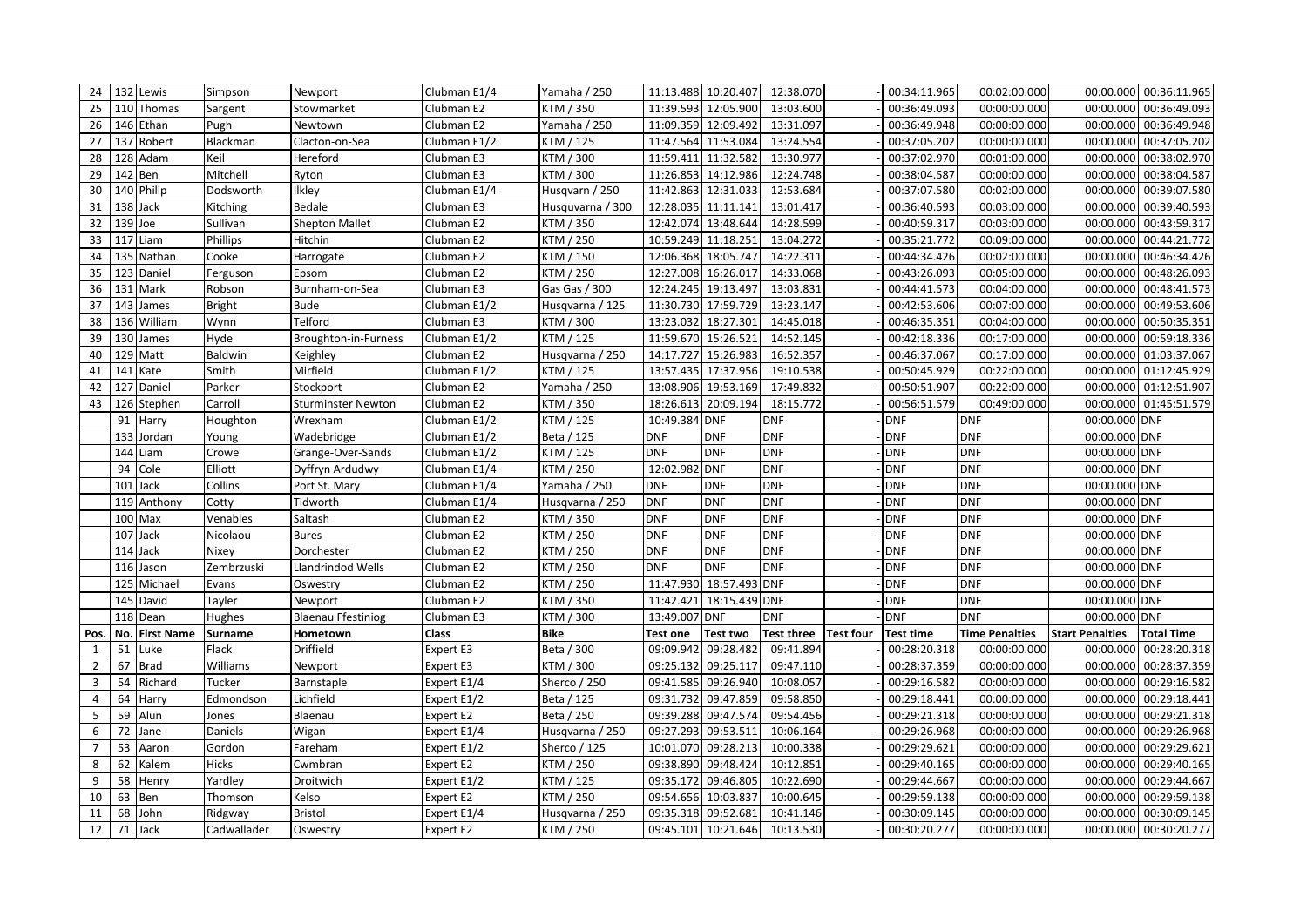| 13             |     | 55 Ricky          | Wiggins        | Yeovil            | Expert E3   | KTM / 300         | 10:11.947       | 09:48.413           | 10:24.252         |                  | 00:30:24.612     | 00:00:00.000          |                        | 00:00.000 00:30:24.612 |
|----------------|-----|-------------------|----------------|-------------------|-------------|-------------------|-----------------|---------------------|-------------------|------------------|------------------|-----------------------|------------------------|------------------------|
| 14             | 60  | Michael           | Gilby          | Bedale            | Expert E3   | Beta / 300        | 10:18.740       | 09:55.537           | 10:26.987         |                  | 00:30:41.264     | 00:00:00.000          | 00:00.000              | 00:30:41.264           |
| 15             |     | 69 Aaron          | Coupland       | Chesterfield      | Expert E2   | KTM / 250         | 09:49.614       | 10:43.380           | 10:21.475         |                  | 00:30:54.469     | 00:00:00.000          | 00:00.000              | 00:30:54.469           |
| 16             |     | 57 Jack           | Ditchfield     | Ormskirk          | Expert E2   | Yamaha / 250      | 09:50.569       | 10:02.201           | 11:01.736         |                  | 00:30:54.506     | 00:00:00.000          |                        | 00:00.000 00:30:54.506 |
| 17             | 73  | William           | Hughes         | <b>Braintree</b>  | Expert E2   | KTM / 350         | 10:40.581       | 09:52.184           | 10:23.641         |                  | 00:30:56.406     | 00:00:00.000          |                        | 00:00.000 00:30:56.406 |
| 18             |     | 70 Jack           | Heath          | Newport           | Expert E2   | Husqvarna / 450   | 10:06.960       | 10:20.424           | 10:32.689         |                  | 00:31:00.073     | 00:00:00.000          |                        | 00:00.000 00:31:00.073 |
| 19             | 77  | Cameron           | Young          | Wadebridge        | Expert E1/2 | Husqvarna / 125   | 10:06.277       | 11:02.899           | 10:51.058         |                  | 00:32:00.234     | 00:00:00.000          |                        | 00:00.000 00:32:00.234 |
| 20             |     | 80 Craig          | Reynolds       | Manchester        | Expert E2   | Yamaha / 450      |                 | 10:31.693 11:09.262 | 10:49.415         |                  | 00:32:30.370     | 00:02:00.000          |                        | 00:00.000 00:34:30.370 |
| 21             | 74  | <b>Bradley</b>    | Lilburn        | Newark            | Expert E1/2 | Husqvarna / 125   | 10:34.085       | 11:59.129           | 11:07.830         |                  | 00:33:41.044     | 00:01:00.000          |                        | 00:00.000 00:34:41.044 |
| 22             |     | 66 Jonathan       | Evans          | Rhayader          | Expert E2   |                   | 0 11:28.993     | 12:07.858           | 11:48.268         |                  | 00:35:25.119     | 00:00:00.000          |                        | 00:00.000 00:35:25.119 |
| 23             |     | 76 Phillip        | Jenkins        | Llanwrda          | Expert E3   | Gas Gas / 300     | 11:23.299       | 12:42.369           | 12:10.723         |                  | 00:36:16.391     | 00:03:00.000          |                        | 00:00.000 00:39:16.391 |
| 24             | 79  | Leonard           | Tidd           | Hatfield          | Expert E3   | Beta / 300        | 12:34.383       | 13:09.713           | 12:32.265         |                  | 00:38:16.361     | 00:06:00.000          |                        | 00:00.000 00:44:16.361 |
| 25             | 83  | Paul              | Simons         | Pontypool         | Expert E3   | KTM / 350         | 11:09.083       | 13:21.502           | 12:31.467         |                  | 00:37:02.052     | 00:18:00.000          |                        | 00:00.000 00:55:02.052 |
|                | 52  | Max               | Ditchfield     | Ormskirk          | Expert E1/2 | KTM / 125         | <b>DNF</b>      | <b>DNF</b>          | <b>DNF</b>        |                  | <b>DNF</b>       | <b>DNF</b>            | 00:00.000 DNF          |                        |
|                | 84  | Ted               | Bailey         | Uttoxeter         | Expert E1/4 | Husqvarna / 250   | 10:04.802       | 10:51.234 DNF       |                   |                  | <b>DNF</b>       | <b>DNF</b>            | 00:00.000 DNF          |                        |
|                |     | 56 Harry          | Hillier-Rees   | Maesteg           | Expert E2   | Sherco / 300      | <b>DNF</b>      | <b>DNF</b>          | <b>DNF</b>        |                  | <b>DNF</b>       | <b>DNF</b>            | 00:00.000 DNF          |                        |
|                | 61  | Dylan             | Baynton        | Martock           | Expert E2   | KTM / 250         | <b>DNF</b>      | <b>DNF</b>          | <b>DNF</b>        |                  | <b>DNF</b>       | <b>DNF</b>            | 00:00.000 DNF          |                        |
|                | 75  | Richard           | Roper          | Halstead          | Expert E2   | Husqvarna / 250   | <b>DNF</b>      | <b>DNF</b>          | <b>DNF</b>        |                  | <b>DNF</b>       | <b>DNF</b>            | 00:00.000 DNF          |                        |
|                |     | 82 Clive          | Gammage        | Sevenoaks         | Expert E2   | KTM / 250         | <b>DNF</b>      | <b>DNF</b>          | <b>DNF</b>        |                  | <b>DNF</b>       | <b>DNF</b>            | 00:00.000 DNF          |                        |
|                |     | 65 Craig          | Norrey         | Isle of Man       | Expert E3   | Gas Gas / 300     | <b>DNF</b>      | <b>DNF</b>          | <b>DNF</b>        |                  | <b>DNF</b>       | <b>DNF</b>            | 00:00.000 DNF          |                        |
|                |     | 78 Paul           | Herbert        | Stroud            | Expert E3   | Beta / 300        | 10:17.952 DNF   |                     |                   |                  | <b>DNF</b>       | <b>DNF</b>            | 00:00.000 DNF          |                        |
|                | 81  | Charlie           | Nichols        | Stockport         | Expert E3   | KTM / 300         | <b>DNF</b>      | <b>DNF</b>          | <b>DNF</b>        |                  | <b>DNF</b>       | <b>DNF</b>            | 00:00.000 DNF          |                        |
| Pos.           | No. | <b>First Name</b> | Surname        | Hometown          | Class       | <b>Bike</b>       | <b>Test one</b> | <b>Test two</b>     | <b>Test three</b> | <b>Test four</b> | <b>Test time</b> | <b>Time Penalties</b> | <b>Start Penalties</b> | <b>Total Time</b>      |
|                |     |                   |                |                   |             |                   |                 |                     |                   |                  |                  |                       |                        |                        |
| 1              |     | 158 Russell       | Millward       | Isle of Man       | Over 40     | Yamaha / 249      | 10:05.217       | 10:25.734           | 10:54.822         |                  | 00:31:25.773     | 00:00:00.000          | 00:00.000              | 00:31:25.773           |
| $\overline{2}$ |     | 163 John          | Shirt          | Macclesfield      | Over 40     | Gas Gas / 300     | 10:25.390       | 10:24.985           | 11:20.344         |                  | 00:32:10.719     | 00:00:00.000          |                        | 00:00.000 00:32:10.719 |
| 3              |     | 154 Andrew        | Reeves         | Leyland           | Over 40     | Beta / 300        | 10:33.014       | 10:17.019           | 11:29.553         |                  | 00:32:19.586     | 00:00:00.000          |                        | 00:00.000 00:32:19.586 |
| 4              |     | 152 Vincent       | Harker         | Bedale            | Over 40     | Husqvarna / 350   | 10:21.859       | 10:25.299           | 11:44.534         |                  | 00:32:31.692     | 00:00:00.000          |                        | 00:00.000 00:32:31.692 |
| 5              |     | 151 Andrew        | Edwards        | Wrexham           | Over 40     | Beta / 125        | 11:35.491       | 10:42.666           | 11:04.889         |                  | 00:33:23.046     | 00:00:00.000          |                        | 00:00.000 00:33:23.046 |
| 6              |     | 157 Karl          | Greenall       | Carnforth         | Over 40     | KTM / 250         |                 | 10:39.575 11:58.161 | 12:14.606         |                  | 00:34:52.342     | 00:00:00.000          |                        | 00:00.000 00:34:52.342 |
| $\overline{7}$ |     | 165 Anthony       | Griffith       | Clynderwen        | Over 40     | Husqvarna / 300   |                 | 10:32.538 12:57.880 | 11:25.676         |                  | 00:34:56.094     | 00:00:00.000          |                        | 00:00.000 00:34:56.094 |
| 8              |     | 159 Anthony       | Crowe          | Grange-Over-Sands | Over 40     | KTM / 250         |                 | 11:01.335 11:53.204 | 12:08.872         |                  | 00:35:03.411     | 00:00:00.000          |                        | 00:00.000 00:35:03.411 |
| 9              |     | 164 Neil          | Bowker         | Aldershot         | Over 40     | Beta / 125        | 12:07.583       | 13:47.291           | 14:43.132         |                  | 00:40:38.006     | 00:00:00.000          | 00:00.000              | 00:40:38.006           |
| 10             |     | 169 Paul          | Woollin        | Pontypool         | Over 40     | KTM / 450         | 12:19.086       | 12:29.338           | 14:21.652         |                  | 00:39:10.076     | 00:02:00.000          |                        | 00:00.000 00:41:10.076 |
| 11             |     | 176 Andrew        | Card           | Newport           | Over 40     | Husqvarna / 300   |                 | 12:23.958 12:54.542 | 13:34.022         |                  | 00:38:52.522     | 00:03:00.000          | 00:00.000              | 00:41:52.522           |
| 12             |     | 162 Simon         | Beken          | Epsom             | Over 40     | KTM / 300         |                 | 11:49.123 17:03.237 | 13:30.161         |                  | 00:42:22.521     | 00:01:00.000          |                        | 00:00.000 00:43:22.521 |
| 13             |     | $167$ Ryan        | <b>Fallows</b> | Carnforth         | Over 40     | KTM / 250         | 13:22.831       | 15:20.857           | 14:48.053         |                  | 00:43:31.741     | 00:01:00.000          |                        | 00:00.000 00:44:31.741 |
| 14             |     | 172 Paul          | Martin         | Blackwood         | Over 40     | Husqvarna / 300   |                 | 12:35.073 16:15.452 | 16:17.089         |                  | 00:45:07.614     | 00:03:00.000          |                        | 00:00.000 00:48:07.614 |
| 15             |     | 178 Neil          | Price          | Cardiff           | Over 40     | Beta / 300        |                 | 12:46.542 15:47.259 | 14:52.962         |                  | 00:43:26.763     | 00:07:00.000          |                        | 00:00.000 00:50:26.763 |
| 16             |     | 174 Paul          | Morgan         | New Tredegar      | Over 40     | Beta / 300        | 13:18.005       | 18:56.312           | 13:39.171         |                  | 00:45:53.488     | 00:10:00.000          | 00:00.000              | 00:55:53.488           |
| 17             |     | 170 Neil          | Lewis          | Llanelli          | Over 40     | KTM / 450         | 14:55.195       | 18:33.391           | 15:43.379         |                  | 00:49:11.965     | 00:16:00.000          |                        | 00:00.000 01:05:11.965 |
| 18             | 161 | Julian            | Crimp          | Feltham           | Over 40     | <b>BETA / 430</b> | 13:13.373       | 21:07.251           | 14:17.863         |                  | 00:48:38.487     | 00:18:00.000          |                        | 00:00.000 01:06:38.487 |
| 19             |     | 179 Henry         | Righton        | Moreton in Marsh  | Over 40     | KTM / 450         | 13:09.503       | 19:30.313           | 13:58.995         |                  | 00:46:38.811     | 00:27:00.000          |                        | 00:00.000 01:13:38.811 |
|                |     | 153 Jonathan      | Tarr           | Tiverton          | Over 40     | KTM / 300         | <b>DNF</b>      | <b>DNF</b>          | <b>DNF</b>        |                  | <b>DNF</b>       | <b>DNF</b>            | 00:00.000 DNF          |                        |
|                |     | 155 Richard       | Hay            | Aberdeenshire     | Over 40     | KTM / 150         | <b>DNF</b>      | <b>DNF</b>          | <b>DNF</b>        |                  | <b>DNF</b>       | <b>DNF</b>            | 00:00.000 DNF          |                        |
|                |     | 156 Juan          | Knight         | Andreas           | Over 40     | Gas Gas / 300     | <b>DNF</b>      | <b>DNF</b>          | <b>DNF</b>        |                  | <b>DNF</b>       | <b>DNF</b>            | 00:00.000 DNF          |                        |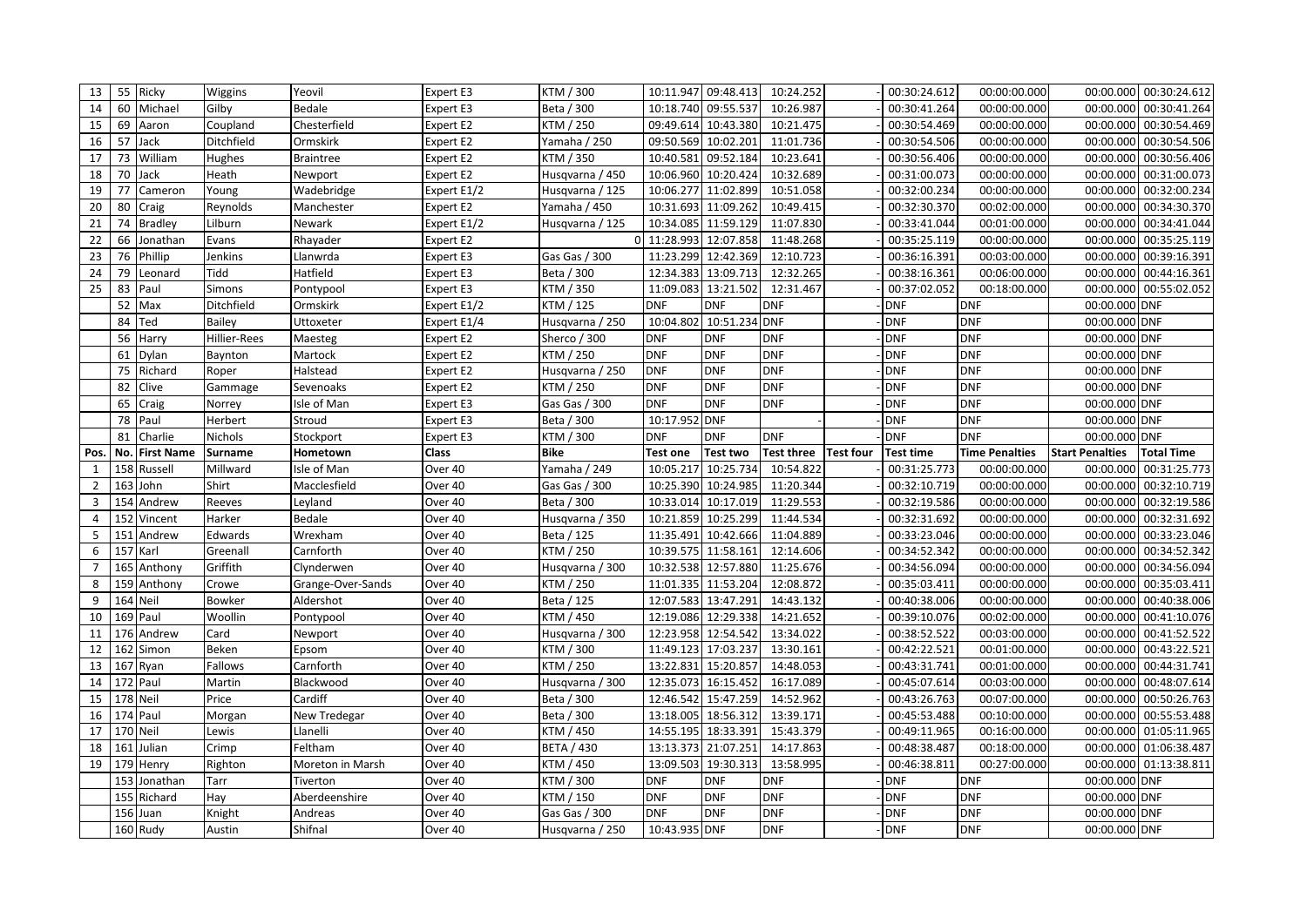|                |          | 166 Robert             | Carey             | Woking              | Over 40   | KTM / 300                      | 11:13.119 DNF           |                         | <b>DNF</b>           |                  | <b>DNF</b>                 | <b>DNF</b>                 | 00:00.000 DNF              |                        |
|----------------|----------|------------------------|-------------------|---------------------|-----------|--------------------------------|-------------------------|-------------------------|----------------------|------------------|----------------------------|----------------------------|----------------------------|------------------------|
|                |          | 168 Pete               | Nixey             | Dorchester          | Over 40   | Husqvarna / 250                | <b>DNF</b>              | <b>DNF</b>              | DNF                  |                  | <b>DNF</b>                 | <b>DNF</b>                 | 00:00.000 DNF              |                        |
|                |          | 171 Neil               | Crowley           | Caerphilly          | Over 40   | KTM / 250                      | <b>DNF</b>              | <b>DNF</b>              | <b>DNF</b>           |                  | <b>DNF</b>                 | <b>DNF</b>                 | 00:00.000 DNF              |                        |
|                |          | 173 Pepe               | Powell            | Porth               | Over 40   | Beta / 350                     | <b>DNF</b>              | <b>DNF</b>              | <b>DNF</b>           |                  | <b>DNF</b>                 | <b>DNF</b>                 | 00:00.000 DNF              |                        |
|                |          | 175 Michael            | Crumb             | Caerphilly          | Over 40   | KTM / 300                      | <b>DNF</b>              | <b>DNF</b>              | DNF                  |                  | <b>DNF</b>                 | <b>DNF</b>                 | 00:00.000 DNF              |                        |
| Pos.           |          | No. First Name         | <b>Surname</b>    | Hometown            | Class     | <b>Bike</b>                    | Test one                | <b>Test two</b>         | Test three Test four |                  | <b>Test time</b>           | <b>Time Penalties</b>      | <b>Start Penalties</b>     | <b>Total Time</b>      |
| 1              |          | 191 Paul               | Davies            | Neath               | Over 50   | Yamaha / 250                   | 10:32.199               | 10:22.830               | 11:35.468            |                  | 00:32:30.497               | 00:00:00.000               | 00:00.000                  | 00:32:30.497           |
| $\overline{2}$ |          | 192 Jason              | Rees              | Swansea             | Over 50   | KTM / 300                      | 10:30.936               | 10:39.926               | 11:42.578            |                  | 00:32:53.440               | 00:00:00.000               | 00:00.000                  | 00:32:53.440           |
| 3              |          | 193 Julian             | Oakes             | Saltash             | Over 50   | KTM / 349                      |                         | 11:01.277 11:01.919     | 12:37.393            |                  | 00:34:40.589               | 00:00:00.000               | 00:00.000                  | 00:34:40.589           |
| 4              | 201      | Martin                 | Paosila-Jones     | Llandrindod Wells   | Over 50   | Beta / 300                     |                         | 11:16.076 14:41.847     | 13:57.022            |                  | 00:39:54.945               | 00:02:00.000               | 00:00.000                  | 00:41:54.945           |
| 5              |          | 204 Colin              | Blunt             | Rossendale          | Over 50   | KTM / 300                      |                         | 12:34.333 16:52.427     | 14:25.294            |                  | 00:43:52.054               | 00:04:00.000               | 00:00.000                  | 00:47:52.054           |
| 6              |          | 205 Stephen            | Askin             | Llanymynach         | Over 50   | Husqvarna / 350                | 13:23.573               | 14:08.111               | 14:51.916            |                  | 00:42:23.600               | 00:08:00.000               | 00:00.000                  | 00:50:23.600           |
| $\overline{7}$ |          | 195 Paul               | Spurgeon          | Lowestoft           | Over 50   | Husqvarna / 300                |                         | 11:39.921 17:56.433     | 13:27.111            |                  | 00:43:03.465               | 00:09:00.000               | 00:00.000                  | 00:52:03.465           |
| 8              |          | 206 Simon              | Miller            | <b>Bristol</b>      | Over 50   | KTM / 250                      |                         | 11:50.471 14:53.972     | 13:25.441            |                  | 00:40:09.884               | 00:15:00.000               | 00:00.000                  | 00:55:09.884           |
| 9              | 207      | Robert                 | McLeod            | Macclesfield        | Over 50   | Beta / 300                     | 13:55.979               | 17:19.809               | 13:22.250            |                  | 00:44:38.038               | 00:16:00.000               |                            | 00:00.000 01:00:38.038 |
| 10             |          | 203 Richard            | Lewis             | Cardigan            | Over 50   | KTM / 300                      | 12:40.999               | 13:45.296               | 14:56.496            |                  | 00:41:22.791               | 00:29:00.000               | 00:00.000                  | 01:10:22.791           |
| 11             |          | 196 Adrian             | Wilkins           | Alton               | Over 50   | Sherco / 300                   |                         | 15:29.892 19:24.605     | 15:55.731            |                  | 00:50:50.228               | 00:23:00.000               |                            | 00:00.000 01:13:50.228 |
|                |          | 194 Stephen            | Taylor            | Sherborne           | Over 50   | KTM / 300                      | <b>DNF</b>              | <b>DNF</b>              | DNF                  |                  | DNF                        | <b>DNF</b>                 | 00:00.000 DNF              |                        |
|                |          | 197 Mark               | Saunders          | Westbury-on-Severn  | Over 50   | Husqvarna / 300                | <b>DNF</b>              | <b>DNF</b>              | <b>DNF</b>           |                  | dnf                        | <b>DNF</b>                 | 00:00.000 DNF              |                        |
|                |          | 198 Darren             | Osborne           | Chichester          | Over 50   | Yamaha / 250                   |                         | 11:21.753 14:19.993 DNF |                      |                  | <b>DNF</b>                 | <b>DNF</b>                 | 00:00.000 DNF              |                        |
|                |          | 199 Jason              | Phillips          | Port Talbot         | Over 50   | KTM / 300                      | <b>DNF</b>              | <b>DNF</b>              | <b>DNF</b>           |                  | <b>DNF</b>                 | <b>DNF</b>                 | 00:00.000 DNF              |                        |
|                | 200 lain |                        | Clark             | Bridgend            | Over 50   | Yamaha / 250                   | <b>DNF</b>              | <b>DNF</b>              | <b>DNF</b>           |                  | <b>DNF</b>                 | <b>DNF</b>                 | 00:00.000 DNF              |                        |
|                |          | 202 Emlyn              | George            | Llandeilo           | Over 50   | KTM / 300                      | <b>DNF</b>              | <b>DNF</b>              | <b>DNF</b>           |                  | DNF                        | <b>DNF</b>                 | 00:00.000 DNF              |                        |
|                |          |                        |                   |                     |           |                                |                         |                         |                      |                  |                            |                            |                            |                        |
|                |          | 208 David              | Johnson           | Tewkesbury          | Over 50   | KTM / 144                      | <b>DNF</b>              | <b>DNF</b>              | <b>DNF</b>           |                  | <b>DNF</b>                 | <b>DNF</b>                 | 00:00.000 DNF              |                        |
| Pos.           |          | No. First Name         | Surname           | Hometown            | Class     | <b>Bike</b>                    | <b>Test one</b>         | <b>Test two</b>         | <b>Test three</b>    | <b>Test four</b> | Test time                  | <b>Time Penalties</b>      | <b>Start Penalties</b>     | <b>Total Time</b>      |
| $\mathbf{1}$   | 251      | Liam                   | Ryland            | <b>Builth Wells</b> | Sportsman | KTM / 250                      | 11:09.977               | 05:05.125               |                      |                  | 00:16:15.102               | 00:00:00.000               | 00:00.000                  | 00:16:15.102           |
| $\overline{2}$ |          | 261 Tom                | Cadwallader       | Oswestry            | Sportsman | KTM / 250                      |                         | 11:51.990 04:46.786     |                      |                  | 00:16:38.776               | 00:00:00.000               | 00:00.000                  | 00:16:38.776           |
| 3              |          | 266 Peter              | Bailey            | Burntwood           | Sportsman | Husqvarna / 125                | 12:03.166               | 04:35.912               |                      |                  | 00:16:39.078               | 00:00:00.000               | 00:00.000                  | 00:16:39.078           |
| 4              |          | 258 Billy              | Mason             | Llandrindod Wells   | Sportsman | Yamaha / 250                   |                         | 12:18.874 05:19.121     |                      |                  | 00:17:37.995               | 00:00:00.000               | 00:00.000                  | 00:17:37.995           |
| 5              |          | 253 Ewan               | Evans             | Abergele            | Sportsman | KTM / 293                      |                         | 12:54.420 05:20.864     |                      |                  | 00:18:15.284               | 00:00:00.000               | 00:00.000                  | 00:18:15.284           |
| 6              |          | 271 Stephen            | Jones             | Tregaron            | Sportsman | KTM / 125                      | 12:07.491               | 05:09.202               |                      |                  | 00:17:16.693               | 00:01:00.000               | 00:00.000                  | 00:18:16.693           |
| $\overline{7}$ |          | 252 Simon              | Hewitt            | Neath               | Sportsman | Husqvarna / 350                |                         | 13:12.263 05:35.458     |                      |                  | 00:18:47.721               | 00:00:00.000               | 00:00.000                  | 00:18:47.721           |
| 8              | 274 Neil |                        | Jaclson           | Burntwood           | Sportsman | KTM / 250                      |                         | 14:03.125 05:38.372     |                      |                  | 00:19:41.497               | 00:00:00.000               | 00:00.000                  | 00:19:41.497           |
| 9              |          | 254 Dylan              | Edwards           | <b>Buckley</b>      | Sportsman | KTM / 450                      |                         | 12:59.601 05:53.124     |                      |                  | 00:18:52.725               | 00:01:00.000               | 00:00.000                  | 00:19:52.725           |
| 10             |          | 260 Andrew             | Johnson           | <b>St Clears</b>    | Sportsman | KTM / 250                      |                         | 13:33.761 05:25.640     |                      |                  | 00:18:59.401               | 00:01:00.000               | 00:00.000                  | 00:19:59.401           |
| 11             |          | 265 Matt               | Mcginty           | Burntwood           | Sportsman | KTM / 250                      | 12:58.637               | 06:05.457               |                      |                  | 00:19:04.094               | 00:01:00.000               | 00:00.000                  | 00:20:04.094           |
| 12             |          | 262 Ashleigh           | <b>Bufton</b>     | <b>Builth Wells</b> | Sportsman | KTM / 250                      |                         | 12:13.589 05:16.327     |                      |                  | 00:17:29.916               | 00:03:00.000               | 00:00.000                  | 00:20:29.916           |
| 13             |          | 263 Chris              | Edwards           | Hereford            | Sportsman | Yamaha / 490                   |                         | 13:09.291 06:16.481     |                      |                  | 00:19:25.772               | 00:03:00.000               | 00:00.000                  | 00:22:25.772           |
| 14             |          | 257 Mark               | Hollingsworth     | Wrexham             | Sportsman | KTM / 249                      | 13:40.892               | 06:06.582               |                      |                  | 00:19:47.474               | 00:03:00.000               | 00:00.000                  | 00:22:47.474           |
| 15             |          | 255 Mat                | Llewellyn         | Port Talbot         | Sportsman | KTM / 250                      |                         | 14:47.966 06:26.336     |                      |                  | 00:21:14.302               | 00:03:00.000               | 00:00.000                  | 00:24:14.302           |
| 16             |          | 270 Kristian           | Manny             | Cardiff             | Sportsman | KTM / 125                      |                         | 13:20.039 06:52.001     |                      |                  | 00:20:12.040               | 00:11:00.000               | 00:00.000                  | 00:31:12.040           |
| 17             |          | 272 Andrew             | Blackman          | Clacton-on-Sea      | Sportsman | KTM / 125                      |                         | 12:56.756 06:21.936     |                      |                  | 00:19:18.692               | 00:15:00.000               | 00:00.000                  | 00:34:18.692           |
| 18             |          | 273 Alexis             | Pugh              | Newtown             | Sportsman | Yamaha / 250                   | 15:14.191               | 07:04.953               |                      |                  | 00:22:19.144               | 00:20:00.000               | 00:00.000                  | 00:42:19.144           |
| 19             |          | 269 Richard            | Hobbs             | Guildford           | Sportsman | KTM / 250                      | 16:27.525               | 07:54.116               |                      |                  | 00:24:21.641               | 00:22:00.000               | 00:00.000                  | 00:46:21.641           |
| 20             |          | 259 Paul<br>256 Daniel | Todd<br>Griffiths | Beaconsfield        | Sportsman | Honda / 250<br>Husqvarna / 300 | 19:39.032<br><b>DNF</b> | 08:56.959<br><b>DNF</b> |                      |                  | 00:28:35.991<br><b>DNF</b> | 00:50:00.000<br><b>DNF</b> | 00:00.000<br>00:00.000 DNF | 01:18:35.991           |